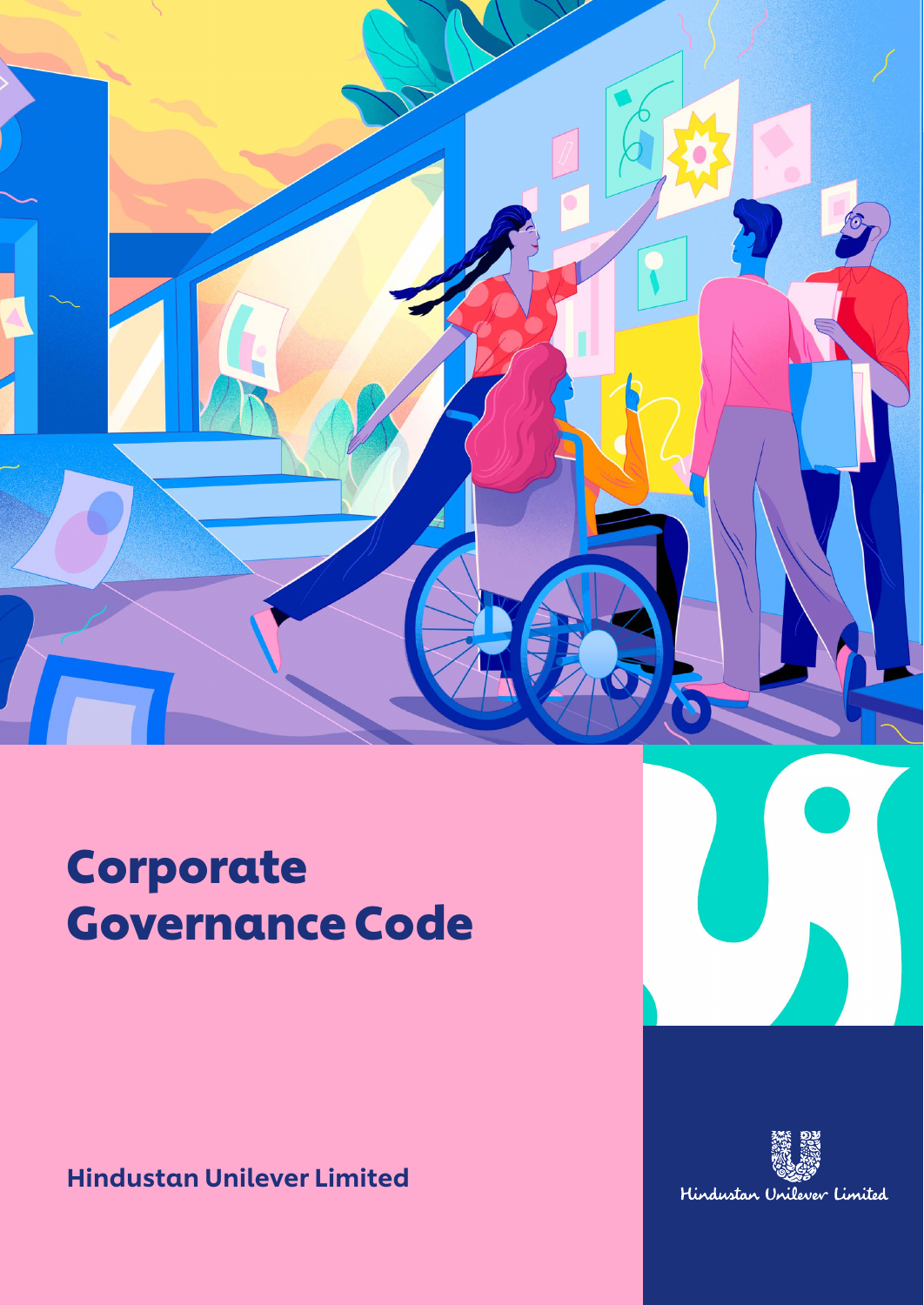# Corporate Governance Philosophy of HUL

'I believe that nothing can be greater than a business, however small it may be, that is governed by conscience; and that nothing can be meaner or more petty than a business, however large, governed without honesty and without brotherhood.'

– William Hesketh Lever



# About the Code

The visionary founders of Unilever had laid the foundation stone of the Company for good governance and made it an integral principle of the business, as demonstrated in the words above. The Corporate Governance practices of Hindustan Unilever Limited are built on this philosophy.

This document describes the Corporate Governance Code ('Code') of Hindustan Unilever Limited. This document lays down the principles governing Board Structure, Board Processes, Board Committees and Terms of References of Statutory and Non-Statutory Committees, Shareholder interface and redressal of their grievances which will be the guiding force for the Company to maintain highest governance standards.

This Corporate Governance Code has been adopted by the Board of Directors as a statement of practices and procedures to be followed by the Company and its officers and employees. Any amendment or modification to this Code can be made only with the approval of Board of Directors of Hindustan Unilever Limited, unless specifically provided otherwise.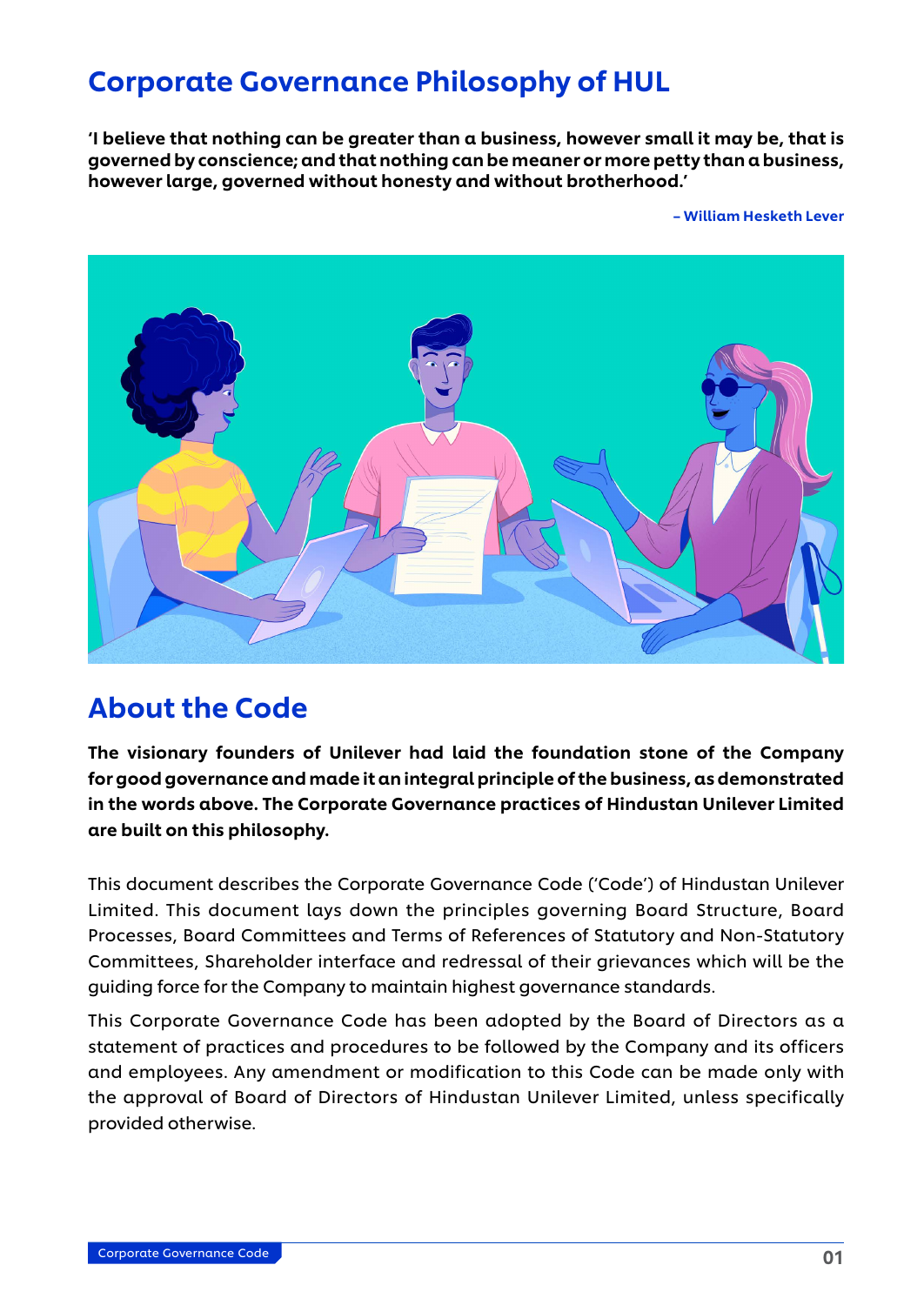# **Content**

| Sr. No. | <b>Particulars</b>                                      | Pg.No.   | Sr. No. | <b>Particulars</b>                                             | Pg.No. |
|---------|---------------------------------------------------------|----------|---------|----------------------------------------------------------------|--------|
| 1       | <b>THE FUNDAMENTALS</b>                                 |          | 7       | CHIEF EXECUTIVE OFFICER AND<br><b>MANAGING DIRECTOR</b>        |        |
| 1.1     | Introduction to HUL                                     | 3        | 7.1     | Appointment and Tenure                                         | 14     |
| 1.2     | <b>Purpose Values and Principles</b>                    | 3        | 7.2     | Responsibilities                                               | 14     |
| 1.3     | <b>Corporate Vision</b>                                 | 3        |         |                                                                |        |
| 1.4     | <b>Company Structure</b>                                | 3        | 8       | <b>INDEPENDENT DIRECTORS</b>                                   |        |
| 1.5     | <b>Foundation Documents</b>                             | 4        | 8.1     | Definition of Independent Director                             | 15     |
| 1.6     | Statutory Policies of the Company                       | 4        | 8.2     | Tenure                                                         | 16     |
|         |                                                         |          | 8.3     | Meetings of Independent Directors                              | 16     |
| 2       | <b>THE BOARD</b>                                        |          |         |                                                                |        |
| 2.1     | Role of Board                                           | 7        | 9       | <b>THE COMPANY SECRETARY</b>                                   |        |
| 2.2     | <b>Board Composition</b>                                | 8        | 9.1     | <b>Formal Status</b>                                           | 16     |
| 2.3     | <b>Board Powers</b>                                     | 8        | 9.2     | Responsibilities                                               | 16     |
| 2.4     | Responsibilities of the Board                           | 8        |         |                                                                |        |
| 2.5     | Duties of the Board                                     | 9        | 10      | <b>FINANCIAL REPORTING AND RISK</b>                            |        |
| 2.6     | Appointment to the Board                                | 9        |         | <b>MANAGEMENT</b>                                              |        |
| 2.7     | Directors and Officers Liability Insurance              | 9        | 10.1    | Risk Management                                                | 17     |
|         |                                                         |          | 10.2    | <b>Internal Control</b>                                        | 17     |
| 3       | <b>BOARD COMMITTEES</b>                                 |          | 10.3    | Auditors                                                       | 17     |
| 3.1     | <b>Audit Committee</b>                                  | 9        |         |                                                                |        |
| 3.2     | Nomination and Remuneration Committee                   | 10       | 11      | <b>RELATION WITH SHAREHOLDERS</b>                              |        |
| 3.3     | Stakeholders' Relationship Committee                    | 10       | 11.1    | <b>Rights of Shareholders</b>                                  | 18     |
| 3.4     | Corporate Social Responsibility Committee               | 10       | 11.2    | <b>Contact with the Directors</b>                              | 18     |
| 3.5     | Risk Management Committee                               | 10       | 11.3    | Methods of Communication                                       | 18     |
| 3.6     | Share Transfer and Transmission Committee               | 10       | 11.4    | Grievance / Dispute Resolution                                 | 18     |
| 3.7     | <b>Committee for Allotment of Shares</b><br>under ESOPs | 10       |         |                                                                |        |
| 3.8     | <b>Administrative Matters Committee</b>                 | 11       | 12      | <b>TRANSPARENCY AND DISCLOSURES</b>                            | 19     |
| 3.9     | Committee for Approving Disposal of                     | 11       | 13      | <b>MONITORING MECHANISM FOR CODE</b>                           | 19     |
|         | <b>Surplus Assets</b>                                   |          | 14      | <b>ADOPTION &amp; AMENDMENT</b>                                | 19     |
| 4       | <b>BOARD PROCEDURES</b>                                 |          |         | <b>APPENDICES - TERMS OF REFERENCES</b>                        |        |
| 4.1     | Meetings                                                | 11       |         | Appendix 1: Audit Committee                                    | 20     |
| 4.2     | Agenda                                                  | 11       |         | Appendix 2: Nomination and Remuneration                        | 23     |
| 4.3     | <b>Decision Making Process</b>                          | 12       |         | Committee                                                      |        |
| 4.4     | Managing Conflict of Interest                           | 12<br>12 |         | Appendix 3: Stakeholders' Relationship<br>Committee            | 25     |
| 4.5     | <b>Board Support</b><br><b>Recording of Minutes</b>     | 12       |         | Appendix 4: Corporate Social Responsibility                    | 27     |
| 4.6     |                                                         | 12       |         | Committee                                                      |        |
| 4.7     | <b>Delegation of Powers</b>                             |          |         | Appendix 5: Risk Management Committee                          | 29     |
| 5       | <b>DIRECTORS</b>                                        |          |         | Appendix 6: Share Transfer / Transmission<br>Committee         | 31     |
| 5.1     | Term of Office of Directors                             | 12       |         | Appendix 7: Committee for Allotment of                         | 32     |
| 5.2     | Remuneration                                            | 13       |         | <b>Shares under ESOPs</b>                                      |        |
| 5.3     | Access to Independent Professional Advice               | 13       |         | Appendix 8: Administrative Matters<br>Committee                | 33     |
| 6       | <b>THE CHAIRPERSON</b>                                  |          |         | Appendix 9: Committee for Disposal of<br><b>Surplus Assets</b> | 34     |
| 6.1     | Appointment                                             | 13       |         |                                                                |        |
| 6.2     | Responsibilities                                        | 13       |         |                                                                |        |
|         |                                                         |          |         |                                                                |        |

| Sr. No. | Particulars                                                         | Pg.No. |
|---------|---------------------------------------------------------------------|--------|
| 7       | <b>CHIEF EXECUTIVE OFFICER AND</b><br><b>MANAGING DIRECTOR</b>      |        |
| 7.1     | Appointment and Tenure                                              | 14     |
| 7.2     | Responsibilities                                                    | 14     |
|         |                                                                     |        |
| 8       | <b>INDEPENDENT DIRECTORS</b>                                        |        |
| 8.1     | Definition of Independent Director                                  | 15     |
| 8.2     | Tenure                                                              | 16     |
| 8.3     | Meetings of Independent Directors                                   | 16     |
|         |                                                                     |        |
| 9       | <b>THE COMPANY SECRETARY</b>                                        |        |
| 9.1     | <b>Formal Status</b>                                                | 16     |
| 9.2     | Responsibilities                                                    | 16     |
|         |                                                                     |        |
| 10      | FINANCIAL REPORTING AND RISK<br><b>MANAGEMENT</b>                   |        |
| 10.1    | Risk Management                                                     | 17     |
| 10.2    | <b>Internal Control</b>                                             | 17     |
| 10.3    | <b>Auditors</b>                                                     | 17     |
|         |                                                                     |        |
| 11      | <b>RELATION WITH SHAREHOLDERS</b>                                   |        |
| 11.1    | <b>Rights of Shareholders</b>                                       | 18     |
| 11.2    | <b>Contact with the Directors</b>                                   | 18     |
| 11.3    | <b>Methods of Communication</b>                                     | 18     |
| 11.4    | Grievance / Dispute Resolution                                      | 18     |
|         |                                                                     |        |
| 12      | TRANSPARENCY AND DISCLOSURES                                        | 19     |
| 13      | <b>MONITORING MECHANISM FOR CODE</b>                                | 19     |
| 14      | <b>ADOPTION &amp; AMENDMENT</b>                                     | 19     |
|         |                                                                     |        |
|         | APPENDICES - TERMS OF REFERENCES                                    |        |
|         | Appendix 1: Audit Committee                                         | つの     |
|         | Appendix 2: Nomination and Remuneration<br>Committee                | 23     |
|         | Appendix 3: Stakeholders' Relationship<br>Committee                 | 25     |
|         | Appendix 4: Corporate Social Responsibility<br>Committee            | 27     |
|         | Appendix 5: Risk Management Committee                               | 29     |
|         | Appendix 6: Share Transfer / Transmission<br>Committee              | 31     |
|         | Appendix 7: Committee for Allotment of<br><b>Shares under ESOPs</b> | 32     |
|         | Appendix 8: Administrative Matters<br>Committee                     | 33     |
|         | Appendix 9: Committee for Disposal of<br><b>Surplus Assets</b>      | 34     |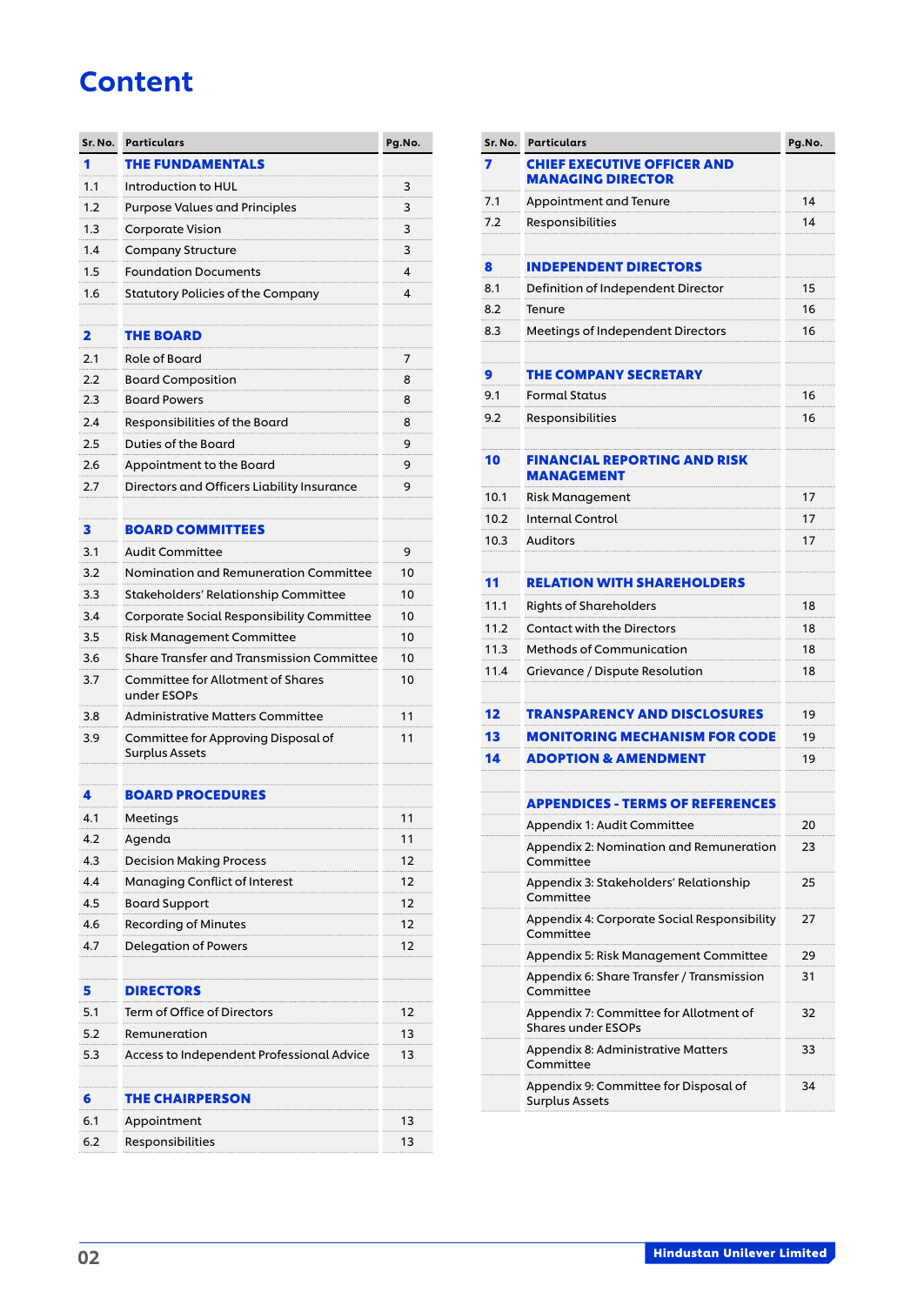# <span id="page-3-0"></span>Framework

# 1. FUNDAMENTALS

# 1.1. Introduction

With almost 90 years of heritage in India, Hindustan Unilever Limited ('HUL' or 'the Company') is India's largest fast-moving consumer goods Company. On any given day, nine out of ten Indian households use our products, giving us a unique opportunity to build a brighter future. We are known for our great brands, the positive social impact we create and our belief in doing business the right way.

The Company was incorporated as Lever Brothers India Limited in 1933. Subsequently, three entities, Hindustan Vanaspati Manufacturing Company Limited, United Traders Limited and Lever Brothers India Limited continued to operate in India and merged to form a single entity Hindustan Lever Limited (HLL) in 1956. In June 2007, the Company was renamed as Hindustan Unilever Limited.

HUL works to create a better future every day and helps people feel good, look good and get more out of life with brands and services that are good for them and good for others. With 50+ brands spanning categories such as fabric solutions, home and hygiene, life essentials, skin cleansing, skincare, hair care, colour cosmetics, oral care, deodorants, tea, coffee, ice cream & frozen desserts, foods and health food drinks, the Company is a part of the everyday life of millions of consumers across India.

The Company is listed on two Stock Exchanges in India, namely, BSE Limited and National Stock Exchange of India Limited.

# 1.2. Purpose, Values and Principles

We have a simple but clear purpose: to make sustainable living commonplace. The HUL growth story is intertwined with the India story and our philosophy is 'what is good for India is good for Hindustan Unilever'. Our business has always been driven by a sense of purpose and the belief that business must have purpose beyond profit. We continue to believe that business must make a positive contribution to addressing the challenges the world faces and that this is the only way a business will succeed. Our history is a story of growth powered by ideas and values. Products, brands and profits followed in their wake; and while we will change to meet the challenges of our times, our values will not. The focus of HUL is very much on growth in line with our values, not on growth at any cost.

HUL's brands and reputation are valuable assets and the way in which we operate, contribute to society and engage with the world around us is always under scrutiny. Conducting our operations with integrity and respect for the many people, organisations and environments our business touches, has always been at the heart of our corporate responsibility. Everyone at Unilever is expected to be an ambassador for our high ethical standards – what we call 'Business Integrity'. Each of us at HUL has a key role to play to embed a strong culture of business integrity across all our operations. Our principles and values apply to all our employees through our Code and Code Policies.

Our Corporate Purpose sets out our aspirations in running our business. It is underpinned by our Code of Business Principles. Our Code of Business Principles is a clear ethical compass, which says what is right and what is wrong and also supports our approach to governance and corporate responsibility.

# 1.3. Corporate Vision

Our vision is to be a leader in sustainable business.

We will demonstrate how our purpose-led, future-fit business model drives superior performance delivering consistent, competitive, profitable, and responsible growth. Our deep roots in local cultures and markets around the world give us our strong relationship with consumers and are the foundation for our future growth. We bring our wealth of knowledge and international expertise to the service of local consumers – a truly multi-local multinational. Consumer and Customer Centricity is one of our key beliefs and we endeavor to keep the consumer at the heart of everything we do.

Our long-term success requires a total commitment to exceptional standards of performance and productivity, to working together effectively, and to a willingness to embrace new ideas and learn continuously. To succeed also requires, we believe, the highest standards of corporate behavior towards everyone we work with, the communities we touch, and the environment on which we have an impact.

This is our road to sustainable, profitable growth, creating long-term value for our shareholders, our people, and our business partners.

# 1.4. Company Structure

The Board of Directors ('the Board') are responsible for the management, general affairs, direction and performance of the Company. The Board has been vested with the requisite powers, authorities and duties under Articles of Association of the Company and relevant laws of the country. Executive and Non-Executive Directors are members of the Board and share the overall responsibility of the strategic direction of the Company. The Executive Directors have additional responsibilities for the operation of the Company's business as determined by the Chief Executive Officer and Managing Director.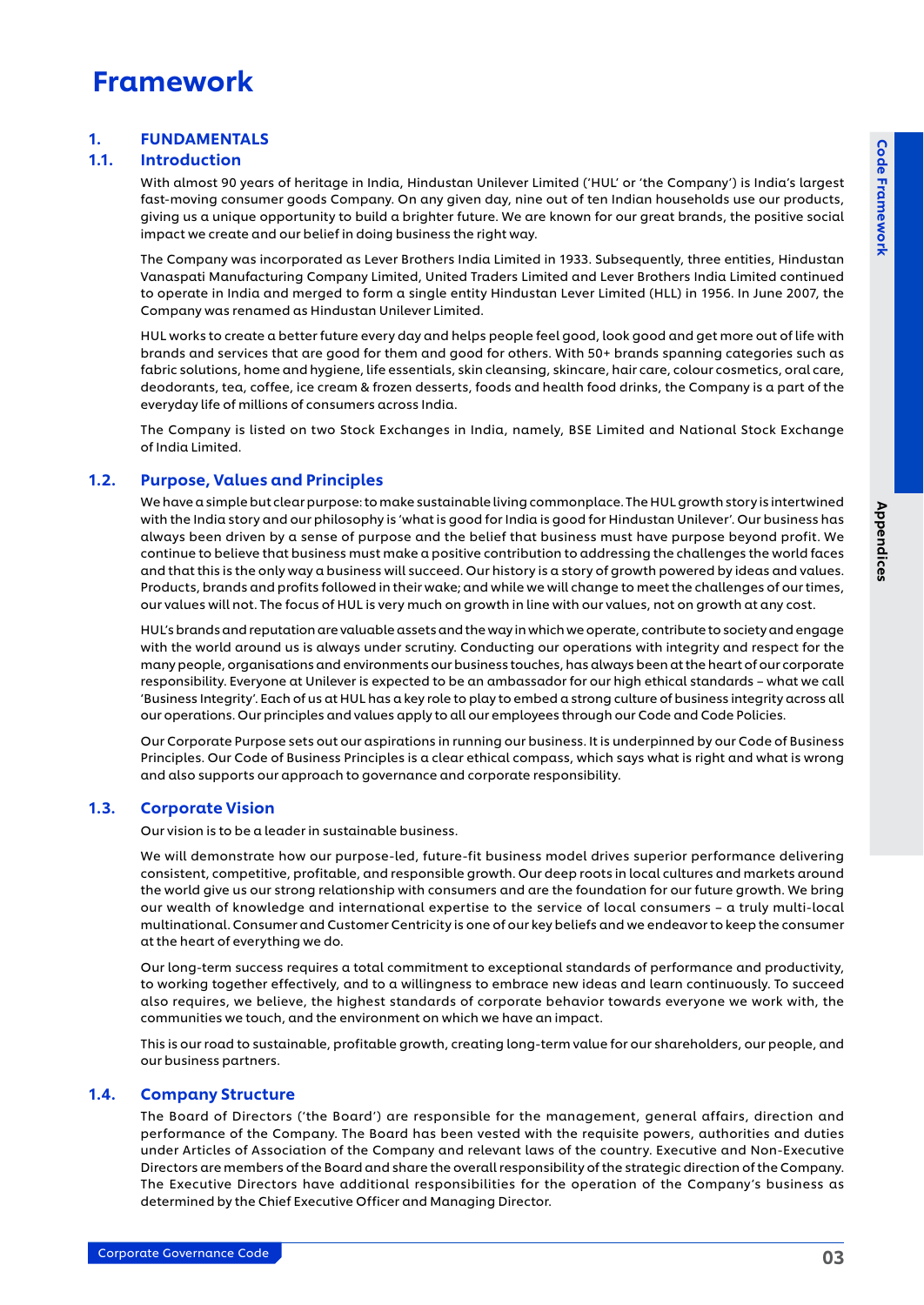<span id="page-4-0"></span>Subject to the provisions of the Companies Act, 2013, ('the Act') as amended from time to time, the Memorandum of Association and the Articles of Association of the Company and any other Regulation not inconsistent therewith and duly made thereunder, the Board shall exercise all such powers and do all such acts, deeds and things that the Company is authorized and exercised to do. The Executive Directors on the Board have specific responsibility of each function in addition to discharging their role as a Member of the Board. The Non-Executive Directors who are Independent Directors discharge their role as such in accordance with the Act and the provisions of the Securities and Exchange Board of India (Listing Obligations and Disclosure Requirements) Regulations, 2015 ('Listing Regulations, 2015') as amended from time to time respectively. The office of the Chairperson at all times will be held in compliance with the Articles of Association of the Company and in accordance with the applicable laws and regulations as provided from time to time.

The Board comprises a mix of Executive and Non-Executive and Independent Directors. The composition of the Board is in accordance with the Act and the Listing Regulations, 2015 as amended from time to time.

#### 1.5. Foundation Documents

- a. The Memorandum of Association; and
- b. The Articles of Association.

The Memorandum of Association and Articles of Association sets out the foundation of the Company, on which it operates. The Memorandum of Association governs the relationship between the Company and the public at large and sets out the Objects of the Company, while Articles of Association govern the internal management of the Company. The Memorandum and Article of Association was first adopted by the Company on its incorporation on 17th October, 1933. The Memorandum of Association and Articles of Association of the Company have been amended, as and when it was necessary, with the approval of shareholders. The Memorandum of Association and Articles of Association of the Company is made available on the website of HUL - Corporate Governance Section.

# 1.6. Statutory Policies of the Company

#### 1.6.1. Reward Policy

The Reward philosophy of the Company is to provide market competitive total reward opportunity that has a strong linkage to and reinforces the performance culture of the Company. The philosophy is set forth into practice by various policies governing the different elements of total reward. The intent of the policy is to ensure that the principles of Reward philosophy are followed in entirety, thereby facilitating the Company to recruit and retain the best talent. The ultimate objective is to gain competitive advantage by creating a reward proposition that inspires employees to deliver Company's promise to consumers and achieve superior operational results.

The Reward Policy is available at **HUL** - Corporate Governance Section.

#### 1.6.2 Board Evaluation Policy

It is important that the Board, Board Committees and individual Directors are evaluated on the effectiveness of their performance in a rigorous and structured manner to ensure that their contribution is reflected in the growth of the Company whilst adhering to highest corporate governance standards. The Companies Act, 2013 (the Act) also provides for the evaluation of the Board, its Committees and individual Directors. The Act requires disclosure in the Board's Report of the manner in which a formal annual evaluation has been made by the Board of its own performance and that of its Committee and Individual Directors. The Act has tasked the Nomination & Remuneration Committee of the Board with evaluation of each Director.

 The Chairperson in consultation with Chairperson of Nomination and Remuneration Committee, shall lead the process of evaluation of the Board as a whole. The Company Secretary shall be responsible for organizing such an evaluation.

 Following each evaluation, a report shall be prepared based on appropriate interviews and/or responses to questionnaires. The report shall be reviewed and discussed by the Board following its submission to the Board by the Chairperson. Thereafter, the Chairperson, with the support from the Company Secretary shall implement the actions that the Board decides as appropriate. The process of evaluation of the Board shall be carried out on an annual basis and this process will be facilitated by an independent consultant as and when deemed appropriate by the Board.

#### 1.6.2.1 Board Committees

 Each Chairperson of a Board Committee shall lead the process of evaluating the performance of that Committee. This includes taking the views of the Board on the performance of that Committee, the delivery of performance against the terms of reference of the Committee. The Chairperson of the Committee shall report the results of the process to the Board and such report shall form part of Annual Report of the Company.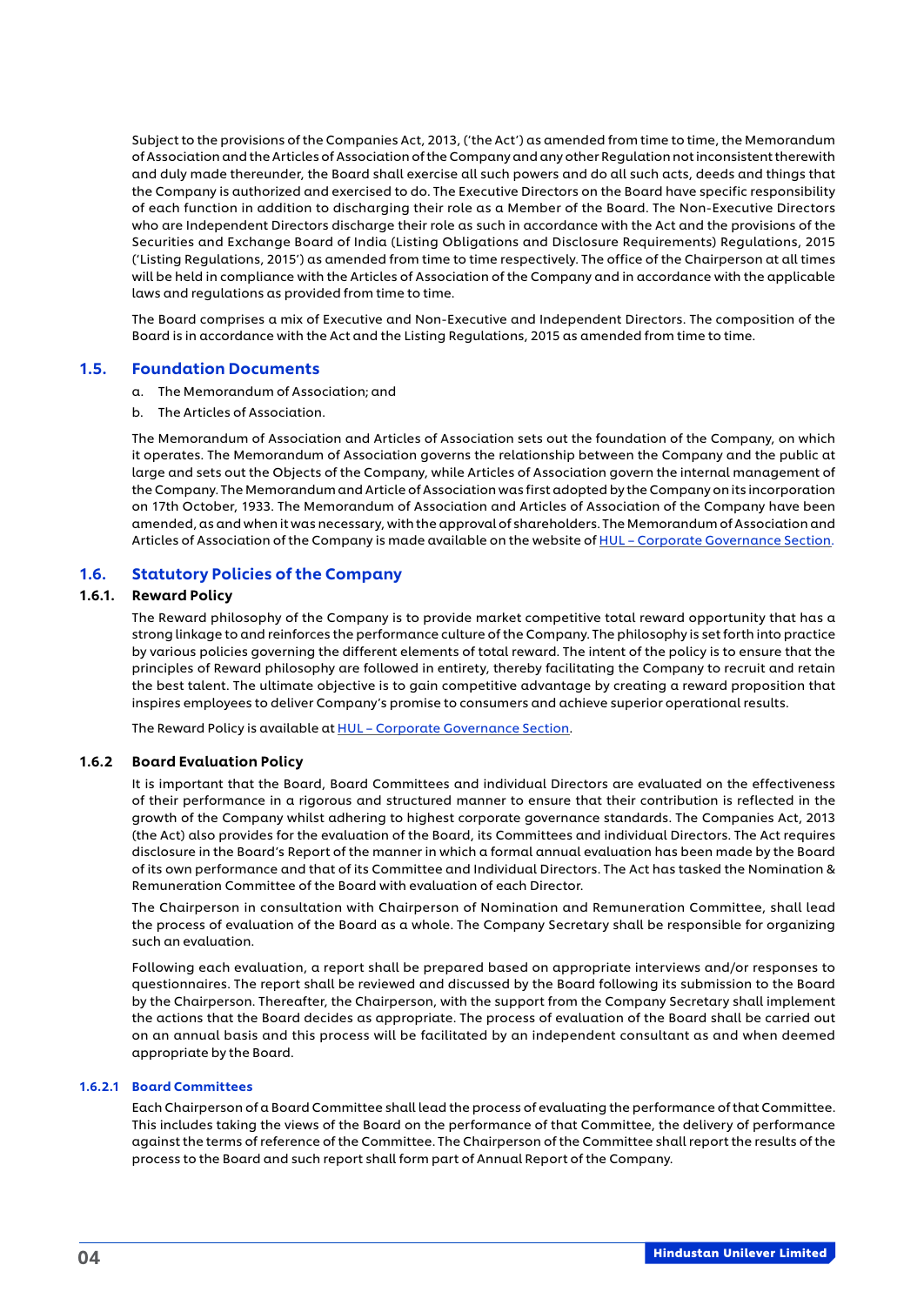#### 1.6.2.2 Independent Directors

The evaluation of Independent Directors shall be done by the entire board of Directors which shall include -

- (a) performance of the Independent Directors; and
- (b) fulfillment of the independence criteria from the management

#### 1.6.2.3 Non-Executive Directors

 For Non-Executive Directors, such evaluation shall be based on criteria viz. the considerations which led to the selection of the Director on the Board and the delivery against the same, contribution made to the Board / Committees, attendance at the Board / Committee Meetings, impact on the performance of the Board / Committees, instances of sharing best and next practices, engaging with top management team of the Company, participation in strategy Board Meetings etc.

#### 1.6.2.4 Executive Directors

 The criteria for evaluation of Executive Directors will include the annual performance plan of the concerned Executive Director and delivery against the same, assessment made by the Line Manager in addition to the above criteria laid down for Independent Directors to the extent applicable.

#### 1.6.2.5 Chairperson

 The Chairperson of Nomination and Remuneration Committee shall lead the evaluation process whereby the Board evaluates the performance of the Chairperson. In this process, the Chairperson of Nomination and Remuneration Policy shall consult the Executive Directors and fellow Non-Executive Directors.

 The Chairperson of Nomination and Remuneration Committee shall share the results of the assessment with the Chairperson. These individual assessments should be taken into account in the evaluation of the performance of the Board as a whole.

#### 1.6.2.6 Timing

 The evaluations will be carried out on an annual basis. All evaluations shall be designed to be completed before the meeting of Nomination and Remuneration Committee, to discuss remuneration packages and the nominations of candidates for election as Directors of the Company at the Annual General Meetings in the following year, are held.

#### 1.6.2.7 Processes

 The Company Secretary shall, in consultation with the Chairperson and Chairperson of Nomination and Remuneration Committee, lay down the process and provide guidance on how to carry out the evaluation. The Company Secretary shall update this guidance on annual basis in the light of internal experience and external best practice.

 The Company Secretary may also take help of an independent consultant for review / development ofthe evaluation process.

#### 1.6.2.8 Reporting

 The annual report of the Company shall describe the process followed for evaluation and shall also include a report on evaluation considering the following :

- a. Observations of board evaluation carried out for the year.
- b. Previous year's observations and actions taken.
- c. Proposed actions based on current year observations.

#### 1.6.3. Director's Induction & Training and Familiarization Programme

Director's Induction & Training - The provision of an appropriate induction programme for new Directors and ongoing training for existing Directors is a major contributor to the maintenance of high corporate governance standards of the Company. The Chief Executive Officer and Managing Director and the Company Secretary are jointly responsible for ensuring that such induction and training programmes are provided to Directors. The Independent Directors also request management to provide detailed understanding of any specific project, activity or process of the Company. The management provides such information and training either at the meeting of Board of Directors or otherwise.

Familiarization Programme - All Directors on their appointment are taken through a detailed induction and familiarisation programme when they join the Board of your Company. The induction programme is an exhaustive one that covers the history, culture and background of the Company and its growth over the last several decades,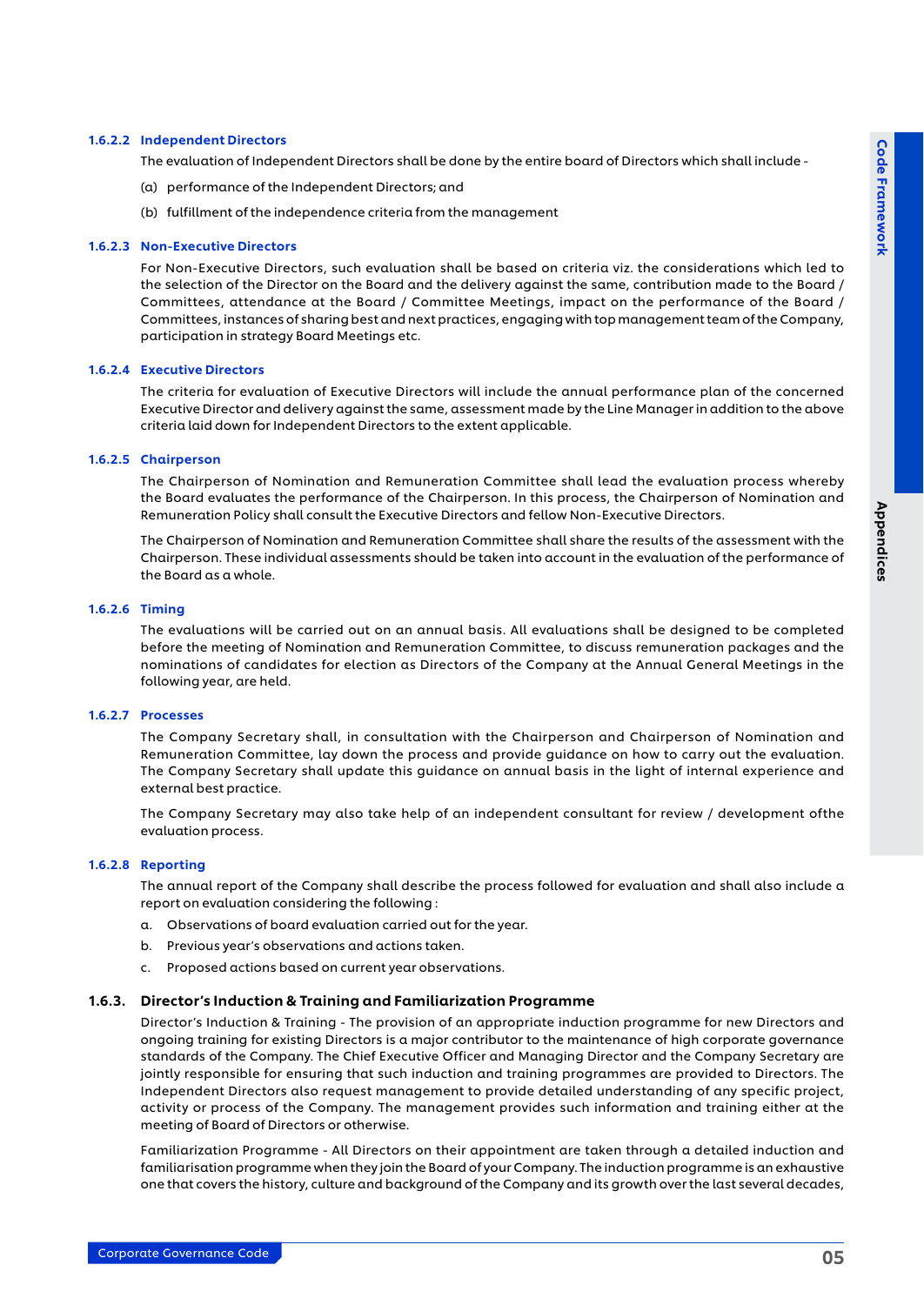various milestones in the Company's existence since its incorporation, the present structure and an overview of the businesses and functions..

The Director's Induction & Training and Familiarization Programme is available on the website of the Company at [HUL – Corporate Governance Section.](https://www.hul.co.in/investor-relations/corporate-governance/)

#### 1.6.4. Policy on Related Party Transactions

The Policy on Related Party Transactions is framed in line with the requirements of the Act and Listing Regulations, 2015. This Policy is intended to ensure that proper reporting, approval and disclosure processes are in place for all transactions between the Company and Related Parties. This Policy specifically deals with the review and approval of Material Related Party Transactions keeping in mind the potential or actual conflicts of interest that may arise because of entering into these transactions. The Policy is available at [HUL – Corporate](https://www.hul.co.in/investor-relations/corporate-governance/)  [Governance Section.](https://www.hul.co.in/investor-relations/corporate-governance/)

#### 1.6.5. Policy for determining Material Subsidiaries & Governance Framework for all Subsidiaries

This Policy is framed as per the requirements of Listing Regulations, 2015. The objective of this Policy is to lay down criteria for determination of Material Subsidiaries and to formulate a governance framework for all Subsidiaries including Material Subsidiaries of the Company. The Policy is available at HUL - Corporate Governance Section.

#### 1.6.6. Policy on determination of Materiality of Events

The Policy on determination of Materiality of Events is framed under the requirements of Listing Regulations, 2015.

The Policy aims at ensuring that all investors have equal access to important information that may affect their investment decisions and that such information is adequately disseminated in a fair and timely manner in pursuance with the Listing Regulations, 2015 and to provide an overall governance framework for determination of materiality. The Policy is available at [HUL – Corporate Governance Section](https://www.hul.co.in/investor-relations/corporate-governance/).

#### 1.6.7. Risk Management Policy

Identification and management of risks is fundamental to carry through the Company's strategy and to achieve its long-term goals. The Board of the Company has overall responsibility for the management of risks and for reviewing the effectiveness of the system of internal control and risk management approach. Our approach to risk management is designed to provide reasonable, but not absolute, assurance that our assets are safeguarded, the risks facing the business are being assessed and mitigated and all information that may be required to be disclosed is reported to the Company's Senior Management including, where appropriate, the Chief Executive officer and Managing Director and Chief Financial Officer and the Audit Committee and the Board.

For each of our principal risks, Company has a risk management framework detailing the controls which are in place and who is responsible for managing both the overall risk and the individual controls mitigating that risk. Our assessment of risk considers both short and long-term risks, including how these risks are changing, together with emerging risk areas. These are reviewed on an ongoing basis, and formally by Risk Management Committee and the Board.

The Risk Management Policy is available on the website of the Company at HUL - Corporate Governance Section.

#### 1.6.8. Policy on Preservation and Archival of documents

The objective of the Policy on Preservation and Archival of documents is to protect the Corporate Information and records of the Company which are crucial for the business continuity and have to be preserved and retained as per the governing Policy of the Company. The Policy also aims to disseminate equal, adequate and timely information to the shareholders through the website of the Company and to enable them to track the performance of the Company at regular intervals. The Policy is available at HUL - Corporate Governance Section.

#### 1.6.9. Corporate Social Responsibility Policy

The Corporate Social Responsibility (CSR) Policy of the Company, as recommended by the CSR Committee and approved by the Board of Directors (Board), outlines a clear agenda through which we will continue to contribute to the communities at large. The objective of this Policy sets the direction for the CSR activities of the Company and defines the governance, implementation and monitoring framework for ensuring the effectiveness of the Policy.

Our multi-stakeholder model is being embedded into the business completely, so the business can continue to be a force for good. Our Compass Strategy has a comprehensive and ambitious set of commitments and actions to:

- Improve the health of the planet;
- Improve people's health, confidence and wellbeing; and
- Contribute to a fairer, more socially inclusive world.

The CSR Policy is available on HUL - Corporate Governance Section.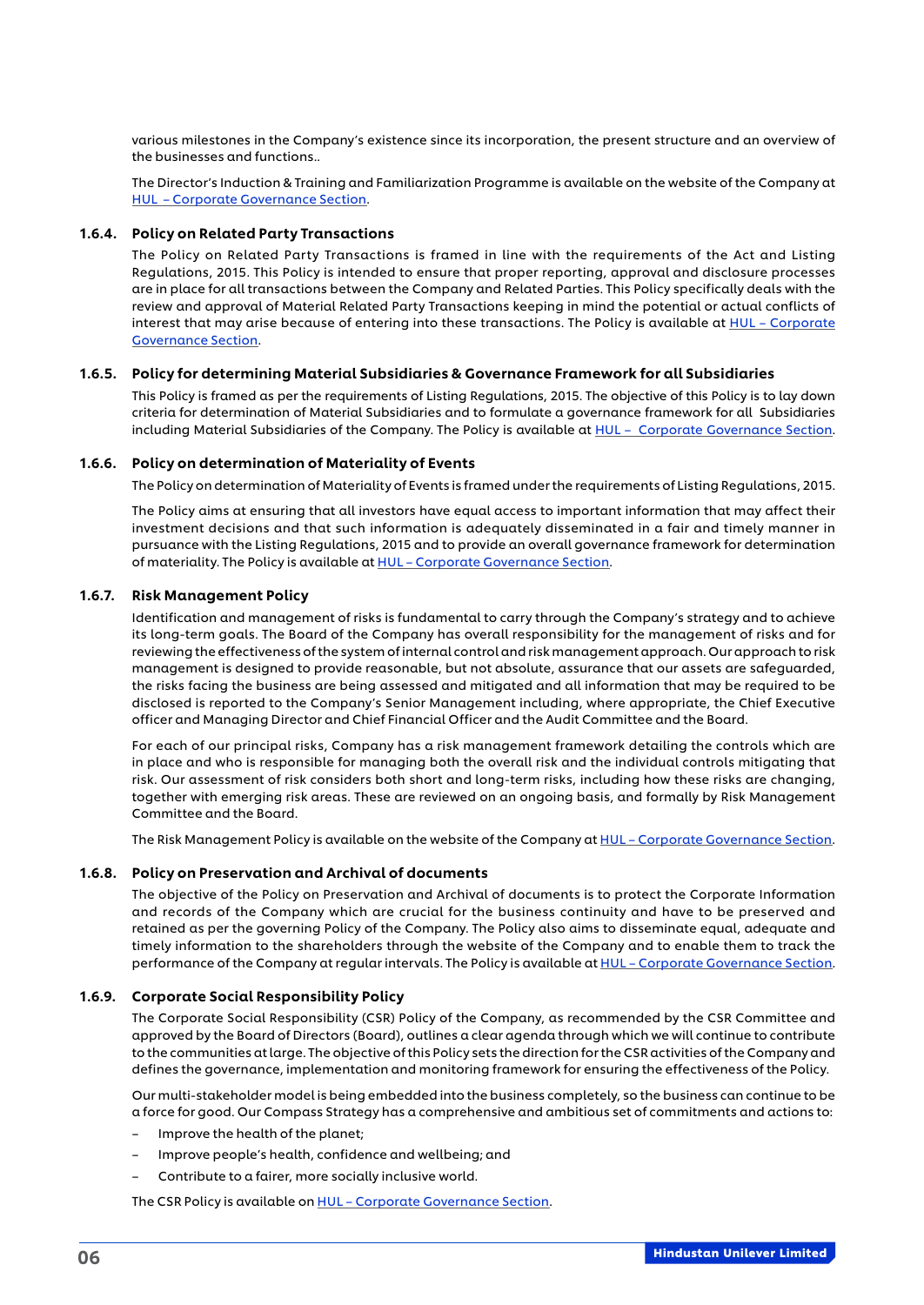#### <span id="page-7-0"></span>1.6.10. Code of Conduct for Board and Senior Management

The Code of Conduct for Board and Senior Management is a guide to professional conduct for the Directors and adherence to the standards and fulfilment of the responsibilities in professional and faithful manner will promote confidence of the stakeholders. The Code of Conduct is available on HUL - Corporate Governance Section.

#### 1.6.11. Policy on Board Diversity

The Boardroom is where strategic decisions are made. It is, therefore, imperative that the Board consists of individuals who together offer an optimal mix of skills, experiences and backgrounds. The Board of Directors of the Company acknowledges the importance of diversity in the Boardroom and considers that its diversity, including gender diversity, is a vital asset to the business.

The Policy on Diversity of Board of Directors sets out the approach and framework for diversity on the Board of the Company. The Policy is available on [HUL – Corporate Governance Section](https://www.hul.co.in/investor-relations/corporate-governance/).

#### 1.6.12. Dividend Distribution Policy

The Dividend Distribution Policy is framed in line with the requirements of Listing Regulations, 2015. The objective of this Policy is to provide clarity and transparency to its shareholders on the dividend distribution framework to be adopted by the Company. The Policy reflects the intent of the Company to reward its shareholders by sharing a portion of profits after retaining sufficient funds for the growth of the Company.

The Board shall recommend and declare dividend as the case may be, in compliance with this Policy read with the provisions of the Act and Rules made thereunder and other applicable legal provisions as amended from time to time. This policy is available on the website of the Company at HUL - Corporate Governance Section.

#### 1.6.13. Whistle Blower Policy

The Company has adopted a Whistle Blower Policy and is committed to the highest possible standards of openness, probity and accountability. Directors and Employees are often the first to realise that there may be something not in order requiring redressal by the Company. The purpose of the Whistle Blower Policy is that not only Directors and employees but also any other persons including vendors, contractors, sub-contractors, consultants, trainees, shareholders, former employees or any other third parties will be able to raise concerns regarding any potential violation easily without any fear of retaliation. The Whistle Blower Policy is available on the website of the Company at [HUL – Corporate Governance Section](https://www.hul.co.in/investor-relations/corporate-governance/).

#### 1.6.14. Share Dealing Code

The Company has instituted mechanism for Prohibition of Insider Trading and abusive self-dealing. The Share Dealing Code of the Company prohibits the Directors and other specified employees dealing in the securities of the Company on the basis of any Unpublished Price Sensitive Information (UPSI), available to them by virtue of their position in the Company. The objective of the Share Dealing Code is to prevent misuse of any UPSI and prohibit any insider trading activity, in order to protect the interest of the shareholders at large. The Company disseminates the Do's and Don'ts of the Share Dealing Code frequently to generate awareness amongst employees.

The Company has constituted a 'Share Dealing Code Compliance Committee', to decide upon such penal/ disciplinary/ remedial action as may be considered appropriate if any employee violates the provisions of this Code. The Share Dealing Code is available at [HUL – Corporate Governance Section.](https://www.hul.co.in/investor-relations/corporate-governance/)

#### 1.6.15. Code of Business Principles

The Code of Business Principles is the Company's statement of values and represents the standard of conduct which all the employees are expected to observe in their business endeavors. The Code of Business Principles reflects the Company's commitment to principles of integrity, transparency and fairness. It forms the benchmark against which the world at large is invited to judge the Company's activities. The Code of Business Principles is available on the website of the Company at [HUL – Business Integrity Section](https://www.hul.co.in/planet-and-society/).

The Chief Executive Officer through the Management Committee and Business / Unit Heads is responsible for ensuring that the Code of Business Principles is understood and implemented throughout the Company. The Code of Business Principles is also applicable to everyone with whom the Company engages in a business association be it the Company's distributors, third party manufacturers etc. or others.

#### 2. THE BOARD

#### 2.1. Role of the Board

The role of the Board is that of a guardian and trustee of the Company's interests. The Board has the final responsibility for the management, direction and performance of the Company and its business. In all its dealings and decision making, the Board shall consider the interests of the Company as a whole, the interest of its shareholders, employees, consumers, customers, suppliers, Government and all other stakeholders together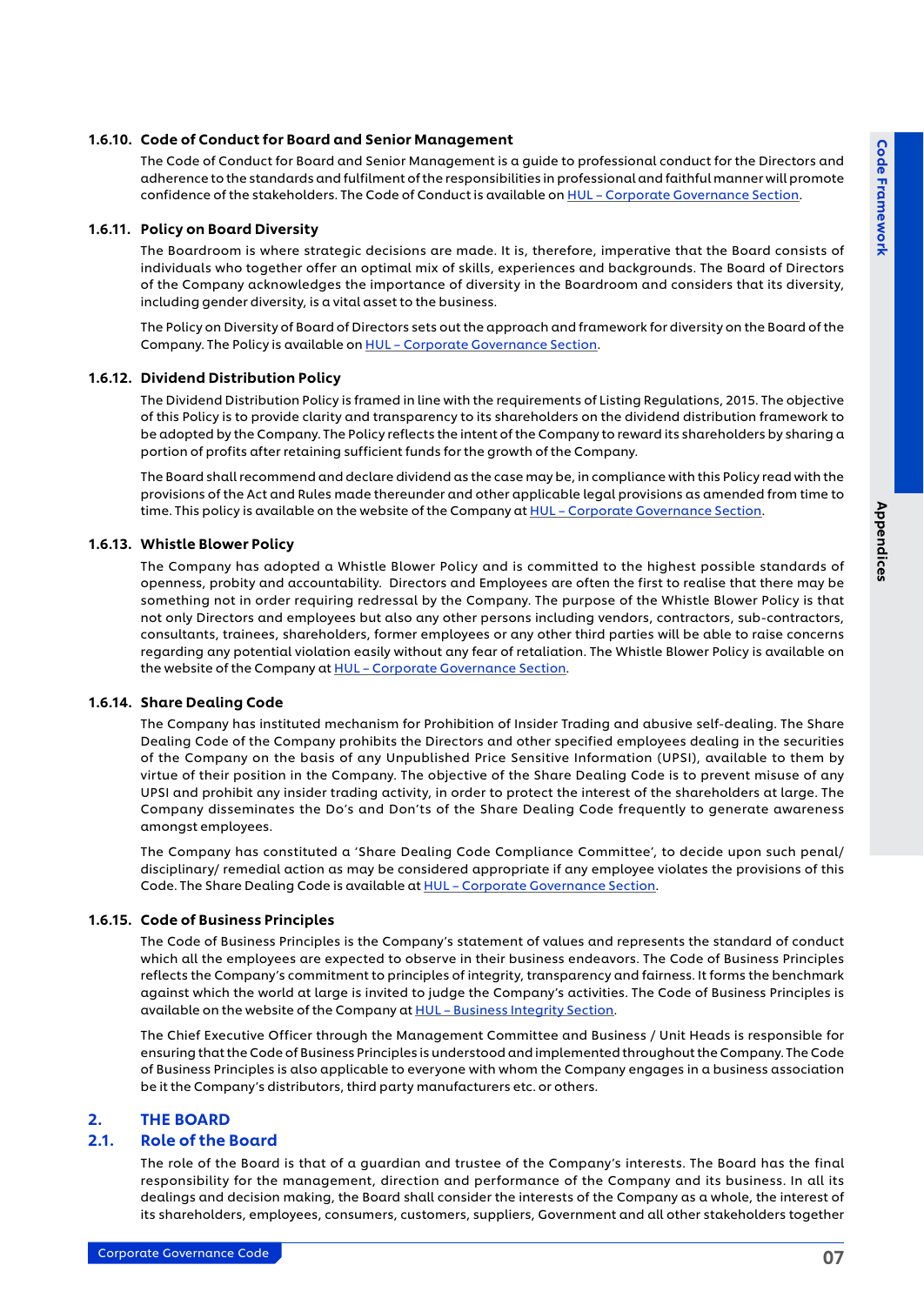<span id="page-8-0"></span>with Company's social and legal responsibilities in the communities in which it operates and to the responsibility towards the environment. The Board shall exercise objective and independent judgment and shall be collectively responsible for the long-term success of the Company.

### 2.2. Board Composition

The composition of the Board as a whole shall be commensurate with the size of the Company, its portfolio and geographical spread, where the balance between skills and experience is an optimal one. The composition shall enable the Board to discharge its responsibilities and provide effective leadership to the business. The composition of the Board shall be such that the members are able to act critically and independently of one another and without any particular interest.

The Board shall ordinarily comprise majority of Non-Executive Independent Directors and at least one Woman Independent Director.

# 2.3. Board Powers

As per the Act, the Board of Directors of a Company shall exercise the following powers on behalf of the Company by means of resolutions passed at meetings of the Board, namely:

- a. To make calls on shareholders in respect of monies unpaid on their shares;
- b. To authorize buy-back of securities under section 68;
- c. To issue securities, including debentures, whether in or outside India;
- d. To borrow monies;
- e. To invest the funds of the Company;
- f. To grant loans or give guarantee or provide security in respect of loans;
- g. To approve financial statement and the Board's report;
- h. To diversify the business of the Company;
- i. To approve amalgamation, merger or reconstruction;
- j. To take over a Company or acquire a controlling or substantial stake in another Company; and
- k. Any other matter which may be prescribed through the Act or Rules made thereunder.

Provided that the Board may, by a resolution passed at a meeting, delegate to any committee of Directors, the Managing Director, the Manager or any other principal officer of the Company or in the case of a Branch office of the Company, the principal officer of the Branch office, the powers specified in clauses (d) to (f) on such conditions as it may specify.

#### 2.4. Responsibilities of the Board

The responsibilities of the Board of Directors as a whole, flow from the Act, the Memorandum of Association and Articles of Association and the Listing Regulations, 2015. These responsibilities shall inter-alia include:

- a. Reviewing and guiding corporate strategy, major plans of action, risk policy, annual budgets and business plans; setting performance objectives; monitoring implementation and corporate performance; and overseeing major capital expenditures, acquisitions and divestments;
- b. Monitoring the effectiveness of the Company's governance practices and making changes as needed;
- c. Selecting, compensating, monitoring and, when necessary, replacing key executives and overseeing succession planning;
- d. Aligning key executive and Board remuneration with the longer term interests of the Company and its shareholders;
- e. Ensuring a transparent Board nomination process with the diversity of thought, experience, knowledge, perspective and gender in the Board;
- f. Monitoring and managing potential conflicts of interest of management, board members and shareholders, including misuse of corporate assets and abuse in related party transactions;
- g. Ensuring the integrity of the Company's accounting and financial reporting systems, including the independent audit, and that appropriate systems of control are in place, in particular, systems for risk management, financial and operational control, and compliance with the law and relevant standards;
- h. Overseeing the process of disclosure and communications;
- i. Monitoring and reviewing Board Evaluation framework.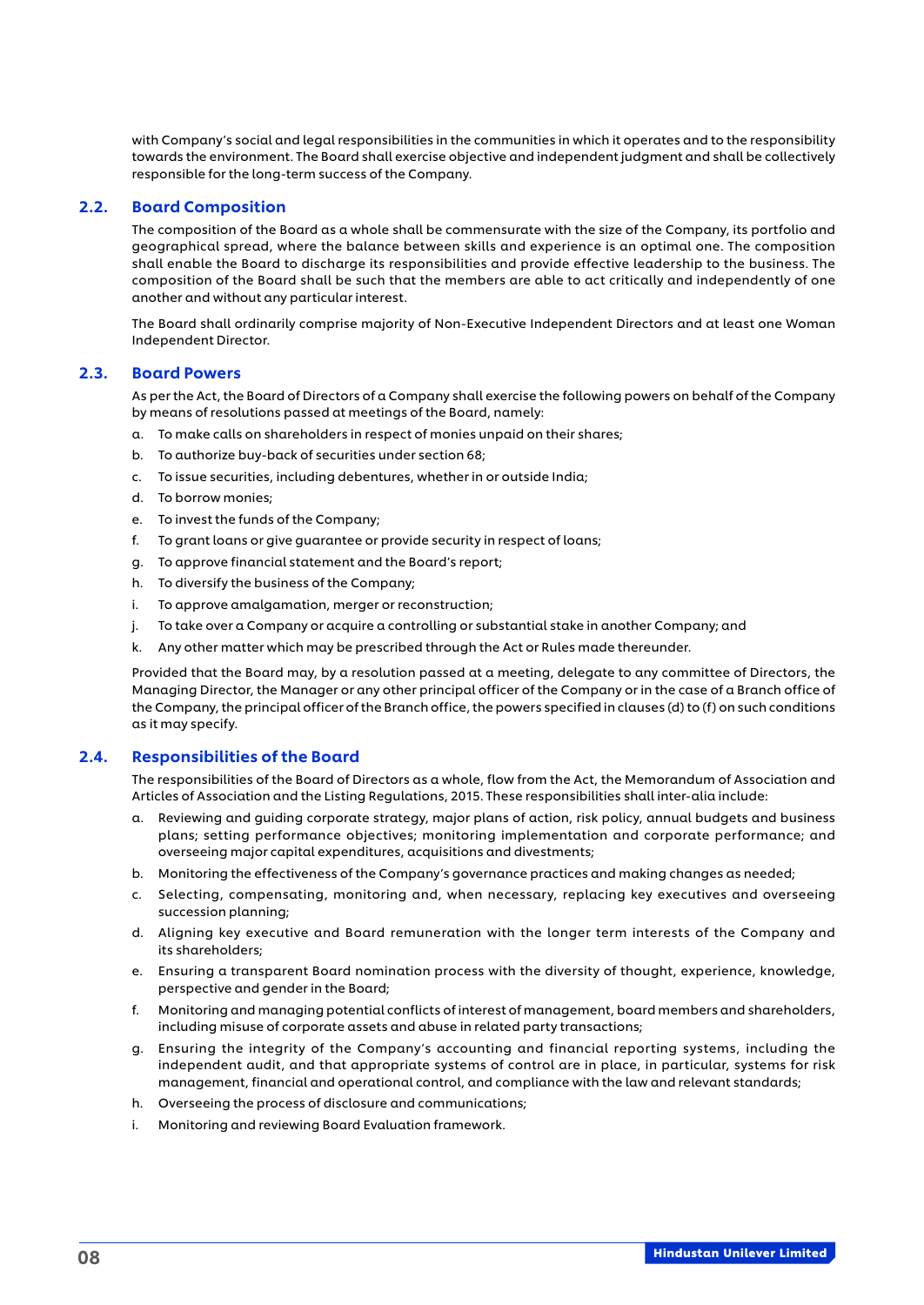Appendices

Appendices

# <span id="page-9-0"></span>2.5. Duties of the Board

The Board of Directors are responsible for the overall conduct of the Company and have the powers, authorities and duties vested in them respectively pursuant to the relevant laws. As per the Act, the duties of the Directors are:

- a. to act in accordance with the Articles of the Company;
- b. to act in good faith in order to promote the objects of the Company for the benefit of its members as a whole, and in the best interests of the Company, its employees, the shareholders, the community and for the protection of environment;
- c. to exercise their duties with due and reasonable care, skill and diligence and shall exercise independent judgment;
- d. The Directors shall not involve in a situation in which they may have a direct or indirect interest that conflicts, or possibly may conflict, with the interest of the Company;
- e. The Directors shall not achieve or attempt to achieve any undue gain or advantage either to themselves or to their relatives, partners, or associates;
- f. The Directors shall not assign their office;
- g. Any other matter as may be prescribed.

#### 2.6. Appointment to the Board

The Directors of the Company shall be appointed by shareholders at the General Meetings. In accordance with the Act and the Articles of Association of the Company, all Directors, except for the Managing Director and the Independent Directors, shall step down at the Annual General Meeting each year and, if eligible, may offer themselves for re-election.

A shareholder who wishes to recommend a candidate for being appointed as a Director at the ensuing Annual General Meeting or for vacancies of the Board that arise between meetings, must provide the Board with timely and sufficient written documentation as prescribed under the law, to permit a determination by the Board whether such candidate meets the criteria for appointment to the Board.

The appointment, re-appointment or removal of an Independent Director, shall be subject to the approval of shareholders by way of a special resolution. In case an Independent Director resigns or is removed from the Board of the Company, a new Independent Director shall be appointed at the immediate next Board meeting or within three months from the date of such vacancy, whichever is later.

#### 2.7. Directors and Officers Liability Insurance

The Company shall provide insurance cover in respect of legal action against its Directors under the Directors' and Officers' Liability Insurance. Any person who becomes a Director or Officer, including an employee who is acting in managerial or supervisory capacity, shall be covered under Directors' and Officers' Liability Insurance policy. The policy shall also cover those who serve as a Director, officer or equivalent of an outside entity at Company's request.

#### 3. BOARD COMMITTEES

The Board Committees play a crucial role in the governance structure of the Company and have been constituted to deal with specific areas / activities which concern the Company and need a closer review. The Committees are set up under the formal approval of the Board, to carry out clearly defined roles which are considered to be performed by members of the Board as a part of governance practice. While deciding the Chairpersonship and Membership of the Committee, the Board shall ensure that undue reliance is not placed on particular individuals. The Board shall supervise the execution of its responsibilities by the Committees and shall be responsible for action taken by the Committees.

The meetings of the Board Committees shall be attended by the designated members of the Committee. The Committee can, however, request special invitees to join the meeting, as appropriate. The minutes of the meetings of all the Committees shall be placed before the Board for noting. The Board has established the following statutory and non-statutory Committees.

#### 3.1. Audit Committee

The Audit Committee of the Company is entrusted with the responsibility to supervise the Company's internal control and financial reporting process. The Audit Committee, in addition to overseeing the financial reporting process shall also carry out periodic reviews of various businesses/functions of the Company, review of internal audit and control assurance reports of all the major divisions, decide the terms of appointment of the auditors, review related party transactions and review functioning and cases reported under the Code of Business Principles and Whistle Blower Policy of the Company.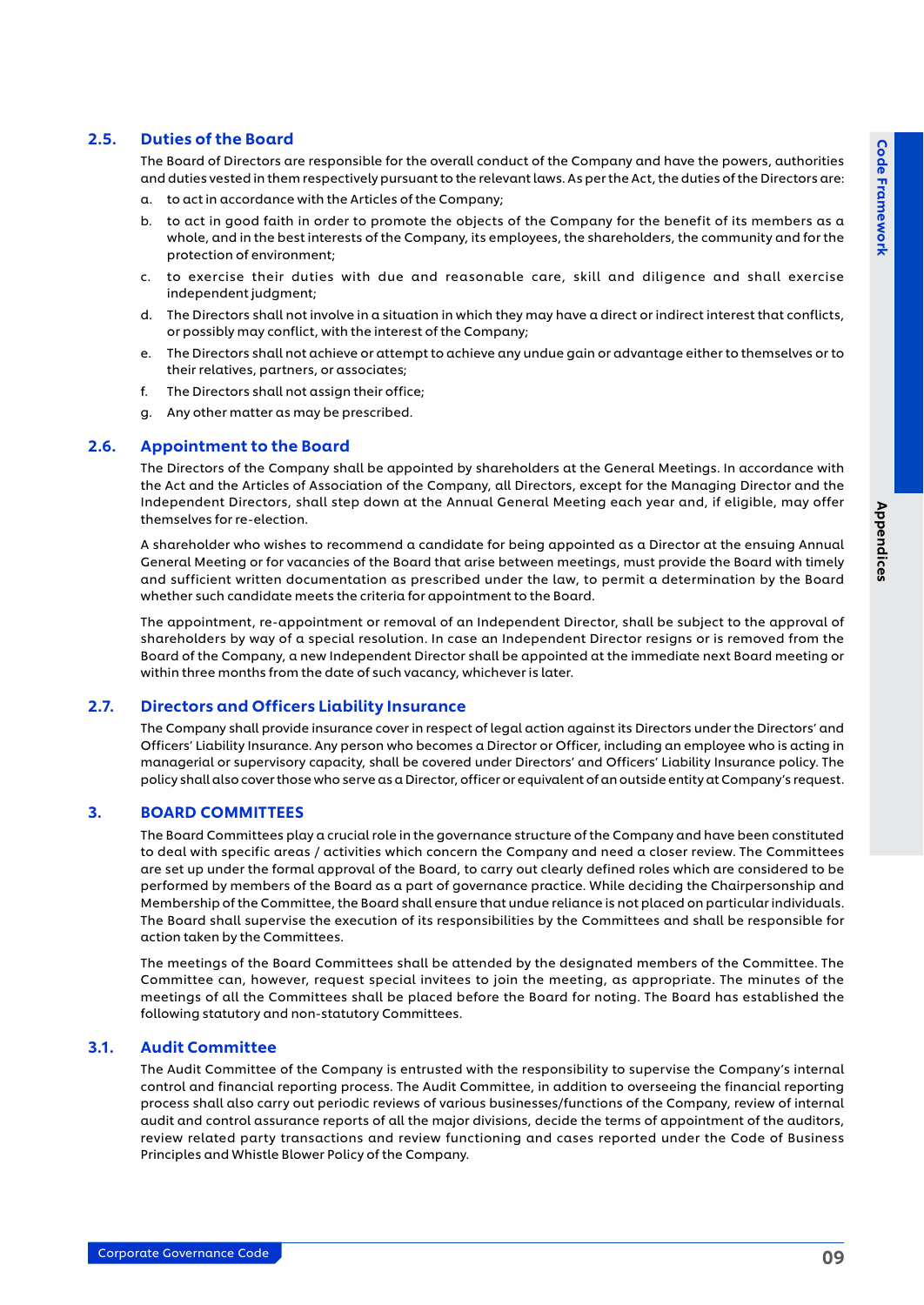<span id="page-10-0"></span>Any changes in the composition of the Audit Committee shall be in line with the Listing Regulations, 2015 as amended from time to time. The terms of reference of the Audit Committee are provided at Appendix 1.

#### 3.2. Nomination and Remuneration Committee

The Nomination and Remuneration Committee deals with all elements of remuneration package of all the Executive Directors i.e. salary, benefits, bonuses, stock options, pension etc. including details of fixed component and performance linked incentives, along with the performance criteria. It also recommends and monitors the level and structure of remuneration for members of the Management Committee including Key Managerial Personnel; and other employees. It also evaluates the service contracts, notice period and severance fees of the Directors. The Committee shall also concern itself with identifying candidates for nomination as Directors on the Board or as member of the Management Committee. The Committee shall also be responsible for orderly succession planning of the Board and will be consulted by the Chief Executive Officer and Managing Director on appointments to or removals from the Management Committee. The Committee shall also be responsible for implementation of the Board Evaluation framework.

Any changes in the composition of the Nomination & Remuneration Committee shall be in line with the Listing Regulations, 2015 amended from time to time. The terms of reference of the Nomination and Remuneration Committee are given at Appendix 2.

#### 3.3. Stakeholders' Relationship Committee

The Stakeholders' Relationship Committee is entrusted with the responsibility to consider and resolve security holders' concerns or complaints. The Committee shall monitor and review the investor service standards of the Company. The Committee shall also evaluate performance and service standards of the Registrar and Share Transfer Agent of the Company and provide continuous guidance to improve the service levels for investors.

The Committee shall take steps to develop an understanding of the views of shareholders about the Company, either through direct face-to-face contact, analysts' briefings or survey of shareholders. The Committee shall oversee and review the engagement and Communication Plan with shareholders and ensure that the views / concerns of the shareholders are highlighted to the Board at appropriate time and that the steps are taken to address such concerns. Any changes in the composition of the Stakeholders' Relationship Committee shall be in line with the Listing Regulations, 2015 as amended from time to time. The terms of reference of the Stakeholders' Relationship Committee are given at Appendix 3.

#### 3.4. Corporate Social Responsibility Committee

The Corporate Social Responsibility Committee shall be responsible for formulating and implementation of Corporate Social Responsibility Policy of the Company. The Committee shall also recommend the amount of expenditure to be incurred on CSR activities. The Committee shall bring any relevant issue to the attention of the Board and make recommendations relating to such issues. The Committee shall be assisted by such experts in discharging its obligations as it may consider necessary including requisite internal team that looks after the CSR agenda of the Company.

Any changes in the composition of the Corporate Social Responsibility Committee shall be in line with the Act read with relevant rules as amended from time to time. The terms of reference of the Corporate Social Responsibility Committee are given at Appendix 4.

## 3.5. Risk Management Committee

The Risk Management Committee shall be responsible for framing, monitoring, reviewing the risk management plan and implementation of the risk management framework of the Company including 'Cyber Security'.

Any changes in the composition of the Risk Management Committee shall be in line with the Listing Regulations, 2015 as amended from time to time. The terms of reference of the Risk Management Committee are given at Appendix 5.

#### 3.6. Share Transfer / Transmission Committee

The Share Transfer / Transmission Committee has been formed exclusively to look into share transfer and related applications received from shareholders, with a view to accelerate the transfer procedures. The terms of reference of the Share Transfer / Transmission Committee Corporate Social Responsibility Committee are given at Appendix 6.

### 3.7. Committee for Allotment of Shares under ESOPs

The Committee for Allotment of Shares under ESOPs has been constituted to expedite the process of allotment and issue of shares to eligible employees under the Stock Option Plan of the Company, as approved by the Shareholders. The Committee shall be in charge for approval, issue and for Allotment of Shares under ESOPs. The terms of reference of the Committee for Allotment of Shares under ESOPs are given at Appendix 7.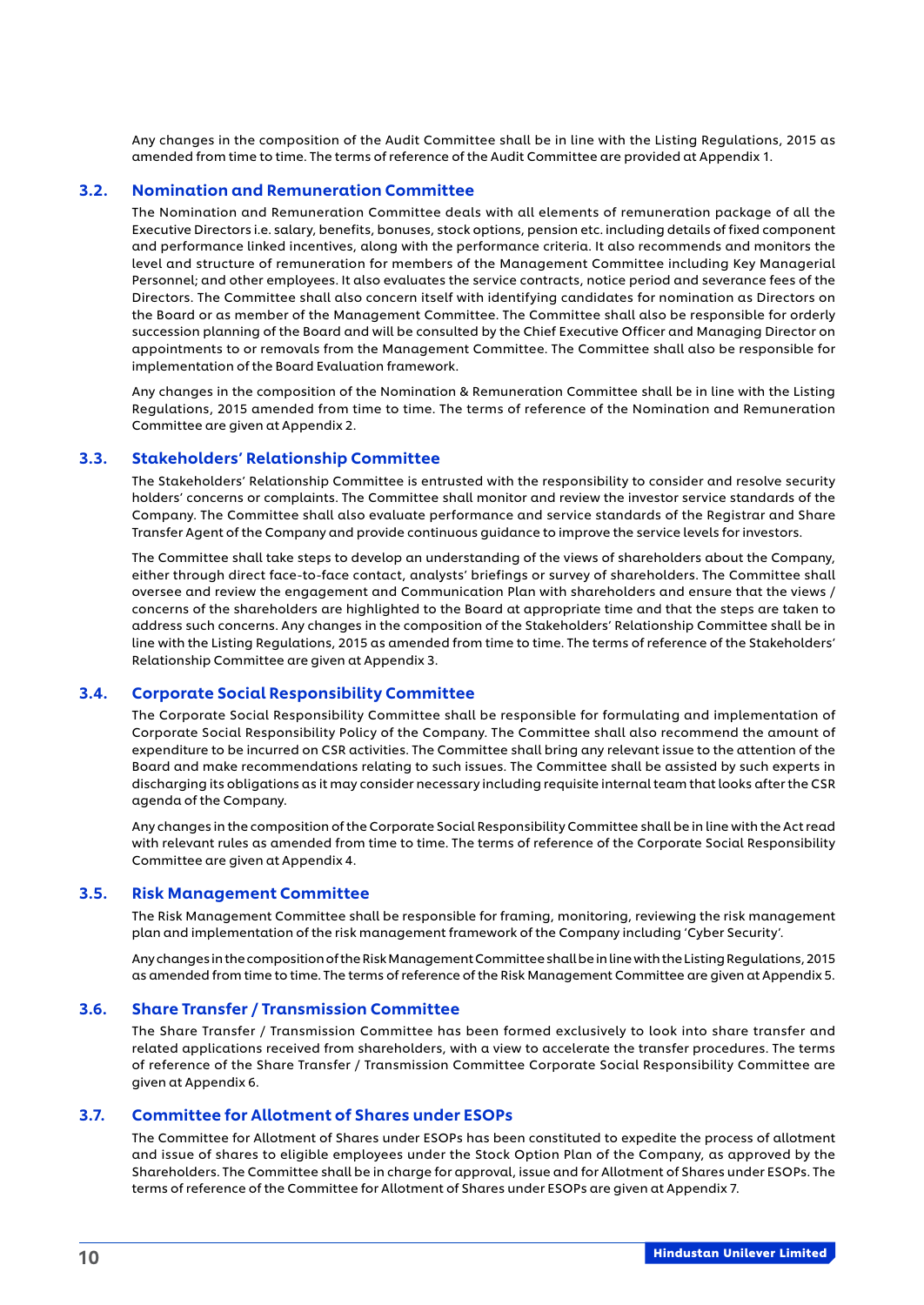Appendices

Appendices

### <span id="page-11-0"></span>3.8. Administrative Matters Committee

The Administrative Matters Committee has been set up to oversee routine items that are in the normal course of the business, such as decision on banking facilities, delegation of operational powers, considering and approving agreements to be executed in the normal course of business, etc. The terms of reference of the Administrative Matters Committee are given at Appendix 8.

# 3.9. Committee for Approving Disposal of Surplus Assets

The Committee for approving Disposal of Surplus Assets has been constituted for identifying the surplus assets of the Company and to authorise sale and disposal of such surplus property. The Committee is fully authorised to take necessary steps to give effect to sale and transfer of the ownership rights, interest and title in the said property, on behalf of the Company. The terms of reference of the Committee for Approving Disposal of Surplus Assets are given at Appendix 9.

### 4. BOARD PROCEDURES

# 4.1. Meetings

The Board shall meet at regular intervals to discuss and decide on Company's business policy and strategy apart from other businesses. The Board and Committee meetings shall be pre-scheduled and a tentative annual calendar of Board and Committee meetings should be circulated to the Directors in the beginning of the year to facilitate them to plan their schedule and to ensure meaningful participation in the meetings.

The Board shall hold a minimum number of four meetings every year in such a manner that not more than one hundred and twenty days shall intervene between two consecutive meetings of the Board. There shall be at least five Board meetings in a calendar year including quarterly meetings to consider the financial results of the Company and at least one strategy meeting. However, in case of a special and urgent business need, the Board's approval can be taken by circulating the resolution, which shall be confirmed by the Board at the next Board meeting. The periodicity of meetings of Board Committees shall be as per terms of reference of each committee.

The notice of the Board meetings shall be given to all the Directors at least seven clear days before the meeting. A meeting of the Board / Committee may be called at a shorter notice than those stated above, if the majority of members of the Board or Committee, as the case may be, agree. The proposal to hold the meeting at a shorter notice shall be stated in the Notice of the meeting and the fact that consent of the Directors was obtained shall be recorded in the Minutes thereof.

Usually, meetings of the Board will be held in Mumbai. However, the Company may organise any meeting outside of Mumbai or a visit to market or unit, as it may deem fit. Efforts shall be made to have full attendance at the meeting and it should be ensured that at least two Independent Directors are present in all the Board meetings.

#### 4.1.1. Video Conferencing

The Directors, who are unable to be physically present at a particular Board or Committee meeting, may attend the meeting through video conferencing or other audio visual means, as may be prescribed, which are capable of recording and storing the proceedings of such meetings. The Directors attending the meeting through video conference or such other means as may be prescribed will be considered as present for the meeting.

#### 4.2. Agenda

The agenda of Board meetings shall be set by the Company Secretary in consultation with the Chairperson and the Chief Executive Officer and Managing Director. The Company Secretary may also consult the Independent Directors at appropriate occasions. The Agenda shall be circulated at least seven clear days prior to the date of the meeting to facilitate the Directors to provide their inputs, thoughts and suggestion at the meeting. The Agenda shall include detailed notes and draft resolutions on the items to be discussed at the meeting to enable Directors to take an informed decision.

The Agenda of each of the Board meeting shall inter-alia include:

- a. regular items, such as reports from Management on the financial affairs of the Company, on performance against plan, reports from Board Committees, reports on litigation and governance matters, etc.;
- b. special items, such as Business/ Functional Reviews;
- c. items for approval;
- d. items for noting; and
- e. papers for information.

Any supplementary item, not originally included in the Agenda, may be taken up for consideration at the meeting with the permission of the Chairperson and with the consent of the majority of the Directors present in the Meeting. However, no supplementary item which is of significance or is in the nature of unpublished price sensitive information should be taken up by the Board without prior written Notice. Apart from the items that will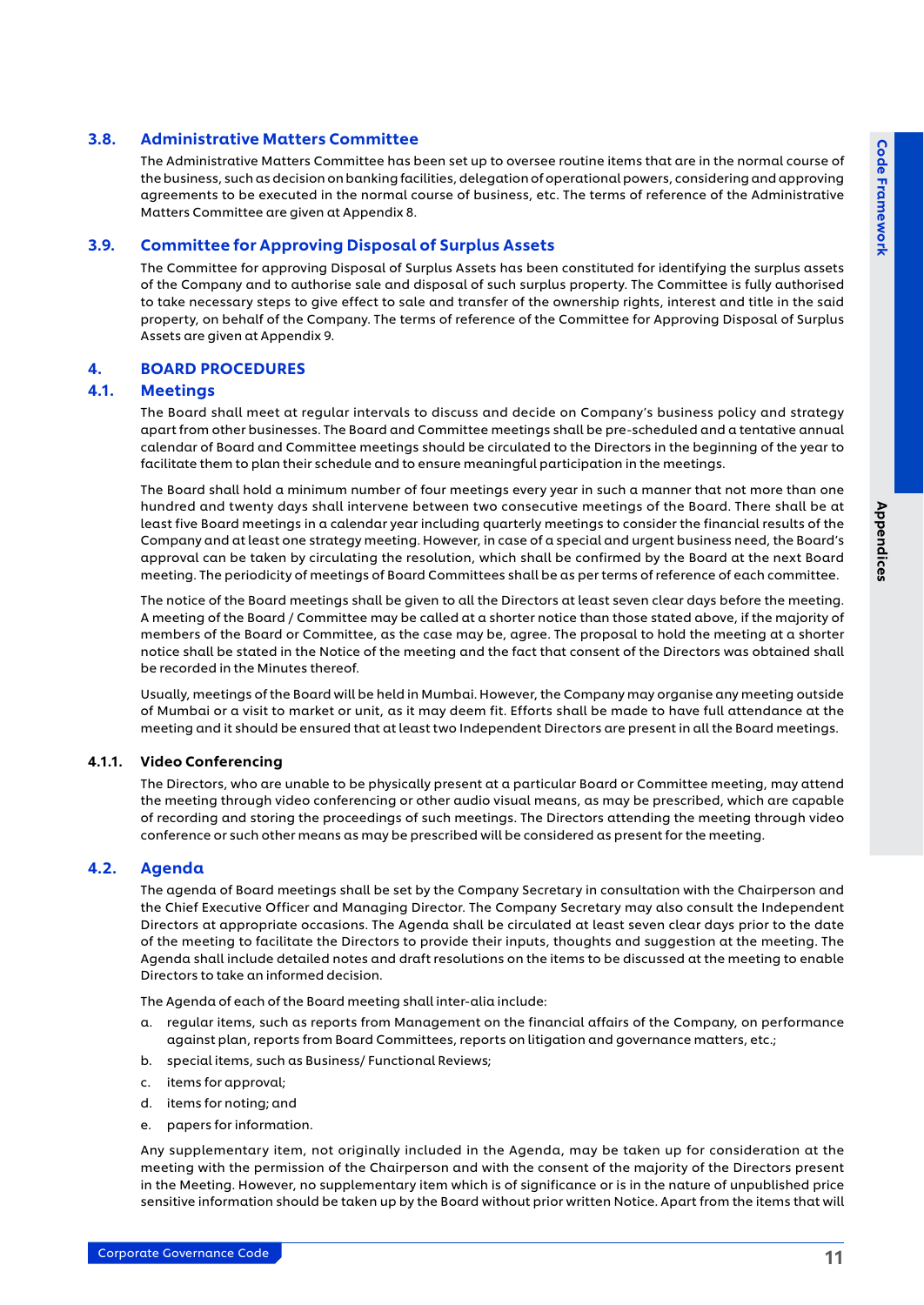<span id="page-12-0"></span>be discussed in the Board Meeting, the Company Secretary shall ensure that regular communications are sent to all Non-Executive and Independent Directors for updating them on key business related issues / developments.

#### 4.3. Decision Making Process

Each member of the Board shall have one vote and the resolutions of the Board shall be passed by a majority of votes. In case of equal number of votes in favor of the resolution as well as against, the Chairperson of the Company may exercise his casting vote.

#### 4.4. Managing Conflict of Interests

The Board of Directors are responsible for ensuring that the rules are in place to avoid conflicts of interest by the Board members and the Management Committee. Any conflict of interest or apparent conflict of interest between the Company and its Directors should be avoided. Where conflicts arise, the Board shall ensure that, in dealing with them, all applicable laws, regulations, codes and policies have been complied with.

The members of the Board shall avoid any interest in contracts entered into by the Company. If such an interest exists, the interested Director shall make a disclosure. In case of Conflict of Interest, the interested Director shall not participate in the decision making process and the same shall be recorded in the minutes of the meeting. In case of Conflict of Interest of Chairperson, the Chairperson shall abstain from participation in the discussion and one of the Independent Directors shall assume the position of Chairperson of the meeting.

The members of the Board and Management Committee shall on an annual basis submit the details of individuals to whom they are related and entities in which they hold interest and the same shall be placed before the Board. Transactions with any of the entities referred above shall be placed before the Board or Audit Committee for approval in line with Related Party Transaction policy of the Company.

The proposal for appointment of any Executive Director or the Management Committee members of the Company to serve as a Director, Trustees or equivalent of such position on outside Board, whether for commercial ventures or for non-profit making bodies should be subject to prior internal approvals. The Executive Directors of the Company shall not be allowed to serve as a Non-Executive or an Independent Director on the Board of more than one Company, other than those companies where they are representing the interest of HUL or Unilever.

#### 4.5. Board Support

The Company Secretary is responsible for collation, review and distribution of all papers submitted to the Board for consideration. The Company Secretary is also responsible for the preparation of the agenda and convening of the meetings of the Board and Committees thereof. The Company Secretary shall attend all the meetings of Board and Committees thereof and advice/assure the Board and such Committees on Compliance and Governance principles and ensure appropriate recording of minutes of the meeting.

#### 4.6. Recording of Minutes

The Company Secretary of the Company is responsible for proper recording of minutes. The draft minutes of the Board and Committee meeting shall be circulated to the Board not later than fifteen days of the meeting and the same shall be placed before the Board and Committee at its next meeting, for confirmation. The Board and Committee members can give their comments / suggestions on draft minutes within seven days of circulation and the same shall be incorporated in the minutes of the meeting.

The minutes of meetings of the Board or Board Committees shall be circulated to the Board or Board Committees, respectively, along with the Agenda of the next meeting. Any alteration in the minutes shall be made only after obtaining express approval in the subsequent meeting in which such minutes are sought to be altered. Dissent or concern, if any, as expressed by any member of the Board, shall be recorded in the minutes.

# 4.7. Delegation of Powers

The Board has delegated certain powers, authorities and discretions (including the power to sub-delegate) to the Chief Executive Officer and Managing Director and the members of the Management Committee and to the Board's Committees. The Board supervises the execution of its responsibilities by the Chief Executive Officer and Managing Director, members of Management Committees and the Board Committees and is ultimately responsible for the fulfillment of the duties by them.

# 5. DIRECTORS

# 5.1. Term of Office of Directors

The Executive Directors serve in accordance with the terms of their contract of service with the Company. The Managing Director of the Company is appointed for a term of five years as per the requirement of the Act.

As regards the appointment and tenure of Independent Directors, following is the policy adopted by the Board: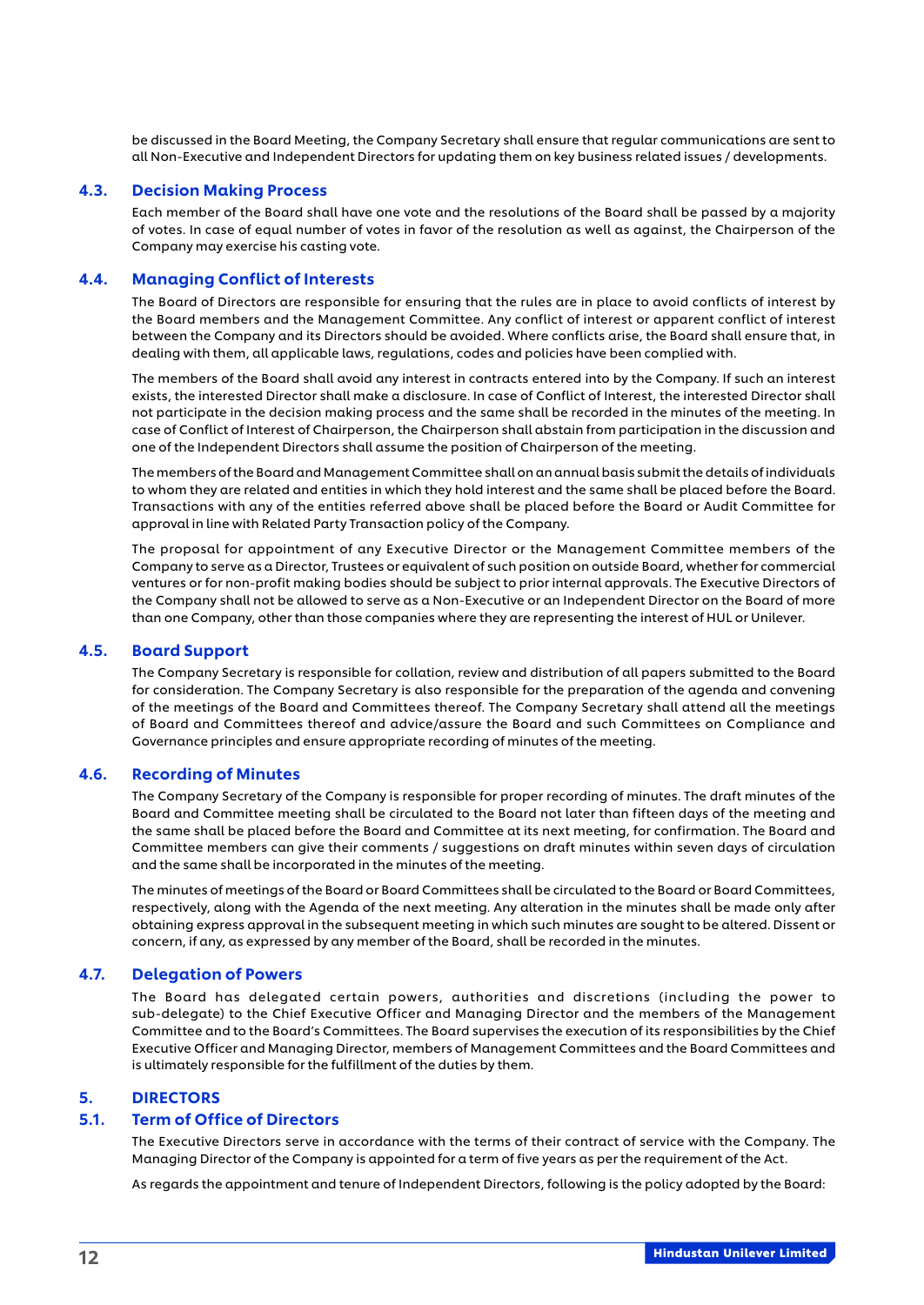- <span id="page-13-0"></span>• The Company has adopted the provisions with respect to appointment and tenure of Independent Directors which are consistent with the Act and Listing Regulations, 2015..
- In keeping with progressive governance practices, your Company shall, for the purpose of determining the composition of the Board, treat all Independent Directors who are henceforth appointed from the Financial Year 2022-23 and, thereafter, and who complete ten years on the Board, as Non-Independent.

 In accordance with the Articles of Association of the Company and provisions of the Act, all Directors, except the Managing Director and Independent Directors of the Company, are liable to retire by rotation at the Annual General Meeting each year and, if eligible, offer themselves for re-election.

#### 5.2. Remuneration

 The Independent Directors are paid sitting fees for attending every meeting of the Board or Committees thereof and commission on profits for each year, in accordance with the Differential Remuneration Policy and within the limits approved by the shareholders at the Annual General Meeting of the Company.

Independent Directors, who continuously serve minimum two terms of five years each, are also entitled to one time commission of ₹10 lakhs at the time of stepping down from the Board. The Non-Executive Directors shall not be entitled to Stock Option Plan of the Company.

### 5.3. Access to Independent Professional Advice

Directors are entitled to take independent professional advice, at the expense of the Company, on matters relating to the proper discharge of their office. This does not extend to issues regarding Directors' personal interests. The Company Secretary is responsible for arranging such external advice.

# 6. THE CHAIRPERSON

# 6.1. Appointment

Subject to Articles of Association of the Company and applicable Laws and Regulations, the Board of Directors shall, after considering the recommendation of the Nomination and Remuneration Committee, appoint any Director as the Chairperson of the Company.

#### 6.2. Responsibilities

The Chairperson's general and specific responsibilities cover:

- a. conducting shareholders' meetings including AGMs;
- b. leading the Board and ensuring that it operates effectively in relation to all aspects of its role;
- c. ensuring that the members of the Board receive accurate, timely and clear information, in particular about the Company's performance, to enable the Board to take sound decisions, monitor effectively and provide advice to promote the success of the Company;
- d. encouraging active engagement by all the members of the Board;
- e. to take full account of the issues and the concerns of all Directors and ensuring that adequate time is available for discussion on strategic issues;
- f. promoting effective relationships and open communication, both inside and outside the boardroom, between Non-Executive Directors and the Executive Directors;
- g. building an effective and complementary Board, initiating change and planning succession in Board appointments, subject to Board and shareholders' approval;
- h. monitoring effective implementation of Board decisions;
- i. ensuring clear structure for and the effective running of Board Committees;
- j. in conjunction with the Chairperson of the Nomination & Remuneration Committee, ensuring that the performance of individuals and of the Board as a whole and its committees is evaluated at least once a year;
- k. in conjunction with the Chairperson of the Nomination & Remuneration Committee, identifying and meeting the development needs of individual Directors and agreeing and regularly reviewing a personalised approach to training and development with each Director;
- l. addressing the development needs of the Board as a whole with a view to enhancing its overall effectiveness as a team;
- m. acting where appropriate as the Company's representative on corporate aims and policies including environmental and corporate social responsibility matters;
- n. guarding the corporate reputation and relations with relevant stakeholders;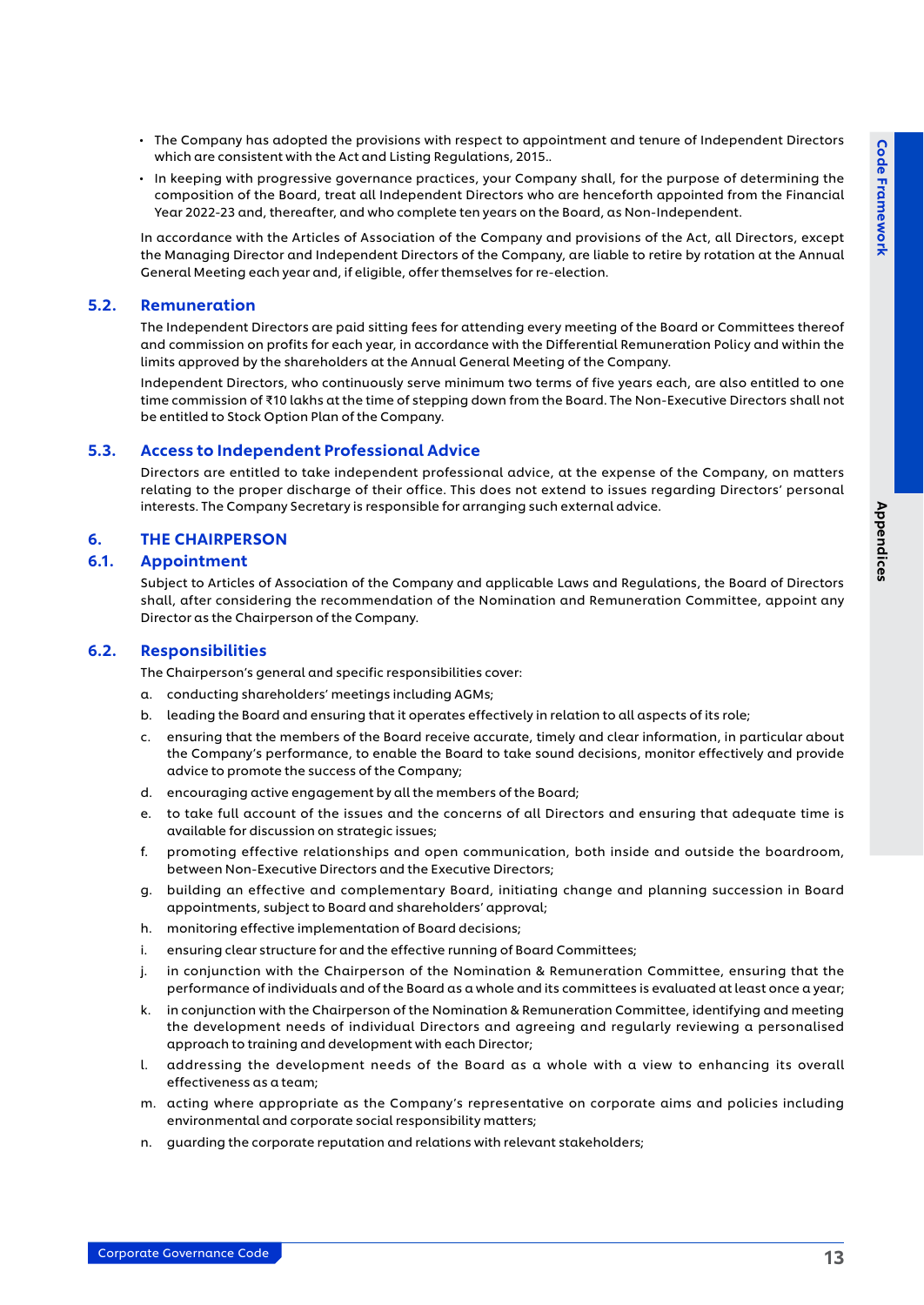# <span id="page-14-0"></span>7. CHIEF EXECUTIVE OFFICER AND MANAGING DIRECTOR

# 7.1. Appointment and Tenure

The Chief Executive Officer and Managing Director (CEO & MD) of the Company is appointed by the Board after considering the eligibility criteria and qualification of the candidates. The CEO & MD is appointed for a period of five years and is eligible for re-appointment, subject to approval of shareholders. The CEO & MD is responsible for day-to-day management of the Company and enjoys substantial powers of management to discharge the responsibilities in managing the affairs of the Company on a day-to-day basis including power to sub-delegate any of the powers in relation to the running of the Company. For the sake of brevity, these powers are not being reproduced again. Please refer to the Board Role and Powers section for more details.

#### 7.2. Responsibilities

The CEO & MD is entrusted with all the Board's powers, authorities and discretions (including the power to subdelegate any of those powers, authorities, decision-making powers and discretions) in relation to the operational running of the Company and specifically all the Board's powers, authorities and discretions in relation to the following matters:

#### 7.2.1. Strategy and Maintaining the Corporate Portfolio

- a. proposing for approval by the Board, the strategies for shaping of the portfolio and direction of the Company, Corporate Financial Plan and priorities in corporate resource allocation;
- b. ensuring that business plans and strategies are aligned with corporate objectives and priorities agreed with the Board;
- c. agreeing geographical markets, products and places of operation of business of the Company with the Board of the Company;
- d. monitoring the development of the markets in which the Company operates, testing future economic scenarios against growth objectives and making proposals to the Board for the corporate strategic priorities;
- e. ensuring delivery of the Company's agreed strategy, business plans and financial performance;
- f. preparing for approval by the Board periodic business performance report including quarterly and annual results.

#### 7.2.2. Financial

- a. setting financial and treasury strategies for the Company and implementing them;
- b. overseeing efficient functioning of the operating framework, the accounting and reporting policies, planning and reporting processes (including internal control measures and authority levels) and implementing and maintaining such framework, policies and processes;

#### 7.2.3. Governance

- a. appointing and removing members of the Management Committee of the Company and other functional heads who report, directly or indirectly, to the Chief Executive Officer and Managing Director, subject to obtaining necessary approvals of the Committees, the Board and / or Shareholders of the Company, as may be applicable;
- b. proposing to the Nomination and Remuneration Committee the remuneration policy and the specific remuneration, bonuses and other terms of employment of members of the Management Committee and other Functional Heads, who report directly to the Chief Executive Officer and Managing Director, including those members of the Management Committee who are Executive Directors on the Board but without prejudice to the authority of the Shareholders of the Company;
- c. supervising and determining the roles, activities and responsibilities of the Management Committee of the Company and delegate powers to enable them to perform their roles;
- d. ensuring that the performance of members of the Management Committee and other Functional / Business Heads is systematically assessed and adequately rewarded;
- e. ensuring a continual supply of leadership of the quality necessary to meet the strategic needs of the Business;
- f. Establishing value leadership and expected norms of conduct, including implementation of and compliance with the Code of Business Principles;
- g. to provide, in conjunction with the Company Secretary, a properly constructed induction to new Directors;
- h. preparing for approval by the Board, and implementing and managing, HUL's risk management approach;
- i. implementing and managing compliance with the Code of Business Principles and HUL's Code Policies and standards;
- j. notify the Board of any issues, projects or transactions that in his judgment have the capacity to impact the reputation of the Company.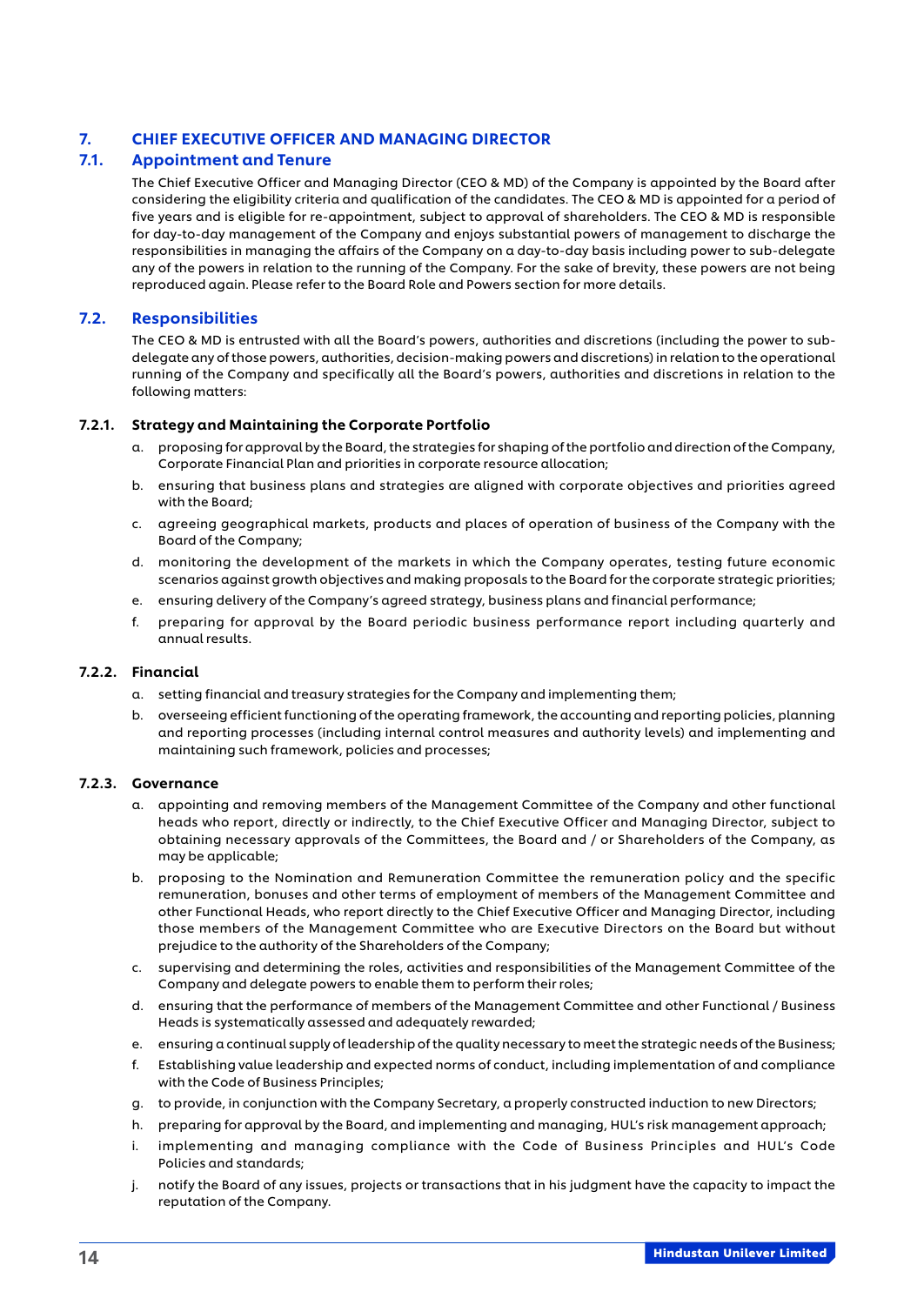Appendices

Appendices

#### <span id="page-15-0"></span>7.2.4. Communication with Stakeholders

- a. interacting with the media and approving any press release in relation to any matter within the ambit of the CEO & MD;
- b. preparing all public filings, reports and statements relating to the Business and representing the Company within trade and professional bodies.

### 7.2.5 Contracts

a. power to enter into commitments, agreements, contracts, instruments or other documents on behalf of the Company in relation to day-to-day functioning of the business.

The CEO & MD in discharging the duties is responsible to the Board as a whole.

#### 8. INDEPENDENT DIRECTORS

#### 8.1. Definition of Independent Director

The Board shall comprise Directors who qualify as 'Independent' as per the statutory provisions applicable to the Company. The criteria chosen by the Board for Independent Director are as follows:

- a. is a person of integrity and possess relevant expertise and experience as may be deemed necessary by the Nomination and Remuneration Committee;
- b. is or was not a promoter / member of the promoter group of the Company or holding, subsidiary or associate Company;
- c. is or was not related to promoters or Directors in the Company or holding, subsidiary or associate Company;
- d. does not have or did not have any material pecuniary relationship, other than receiving [remuneration](https://www.mca.gov.in/content/mca/global/en/acts-rules/ebooks/acts.html?act=NTk2MQ==) as such  [Director](https://www.mca.gov.in/content/mca/global/en/acts-rules/ebooks/acts.html?act=NTk2MQ==), with the Company or holding, subsidiary or associate Company, or their promoters, or directors, during the two immediately preceding financial years or during the current financial year
- e. none of the relatives is holding securities of or interest in the listed entity, its holding, subsidiary or associate Company during the three immediately preceding financial years or during the current financial year of face value in excess of fifty lakh rupees or two percent of the paid-up capital of the listed entity, its holding, subsidiary or associate Company, respectively, or such higher sum as may be specified;
- f. none of the relatives is indebted to the listed entity, its holding, subsidiary or associate Company or their promoters or directors, in excess of two percent of its gross turnover or total income or fifty lakh rupees or such higher amount as may be specified from time to time, whichever is lower during the three immediately preceding financial years or during the current financial year;
- g. none of the relatives has given a guarantee or provided any security in connection with the indebtedness of any third person to the listed entity, its holding, subsidiary or associate Company or their promoters or directors, for two percent of its gross turnover or total income or fifty lakh rupees or such higher amount as may be specified from time to time, whichever is lower during the three immediately preceding financial years or during the current financial year; or;
- h. none of the relatives has any other pecuniary transaction or relationship with the listed entity, its holding, subsidiary or associate Company amounting to two percent or more of its gross turnover or total income or fifty lakh rupees or such higher amount as may be specified singly or in combination with the transaction referred to in sub-clauses (e), (f) and (g);
- i. who, neither himself/herself nor any of his relatives, has or had no relationships within the last three years with statutory auditor, secretarial auditor, cost accountant, legal or consulting firm that has had transaction with the Company or its holding, subsidiary or associate Company;
- j. who, neither himself/herself nor any of his relatives, holds two per cent or more of the total voting power of the Company;
- k. is not a Chief Executive Officer or Director, by whatever name called, of any non-profit organisation that receives twenty-five percent or more of its receipts from the Company, any of its [promoters](https://www.mca.gov.in/content/mca/global/en/acts-rules/ebooks/acts.html?act=NTk2MQ==), Directors or its holding, subsidiary or associate [Company](https://www.mca.gov.in/content/mca/global/en/acts-rules/ebooks/acts.html?act=NTk2MQ==) or that holds two per cent or more of the [total voting power](https://www.mca.gov.in/content/mca/global/en/acts-rules/ebooks/acts.html?act=NTk2MQ==) of the Company;
- l. is not a material supplier, service provider or customer or a lessor or lessee of the listed entity;
- m. who possesses such other qualifications as deemed necessary by the Nomination and Remuneration Committee, in line with the criteria for appointment to the Board;
- n. is at least 21 years of age;
- o. who is not a non-Independent Director of another Company on the board of which any Non-Independent Director of the listed entity is an Independent Director.

The Board will decide on the independence of a Non-Executive Director by applying these criteria to the particular circumstances of the individual concerned. Where there are additional criteria for a member to be considered independent, imposed by applicable laws and regulations, the Board will apply such criteria. Every Independent Director shall at the time of appointment to the Board and at the end of every financial year or whenever there is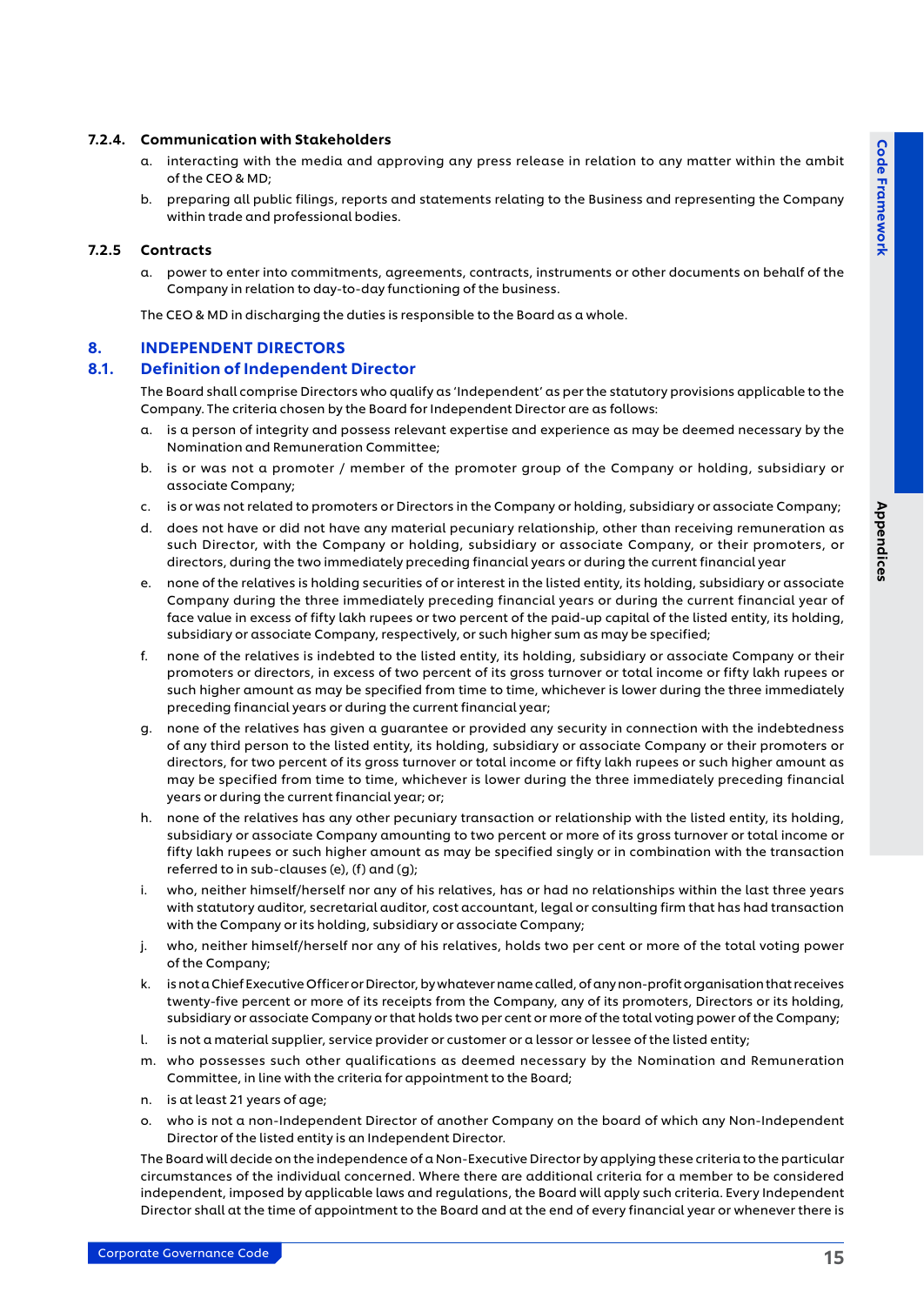<span id="page-16-0"></span>any change in the circumstances which may affect his status as an Independent Director, give a declaration that he/ she meets the criteria of 'independence'.

### 8.2. Tenure

The Company has adopted the provisions with respect to appointment and tenure of Independent Directors which are consistent with the Act and Listing Regulations,2015. In keeping with progressive governance practices, your Company shall, for the purpose of determining the composition of the Board, treat all Independent Directors who are henceforth appointed from the Financial Year 2022-23 and, thereafter, and who complete ten years on the Board, as Non-Independent.

#### 8.3. Meetings of Independent Directors

The Chairperson shall meet the Independent Directors without the executives present, once in each quarter. The Independent Directors shall also meet independently once in each quarter to consider agenda items set by them. Independent Directors shall amongst themselves elect one of them to lead the agenda of their meeting. The agenda of the meetings shall, inter alia, include following items:

- a. review the performance of Non-Independent Directors and the Board as a whole;
- b. review the performance of the Chairperson of the Company, taking into account the views of Executive Directors and Non-Executive Directors;
- c. assess the quality, quantity and timeliness of flow of information between the Company management and the Board that is necessary for the Board to effectively and reasonably perform their duties.

The Independent Directors may ask members of management and external professional advisers to attend those meetings. The Company Secretary shall assist them with the support they need.

In addition to these formal meetings, regular interaction shall take place between the Chairperson and Independent Directors to discuss such issues as are deemed appropriate.

# 9. THE COMPANY SECRETARY

# 9.1. Formal Status

The appointment or removal of the Company Secretary is a matter for the Board as a whole. All Directors have open access to the Company Secretary at any time and on any matter relating to the Company. The Company Secretary reports to the Board and administratively to the Chief Executive Officer and Managing Director of the Company.

#### 9.2. Responsibilities

The Company Secretary is responsible:

- a. to provide to the Directors of the Company, collectively and individually, such guidance as they may require, with regard to their duties, responsibilities and powers;
- b. to facilitate the convening of meetings and attend Board, Committee and General Meetings and maintain the minutes of these meetings;
- c. to obtain approvals from the Board, shareholders at the General Meeting, the Government and such other authorities as required under the provisions of the Act;
- d. to represent before various regulators, and other authorities under the Act in connection with discharge of various duties under the Act;
- e. to assist the Board in the conduct of the affairs of the Company;
- f. to assist and advise the Board in ensuring good corporate governance and in complying with the corporate governance requirements and best practices; and
- g. to discharge such other duties as have been specified under the Act or rules;
- h. to ensure that the compliance status across the Organisation is monitored and reported to the Board; and
- i. such other duties as may be assigned by the Board from time to time.

#### 10. FINANCIAL REPORTING AND RISK MANAGEMENT

The Board of Directors shall present a balanced and understandable assessment of the Company's position and prospects to shareholders and statutory authorities. This shall include reporting requirements under various regulations and statutes. The Board shall, either directly or through a Committee, ensure establishment and maintenance of disclosure controls and procedures. The Board shall also evaluate the appropriateness of the disclosures made.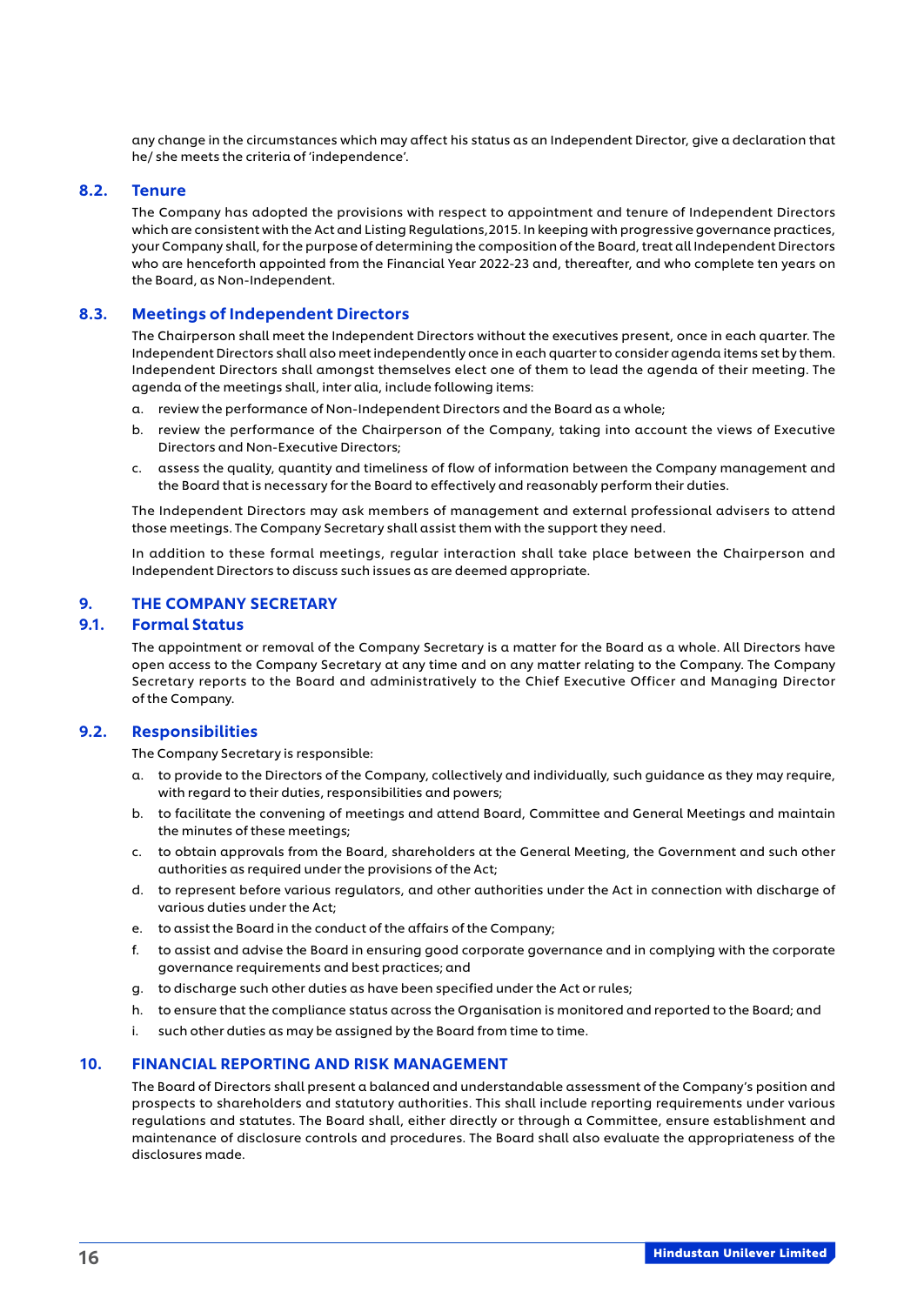# <span id="page-17-0"></span>10.1. Risk Management

The Board, the Audit Committee and the Risk Management Committee shall be collectively responsible for Risk Identification, Risk Minimization and Risk Mitigation as a part of risk management framework. The risk management framework in the Company aims to embed risk management in the normal course of business. This ensures that risk management is not seen as a standalone activity but as a part and parcel of running the business / function.

The Company has put in place an elaborate Risk Management Framework wherein Business Risk Assessment procedures have been set in place for self-assessment of business risks, operating controls and compliance with Corporate Policies. The objective of risk assessment framework is to provide to the operating management, a proactive and value adding review process, which enables them to maintain a risk profile associated with transactional controls at an acceptable level. This will be an ongoing process to track the evolution of the risks and delivery of mitigating action plans.

All the members of the Senior Leadership are required to provide a Positive Assurance once in a year to confirm their understanding and adherence to the processes relating to risk management. They are also required to escalate any new or enhanced risks to the Risk Management Committee as soon as they are perceived in their business.

A formal review of risks shall be carried out by the Risk Management Committee at least once in a year. This review will involve preparation and endorsement of a Corporate Risk Matrix, based on the inputs received from businesses and functions. The risk matrix details various risks on 'Likelihood-Impact' axes, along with the acceptability levels, based on the sufficiency of the mitigating actions in place.

The Internal Auditor is responsible for providing independent re-assurance to the Board, through the Chief Executive Officer and Managing Director and the Risk Management Committee, that all major risks affecting the achievement of Company's objectives are adequately understood and managed.

#### 10.2. Internal Control

The Board shall be responsible for sound internal control systems and shall on annual basis check effectiveness of internal controls systems. This review should cover all material controls including financial, operational and compliance related controls.

#### 10.2.1. Internal Auditor

In order to ensure the independence and credibility of the internal audit process, the Board shall appoint an Internal Auditor who will be supported by a team of independent auditors and shall be responsible for internal audit. The Internal Auditor shall conduct internal audit of the functions and activities of the Company. The Internal Auditor shall, in consultation with Audit Committee, formulate the scope, functioning, periodicity and methodology for conducting the internal audit. The Internal Auditor reports to the Audit Committee and administratively reports to the Chief Financial Officer. The appointment and remuneration of Internal Auditor will be subject to approval of Audit Committee.

#### 10.3. Auditors

The Statutory Auditor shall be appointed by shareholders at the Annual General Meeting, based on the recommendation of the Board of Directors. The Audit Committee shall be the first point of reference for appointment of Statutory Auditors (including Internal Auditor) and shall evaluate the performance of the Statutory and Internal Auditor and recommend to the Board their appointment, re-appointment along with the annual audit remuneration or removal.

The Statutory Auditor shall, on an annual basis, submit a certification of independence and arm's length relationship with the Company to the Board.

The Audit Committee will review and monitor Statutory Auditor's independence, objectivity and effectiveness of the audit process. The Audit Committee will discuss the annual work programme and the depth and detailing of the audit plan to be undertaken by the Statutory Auditors. The Audit Committee may approve the engagement of the Statutory Auditors to supply statutorily permissible non-audit services.

All Directors, and in particular the Chairperson and members of the Audit Committee, have open access to the Statutory and Internal Auditor of the Company at any time and vice versa. The Statutory Auditors have open access to the Internal Auditor at any time and vice versa.

The Board shall also appoint Independent Secretarial Auditors to conduct secretarial audit on an annual basis and submit the report to the Board.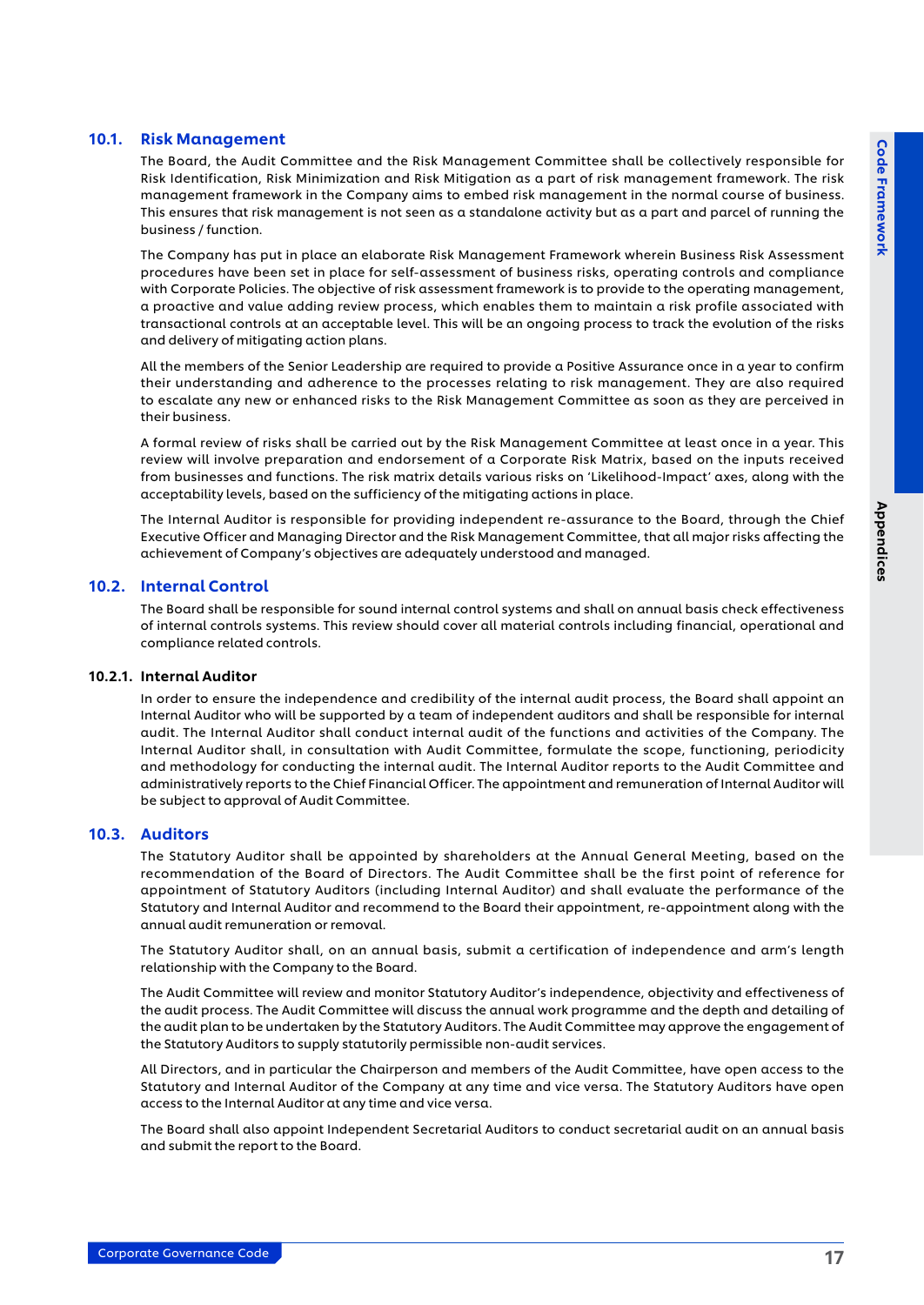#### <span id="page-18-0"></span>10.3.1. Rotation

In order to maintain independence of Auditors, the Company shall rotate the audit partner responsible for audit of the Company, every five year and the audit firm shall be rotated every ten years. A cooling off period of five years must have elapsed before an audit partner or audit firm can be re-appointed by the Company.

The Secretarial Auditor shall be rotated every ten years and a cooling off period of three years must have elapsed to be re-appointed by the Company.

#### 11. RELATION WITH SHAREHOLDERS

The Company recognises the importance of continuous communication with the shareholders of the Company and is committed to implementing effective and innovative ways of conveying effective information to our shareholders. The Company shall provide to shareholders access to balanced and understandable information about the Company.

### 11.1. Rights of Shareholders

The Shareholders of the Company shall have following rights:

- a. to participate in, and to be sufficiently informed on, decisions concerning fundamental corporate changes;
- b. opportunity to participate effectively and vote in general shareholder meetings;
- c. to be informed of the rules, including voting procedures that govern general shareholder meetings;
- d. opportunity to ask questions to the board, to place items on the agenda of general meetings, and to propose resolutions, in accordance with the provisions of the Act;
- e. participation in key decisions, such as the nomination and election of board members;
- f. exercise of ownership rights by all shareholders, including institutional investors;
- g. adequate mechanism to address the grievances of shareholders;
- h. protection of minority shareholders from abusive actions by, or in the interest of, controlling shareholders acting either directly or indirectly, and effective means of redress.

# 11.2. Contact with the Directors

Shareholders may contact an Individual Director, the Board as a group, or a specified Board Committee, including the Independent Directors, by writing to [levercare.shareholder@unilever.com](mailto:levercare.shareholder@unilever.com) or by sending communication to the Company Secretary at the registered office. The Corporate Secretarial Department will receive and process communications before forwarding them to the addressee. A communication concerning a process related or general query will be answered by the Corporate Secretarial Department.

Each Director is encouraged to attend the Company's General Meeting of shareholders to address shareholder's concerns, if any.

#### 11.3. Methods of Communication

The Company communicates relevant information to shareholders through a range of forums and publications. These include:

- a. the General Meeting
- b. transcripts of Minutes of General Meetings and Speeches
- c. the Annual Report
- d. investor presentations
- e. disclosures to the Stock Exchanges
- f. the Company website
- g. Press Releases

In addition to the formal interactions with the shareholders in the General Meeting the Company Secretary and the Corporate Secretarial Department shall hold such interactive meetings with the shareholders as may be required to address concerns of shareholders, if any.

Company shall maintain an investor's section on its website to assist with shareholder communication.

#### 11.4. Grievance / Dispute Resolution

The Company has put in place the process of resolving shareholders disputes and grievances through an alternative disputes' redressal mechanism. The Company has appointed four retired Judges of different High Courts, one in each region, to act as Ombudsman. The Ombudsman independently reviews the merits of the complaint and decides on the issue.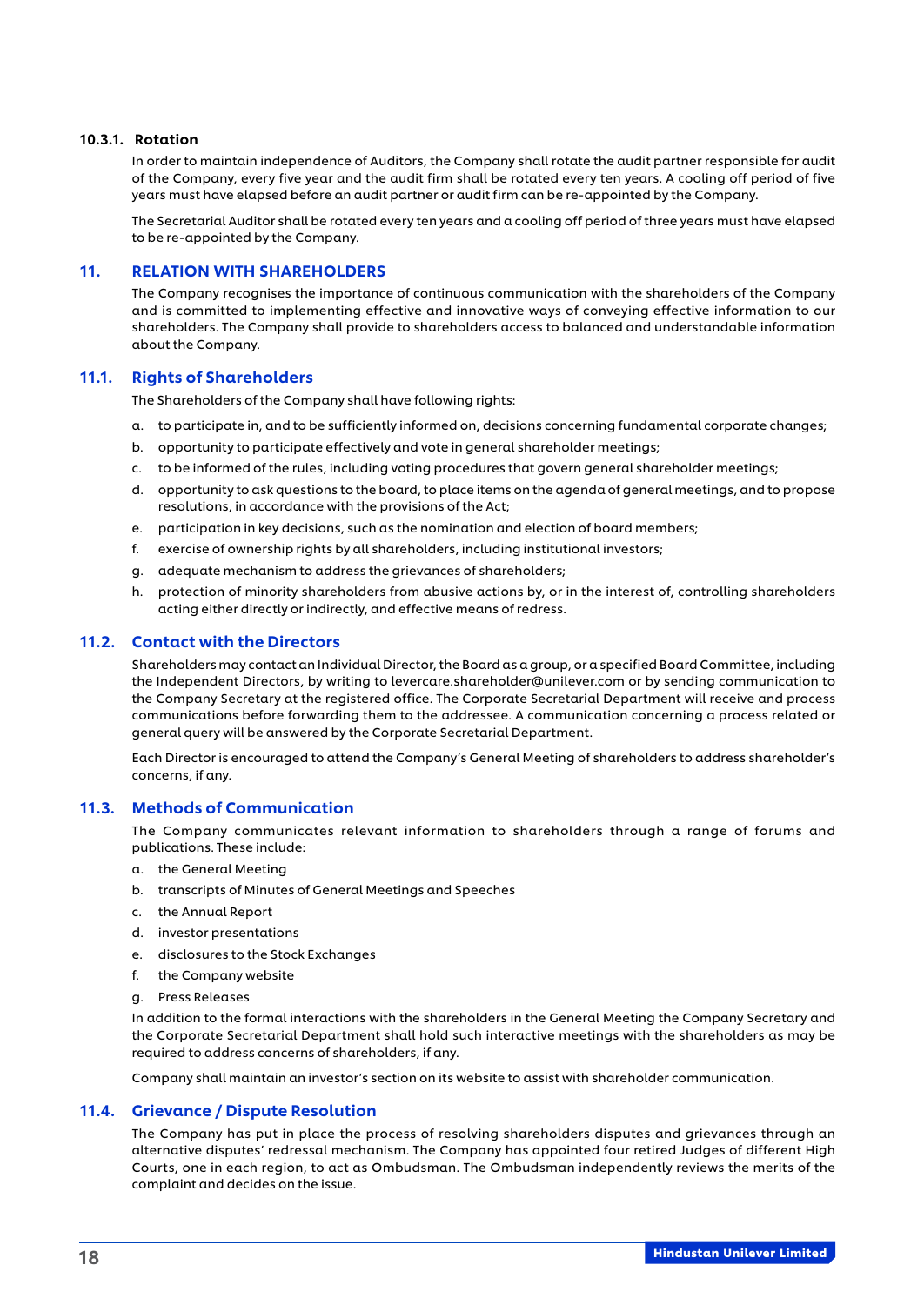<span id="page-19-0"></span>In case of any shareholder's / investor's grievance arising out of the shares, dividends or any other related matter, the first point of contact shall be the Corporate Secretarial Department of the Company. The Corporate Secretarial team shall attempt to resolve any such grievance mutually in a speedy manner. In case the shareholder is not satisfied with the resolution provided by the Corporate Secretarial Department, the matter may be referred to the Stakeholders' Relationship Committee of the Company.

In the event the matter is not resolved as stated above at the level of Stakeholders' Relationship Committee or the shareholder is not satisfied with the resolution provided by the Committee, the said grievance can be referred to the Company's Ombudsman, as nominated by the Company for each region, for resolution. The decision of the Ombudsman shall be final and binding on the Company.

#### 12. TRANSPARENCY AND DISCLOSURES

The Company shall conduct its operation with honesty, integrity and openness and shall provide the Board and Stakeholders with true and fair view of Company's progress. In all its dealings, the Company shall uphold principles of good governance for healthy growth of the Company, as well as inclusive growth of the economy. The Company shall disseminate timely and accurate information and shall, inter-alia, disclose all material matters including the financial situation, performance, ownership, and governance of the Company. The information should be prepared and disclosed in accordance with the prescribed standards of disclosure.

The Company shall implement the prescribed accounting standards in letter and spirit in the preparation of financial statements taking into consideration the interest of all stakeholders and should also ensure that the annual audit is conducted by an independent, competent and qualified auditor.

Where in the preparation of financial statements, a treatment different from that prescribed in an Accounting Standard has been followed, the fact shall be disclosed in the financial statements, together with the management's explanation as to why it believes such alternative treatment is more representative of the true and fair view of the underlying business transaction in the Corporate Governance Report.

#### 13. MONITORING MECHANISM FOR CODE

The Board of Directors of the Company shall be responsible for monitoring and implementation of the Code. There shall be an independent audit carried out by the Secretarial Auditor on an annual basis to evaluate the compliance of the Code. The Report of the said audit shall be placed before the Board of Directors.

#### 14. ADOPTION & AMENDMENT

The Corporate Governance Code was adopted by the Board on 8th May, 2015 and was amended on 12th April, 2018 and further amended on 27th April, 2022.

#### **GLOSSARY**

#### The Company or HUL

Hindustan Unilever Limited

#### Act

Companies Act, 2013 read with Rules & Circulars as amended from time to time.

#### Board Committees

Statutory Committees which have Board Directors as members namely, Audit Committee, Nomination and Remuneration Committee, Corporate Social Responsibility Committee, Stakeholders' Relationship Committee and Risk Management Committee.

#### Sub-Committees

Statutory or non-statutory Committee that executes items of routine nature and has Executive Directors of the Board as members namely, Share Transfer Committee, ESOP Committee, Committee for Disposal of Surplus Assets and the Administrative Matters Committee.

#### Management Committee

The Committee which is constituted by Board or constituted under any of the Policies of the Company and has members of the management or other senior managers of the Company as its members.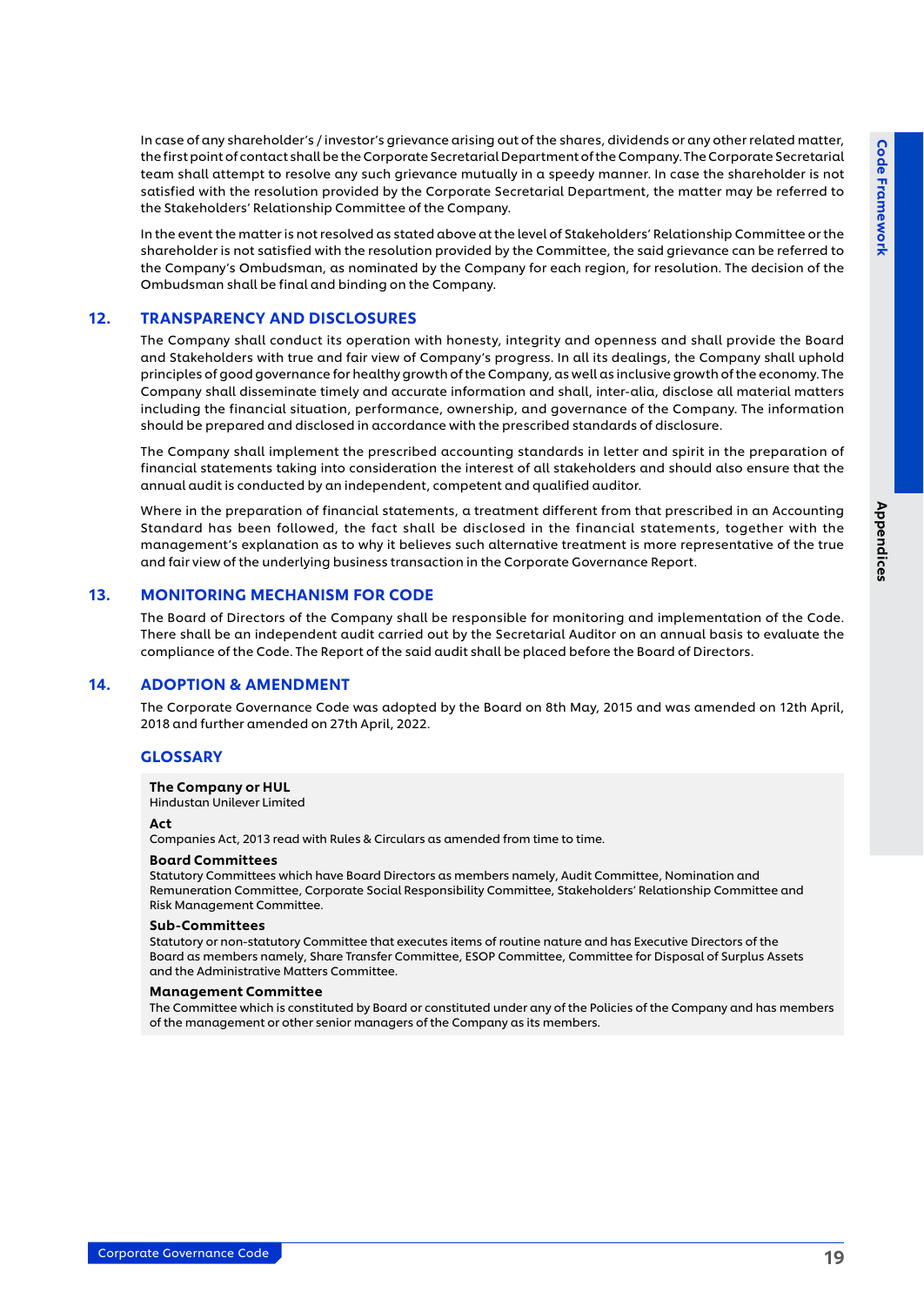# <span id="page-20-0"></span>Appendices

#### Appendix 1: Terms of Reference: Audit Committee

#### 1. PRIMARY RESPONSBILITY OF THE COMMITTEE

- 1.1. The Audit Committee shall be primarily responsible for the following:
	- To oversee the integrity of the Company's financial statements;
	- To oversee internal control arrangements;
	- To oversee the compliance of financial statements with legal and regulatory requirements;
	- To oversee the performance, qualifications and independence of the Statutory Auditors and the performance of the internal audit function.

#### 2. MEMBERSHIP

- 2.1. The members of the Committee shall be appointed by the Board from time to time;
- 2.2. The Committee shall comprise a minimum of three Directors, all of them shall be Independent Directors;
- 2.3. The Company Secretary shall act as the Secretary to the Committee; and

#### 3. MEETINGS

- 3.1. The Committee shall meet at least four times in a financial year and the maximum gap between two such consecutive meetings shall not exceed 120 days;
- **3.2.** The Committee has an authority to convene additional meetings, as may be required;
- 3.3. Meetings shall be convened by written notice or through electronic means served on each of the members of the Committee at least seven days prior to the meeting;
- 3.4. Meeting may be called at shorter notice, subject to consent of all the members of the Committee;
- **3.5.** All members of the Committee are expected to attend each meeting and the quorum for the meeting shall be, minimum three members of the Committee;
- 3.6. Meetings of the Committee may be attended by the Chief Executive Officer, Chief Financial Officer, Group Controller, Head of Control Assurance, the lead partner of the Statutory Auditors, and other Directors and Executives as per the invitation of the Committee;
- 3.7. The Committee shall meet the Statutory Auditors and Internal Auditor independently in private session at least once a year;
- 3.8. All or any members of the Committee may participate in a meeting by video / teleconference. A person so participating is deemed to be present at the meeting and shall be counted for the purpose of quorum;
- 3.9. Formal decisions shall be made by a simple majority vote, with the Chairperson of the meeting holding a casting vote;
- **3.10.** The Secretary to the Committee shall be responsible, in conjunction with the Head of Control Assurance and the Chairperson of the Committee, for compiling and circulating the agenda and papers for the meeting.

#### 4. ROLES AND RESPONSIBILITIES

The Roles and Responsibilities of the Committee shall inter-alia include:

#### 4.1. Financial Statements

- 4.1.1. overseeing the Company's financial reporting process and disclosure of financial information to ensure that the financial statements are correct, sufficient and credible;
- 4.1.2. reviewing and examination with management the quarterly financial results and Limited Review Report before submission to the Board;
- 4.1.3. reviewing and examination with management the annual financial statements and Auditor's Report thereon before submission to the Board for approval, with particular reference to:
	- (a) Matters required to be included in the Directors' Responsibility Statement to be included in the Board's Report in terms of Section 134(3)(c) of the Act;
	- (b) Changes, if any, in accounting policies and practices and reasons for the same;
	- (c) Major accounting entries involving estimates based on the exercise of judgment by Management;
	- (d) Significant adjustments made in the financial statements arising out of audit findings;
	- (e) Compliance with listing and other legal requirements relating to financial statements;
	- (f) Disclosure of any related party transactions, if any;
	- (g) Modified opinion(s), if any, in the draft audit report.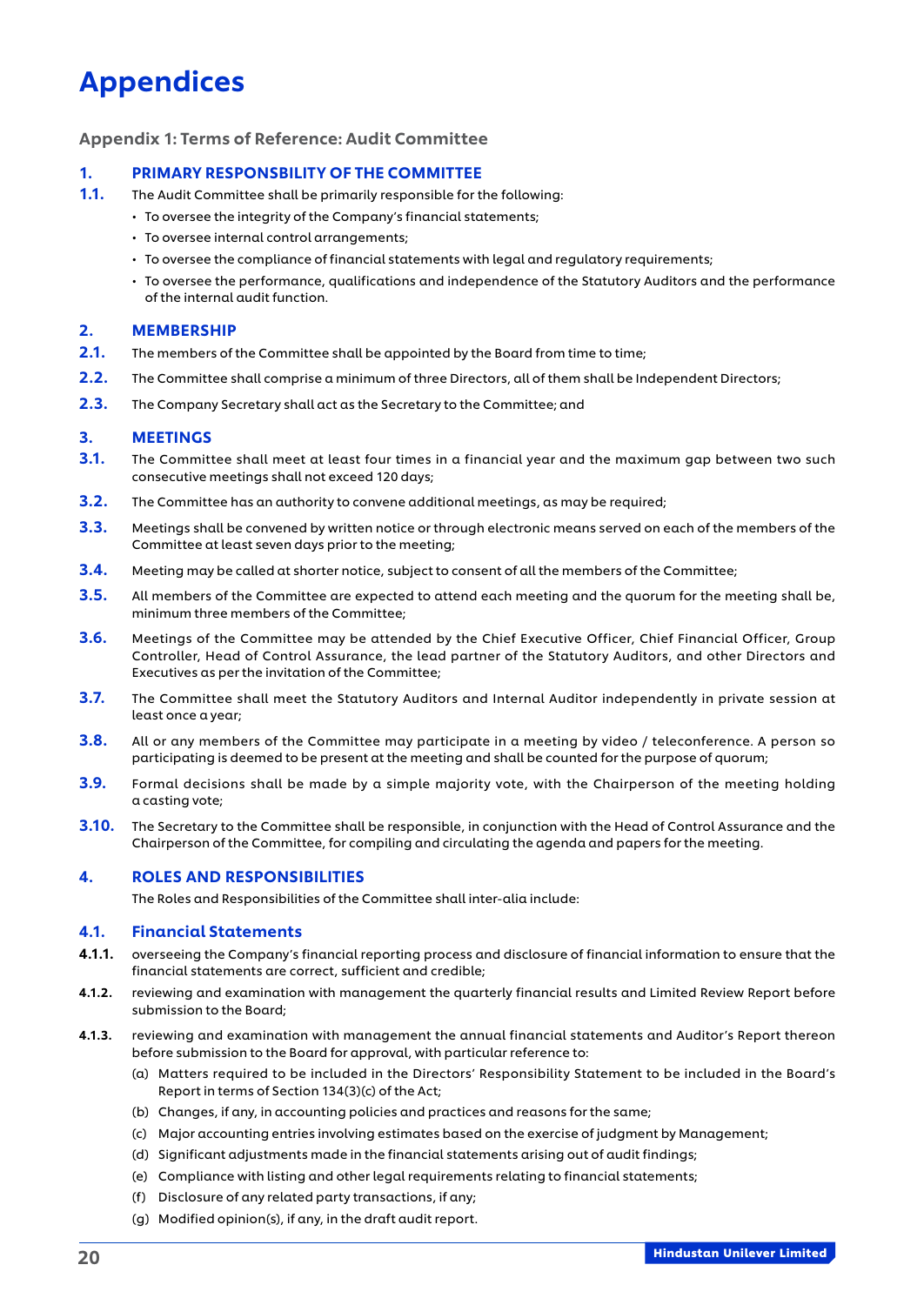- 4.1.4. review management discussion and analysis of financial condition and results of operations;
- 4.1.5. reviewing with management the annual financial statements as well as investments made by the unlisted subsidiary companies;

### 4.2. Statutory Auditors

- 4.2.1. recommending the appointment, remuneration and terms of appointment of Statutory Auditors of the Company and approval for payment of any other services;
- 4.2.2. discussing with Statutory Auditors, before the audit commences, on the nature and scope of audit as well as having post-audit discussion to ascertain area of concern, if any;
- 4.2.3. reviewing at least annually:
	- (a) the report that the Statutory Auditors must provide to the Committee about the Statutory Auditors' independence; and
	- (b) a report of the Statutory Auditors' internal quality control procedures;
- 4.2.4. reviewing with management performance of Statutory Auditors;

#### 4.3. Related Party Transactions

- 4.3.1. reviewing, approving or subsequently modifying any related party transactions in accordance with the Related Party Transaction Policy of the Company;
- 4.3.2. reviewing, at least on a quarterly basis, the details of related party transactions entered into by the listed entity;
- 4.3.3. reviewing the RPT Policy of the Company atleast once in three years or as and when there is a change in the regulatory framework, whichever earlier, and amending the Policy from time to time, subject to the approval of the Board of Directors of the Company;

#### 4.4. Internal Audit Function

- 4.4.1. recommending appointment, remuneration and terms of appointment of internal auditor of the Company;
- 4.4.2. reviewing the adequacy of internal audit function, if any, including the structure of the internal audit department, staffing and seniority of the official heading the department, reporting structure coverage and frequency of internal audit;
- 4.4.3. reviewing the findings of any internal investigations by the internal auditors into matters related to suspected fraud or irregularity or a failure of internal control systems of material nature and reporting to the Board;
- 4.4.4. reviewing with management performance of the internal auditor.

#### 4.5. Internal Control Systems

- 4.5.1. evaluating internal financial controls and risk management systems;
- 4.5.2. reviewing with management the adequacy of internal control systems;
- 4.5.3. reviewing management letters / letters of internal control weakness issued by the statutory auditors;

#### 4.6. Compliance with the laws

- 4.6.1. reviewing the effectiveness of the system for monitoring compliance with laws and regulations and the results of management's investigation and follow up (including disciplinary action) of any instances of non-compliance and obtaining regular updates from the management regarding compliance matters;
- 4.6.2. reviewing compliance with respect to the provisions of SEBI (PIT) Regulations, 2015 at least once in a financial year and verifying that the systems for internal control for compliance with these regulations are adequate and operating effectively;

#### 4.7. Whistle Blowing/Vigil Mechanism

- 4.7.1. reviewing the vigil mechanism established by the Company under the Business Integrity framework for the Directors, employees and third parties to report genuine concerns;
- 4.7.2. providing for adequate safeguards against victimization of persons who use such mechanism and make provision for direct access to the Chairman of the Audit Committee in appropriate or exceptional cases;
- 4.7.3. ensuring that the existence of vigil mechanism is appropriately communicated within the Company and also made available on Company's website; and
- 4.7.4. ensuring that the interests of a person who uses such a mechanism are not prejudicially affected on account of such use.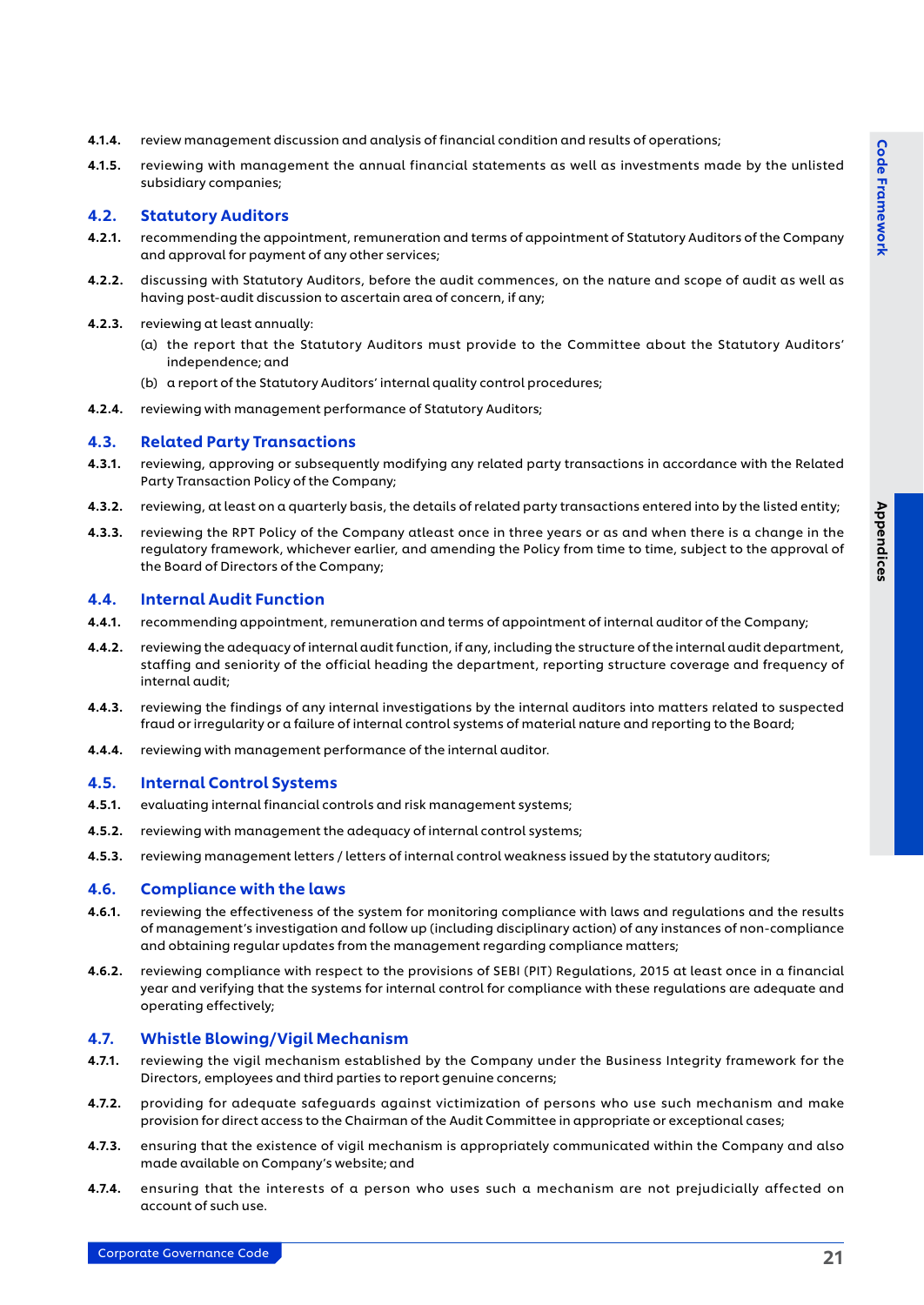#### 4.8. Monitoring proceeds of an issue

- 4.8.1. reviewing with the Management, the statement of uses/application of funds raised through an issue (public issue, rights issue, preferential issue, etc.), the statement of funds utilized for purposes other than those stated in the offer document/ prospectus/ notice and the report submitted by the monitoring agency monitoring the utilization of proceeds of a public or rights issue and making appropriate recommendations to the Board to take up steps in this matter;
- 4.8.2. reviewing mandatorily the following information:
	- (a) quarterly statement of deviation(s) including report of monitoring agency, if applicable, submitted to stock exchange(s) in terms of Regulation 32(1);
	- (b) annual statement of funds utilized for purposes other than those stated in the offer document/prospectus/ notice in terms of Regulation 32(7).

#### 4.9. Others

- 4.9.1. scrutiny of inter-corporate loans and investments made by the Company;
- 4.9.2. valuating undertaking or assets of the Company, wherever it is necessary;
- 4.9.3. examining reasons for substantial default in the payment to shareholders (in case of non-payment of declared dividends) and creditors, if any;
- 4.9.4. approving the appointment of Chief Financial Officer after assessing the qualifications, experience and background, etc. of the candidate;
- 4.9.5. reviewing the progress made on cases that are reported under the Code of Business Principles of the Company and implication of these cases, if any, under the UK Bribery Act, 2011.
- 4.9.6. reviewing the utilization of loans and / or advances from / investments by the Company in its subsidiary exceeding Rs. 100 crores or 10% of the asset size of the subsidiary, whichever is lower including existing loans / advances / investments;
- 4.9.7. consider and comment on rationale, cost-benefits and impact of schemes involving merger, demerger, amalgamation etc. on the Company and the shareholders;
- 4.9.8. the Committee shall have access to the Audit Committee minutes of the subsidiary companies;
- 4.9.9. reviewing the list of material subsidiary annually and make suitable recommendations, including recommendation for appointment of Independent Director on the Board of material subsidiary;
- 4.9.10. recommend appointment, remuneration and terms of appointment of Cost Auditors of the Company;
- 4.9.11. Any other matter as may be prescribed.

#### 5. REPORTING AND EVALUATION

- **5.1.** The Committee shall report to the Board of Directors;
- 5.2. The Company Secretary shall, in consultation with Head of Control Assurance, prepare minutes of all meetings of the Committee;
- 5.3. The Committee shall annually review and assess the adequacy of its Terms of Reference, and shall ensure that it is operating efficiently;
- 5.4. The Committee shall conduct an annual self-evaluation of its own performance, see that the Committee is functioning in accordance with its Terms of Reference and shall report thereon to the Board. This evaluation shall take into account the views of the Board on the performance of the Committee.

#### 6. ANNUAL GENERAL MEETING

6.1. The Chairperson of the Audit Committee shall attend the Annual General Meetings of the Company and be available to answer any questions referred to him/her.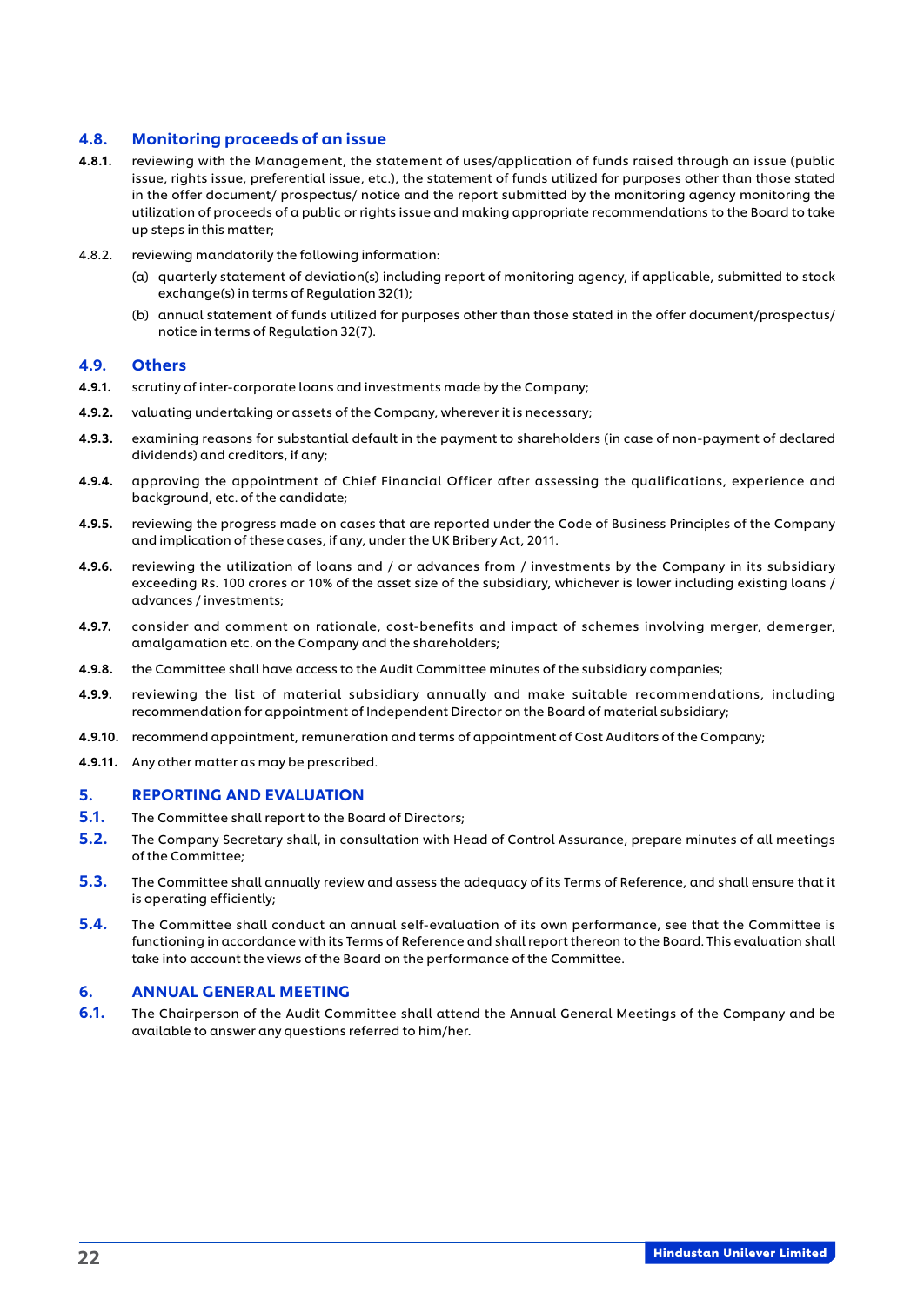# <span id="page-23-0"></span>Appendix 2: Terms of Reference: Nomination and Remuneration Committee

### 1. PRIMARY RESPONSIBILITY OF THE COMMITTEE

- 1.1. The Nomination and Remuneration Committee shall be responsible for the following:
	- • recommending candidates for appointment as Directors on the Board or on the Management Committee, or as Key Managerial Personnel in accordance with the criteria laid down;
	- • recommending the level and structure of remuneration for members of the Board and the Management Committee and Key Managerial Personnel;
	- • performance evaluation of each of the Directors and the Board and the Key Managerial Personnel;
	- • ensuring orderly succession planning at the Board level; and
	- • ensuring that the Board and its Committees consist of Directors with the appropriate balance of skills, experience, diversity, independence and knowledge about the Company to enable it to discharge its duties and responsibilities effectively.

#### 2. MEMBERSHIP

- 2.1. The members of the Committee shall be appointed by the Board;
- 2.2. The Committee shall comprise a minimum of three Directors;
- 2.3. All Members of the Committee shall be Non-Executive Directors and majority of the members shall be Independent Directors;
- 2.4. The Chairperson of the Company (Executive or Non-Executive) may be appointed as the member of the Committee, but he/she shall not chair such Committee;
- 2.5. The Company Secretary acts as the Secretary to the Committee.

### 3. MEETINGS

- 3.1. The Committee shall meet at least twice in a financial year and has an authority to convene additional meetings, as may be required;
- 3.2. Meetings are convened by written notice on each of the members of the Committee at least seven days prior to the meeting;
- 3.3. All members of the Committee are expected to attend each meeting;
- 3.4. The quorum for the meeting shall be, minimum three members of the Committee including atleast one Independent Director in attendance;
- 3.5. All or any members of the Committee may participate in a meeting by video / teleconference. A person so participating is deemed to be present at the meeting and shall be counted in quorum for the meeting;
- **3.6.** The Committee may invite members of the Management, consultants or other external experts, if required;
- 3.7. Formal decisions shall be made by a simple majority vote, with the Chairperson of the meeting holding a casting vote; and
- 3.8. The Secretary to the Committee shall be responsible, in conjunction with the Chairperson of the Committee, for compiling and circulating the agenda and papers for the meeting.

#### 4. ROLES AND RESPONSIBILITIES

The Roles and Responsibilities of the Committee shall inter-alia include:

#### 4.1. Nomination of Directors, Members of Management Committee and Key Managerial Personnel

- 4.1.1. Determine / Recommend the criteria for appointment of Executive, Non-Executive and Independent Directors to the Board;
- 4.1.2. Determine / Recommend the criteria for qualifications, positive attributes and independence of Director;
- 4.1.3. Identify candidates who are qualified to become Directors and who may be appointed on the Management Committee, or as a Key Managerial Personnel and recommend to the Board their appointment and removal;
- 4.1.4. For every appointment of an Independent Director, the Nomination and Remuneration Committee shall evaluate the balance of skills, knowledge and experience on the Board and on the basis of such evaluation, prepare a description of the role and capabilities required of an Independent Director. The person recommended to the Board for appointment as an Independent Director shall have the capabilities identified in such description. For the purpose of identifying suitable candidates, the Committee may: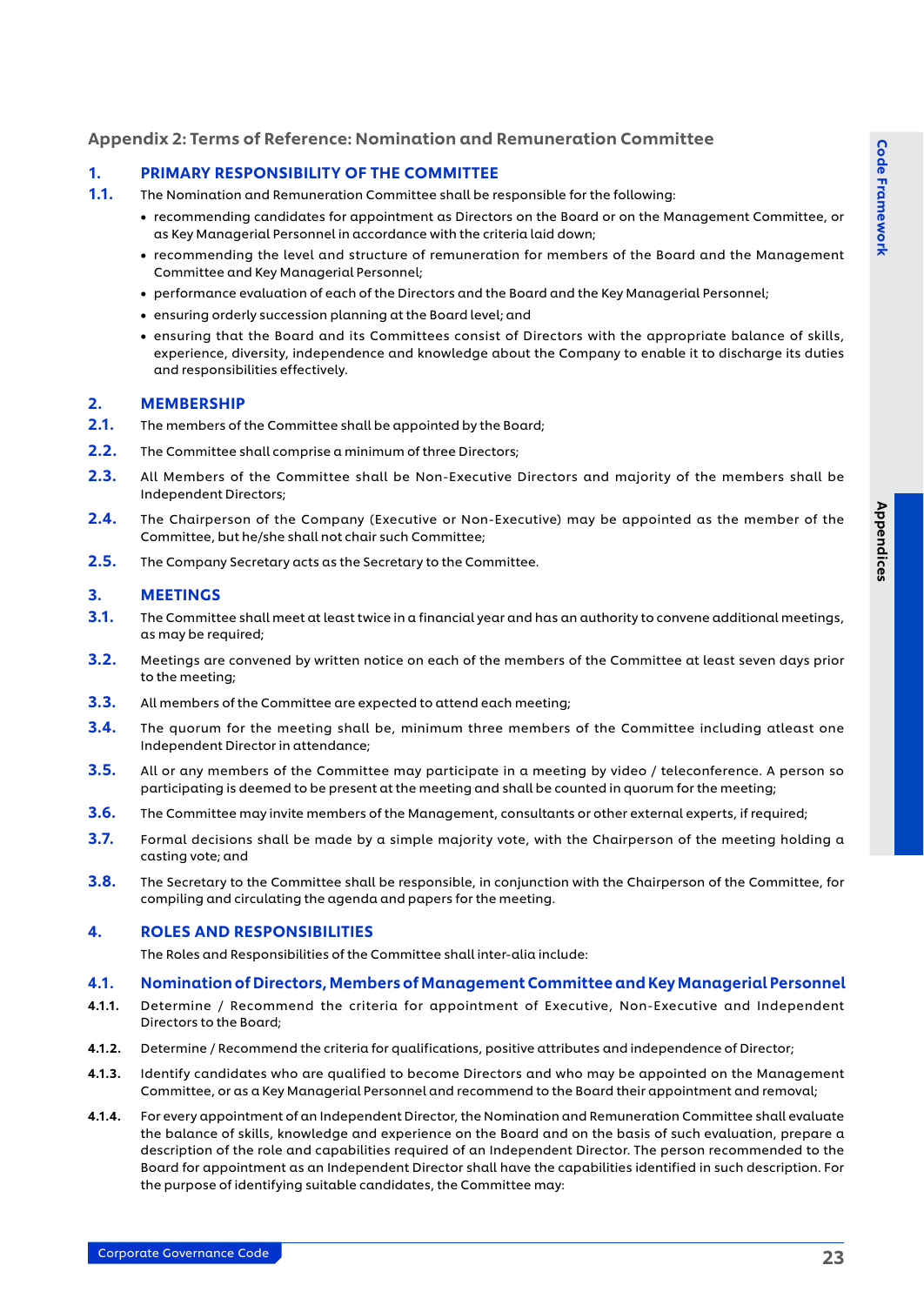- (a) use the services of an external aagency, if required;
- (b) consider candidates from a wide range of backgrounds, having due regard to diversity; and
- (c) consider the time commitments of the candidates.

#### 4.2. Remuneration Policies

- 4.2.1. Review and determine all elements of remuneration package of all the Executive Directors, i.e. salary, benefits, bonuses, stock options, pension etc;
- 4.2.2. Formulate / Recommend to the Board a policy relating to the remuneration for the Directors, Members of the Management Committee, Key Managerial Personnel and other employees;
- 4.2.3. Review and determine fixed component and performance linked incentives for Directors, along with the performance criteria;
- 4.2.4. Recommend to the Board, all remuneration, in whatever form, payable to the members of the Management Committee, Company Secretary and Chief Financial Officer ;

#### 4.3. Performance Evaluation

- 4.3.1. Formulate criteria and carry out evaluation of each Director's performance and performance of the Board as a whole;
- 4.3.2. Decide whether to extend or continue the term of appointment of the Independent Director, on the basis of the report of performance evaluation of Independent Directors

#### 4.4. Succession Planning

- 4.4.1. Succession planning (including the development of a diverse pipeline for succession) for the Board including evaluating and recommending termination of service of individual members of the Board as appropriate for cause or for other proper reasons;
- 4.4.2. ensuring that succession planning to the Board and the leadership development plans to enhance such succession planning are discussed at the Board at least annually

#### 4.5. Others

- 4.5.1. Determine policy on service contracts, notice period, severance fees for Directors, Members of the Management Committee and Key Managerial Personnel;
- 4.5.2. Devise a Policy on Board Diversity, review it periodically and recommend revisions in the Policy to the Board
- 4.5.3. Any other matter as may be prescribed.

#### 5. REPORTING AND EVALUATION

- 5.1. The Committee shall report to the Board of Directors;
- 5.2. The Company Secretary shall, prepare minutes of all meetings of the Committee;
- 5.3. The Committee shall annually review and assess the adequacy of its Terms of Reference, and shall ensure that it is operating efficiently;
- 5.4. The Committee shall conduct an annual self-evaluation of its own performance, see that the Committee is functioning in accordance with its Terms of Reference and shall report thereon to the Board. This evaluation shall take into account the views of the Board on the performance of the Committee.

#### 6. ANNUAL GENERAL MEETING

6.1. The Chairperson of the Nomination and Remuneration Committee shall attend the Annual General Meetings of the Company and shall be available to answer any questions referred to him / her.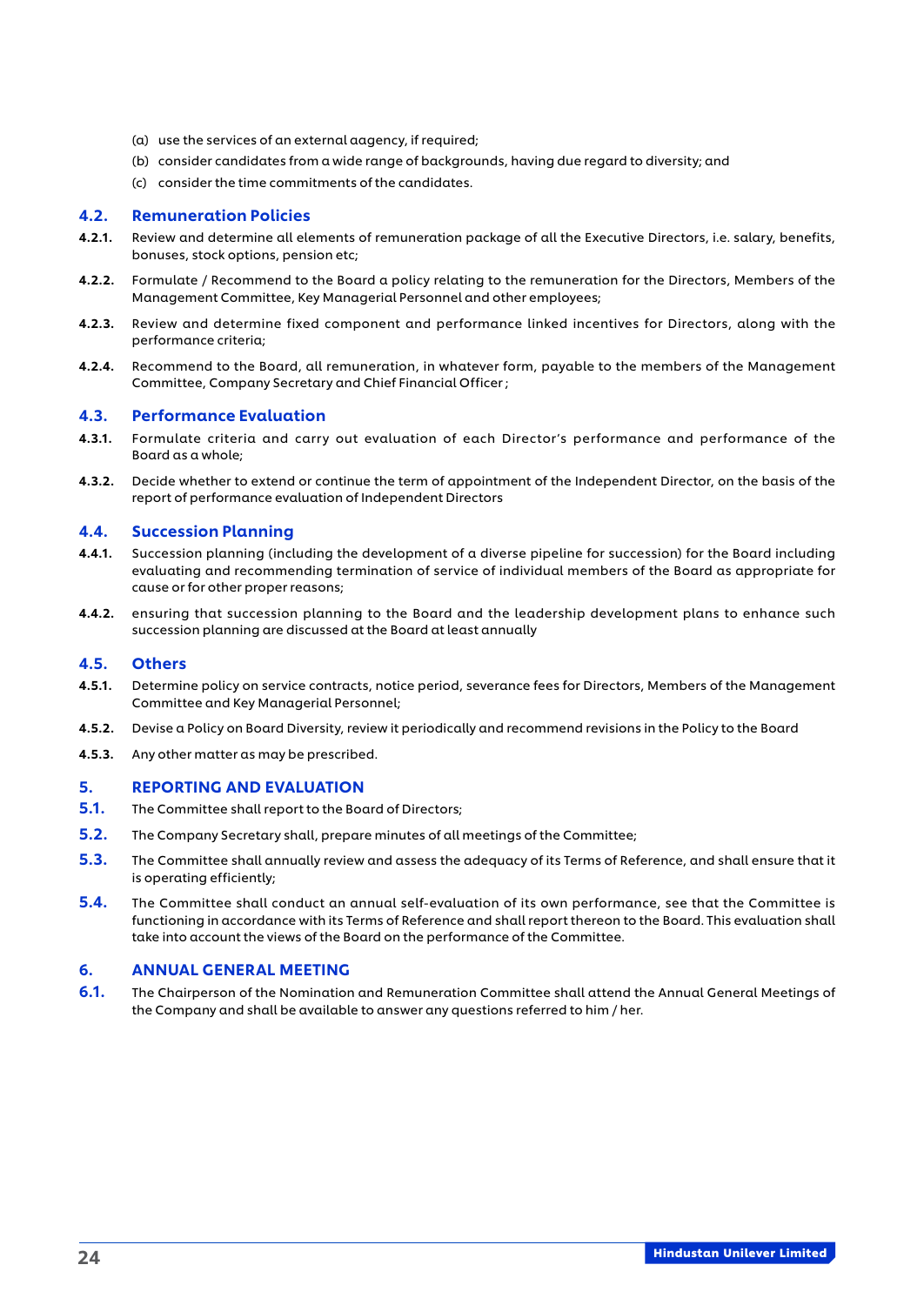# <span id="page-25-0"></span>Appendix 3: Terms of Reference: Stakeholders' Relationship Committee

### 1. PRIMARY RESPONSIBILITY OF THE COMMITTEE

1.1. The Stakeholders Relationship Committee shall assist the Board in fulfilling its responsibilities in respect of review of Investor Service Standards of the Company and redressal of Shareholders' Grievances.

### 2. MEMBERSHIP

- 2.1. The members of the Committee shall be appointed by the Board from time to time;
- 2.2. The Committee shall comprise of a minimum of three Directors, of which at least one Director should be an Independent Director;
- 2.3. The Chairperson of the Committee shall be an Independent Director;
- 2.4. The Company Secretary shall act as the Secretary to the Committee.

### 3. MEETINGS

- 3.1. The Committee shall meet at least twice in a year and has an authority to convene additional meetings, as may be required;
- 3.2. Meetings shall be convened by written notice served on each of the members of the Committee prior to the meeting;
- **3.3.** All members of the Committee are expected to attend each meeting;
- 3.4. The quorum for the meeting shall be, minimum of two members including one Independent Director of the Company;
- **3.5.** All or any members of the Committee may participate in a meeting by video / teleconference. A person so participating is deemed to be present at the meeting;
- 3.6. A person attending through video-conference shall be counted in quorum for the meeting;
- **3.7.** Formal decisions are made by a simple majority vote, with the Chairperson of the meeting holding a casting vote; and
- 3.8. The Secretary to the Committee shall be responsible for compiling and circulating the agenda and papers for the meeting.

#### 4. ROLES AND RESPONSIBILITIES

The Roles and Responsibilities of the Committee shall inter-alia include:

- 4.1. Consider and resolve the grievances of shareholders of the Company with respect to general meetings, transfer of shares, transmission of shares, non-receipt of annual report, non-receipt of declared dividend, issue of new / duplicate share certificates, etc;
- **4.2.** Review of measures taken for effective exercise of voting rights by shareholders;
- 4.3. Review of adherence to the service standards adopted by the Company in respect of various services being rendered by its Registrar & Share Transfer Agent;
- 4.4. Review of the various measures and initiatives taken by the Company for reducing the quantum of unclaimed dividends and ensuring timely receipt of dividend warrants/annual reports/statutory notices by the shareholders of the Company.
- 4.5. Ensure expeditious share transfer process in line with the proceedings of the Share Transfer Committee;
- 4.6. Provide quidance and make recommendations to improve investor service levels for the investors;
- 4.7. Take steps to develop an understanding of the views of shareholders about the Company, either through direct face-to-face contact, analysts' briefings or survey of shareholders.
- 4.8. Oversee and review the engagement and communication plan with shareholders and ensure that the views / concerns of the shareholders are highlighted to the Board at appropriate time and that the steps are taken to address such concern.
- **4.9.** Any other matter as may be prescribed.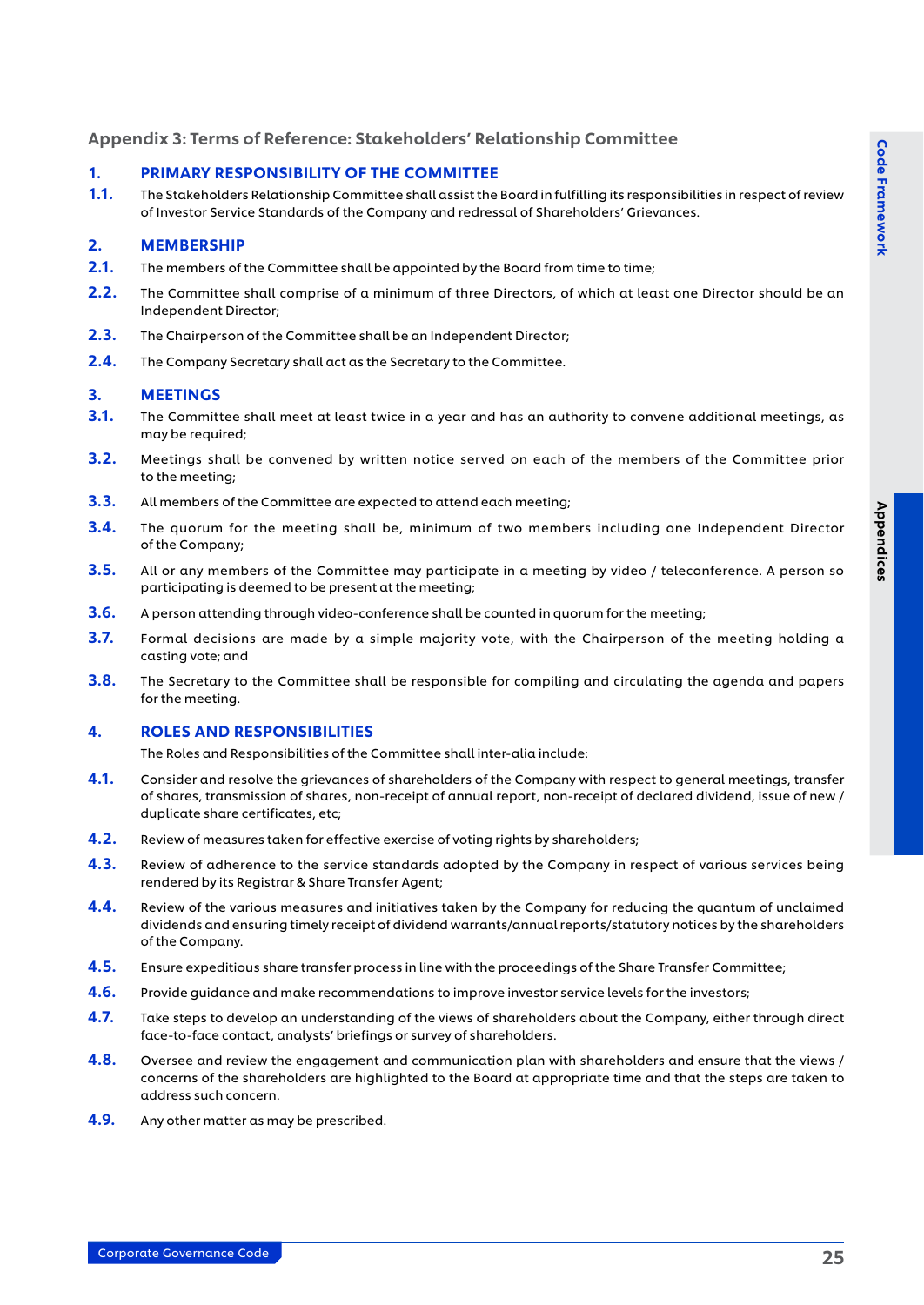# 5. REPORTING AND EVALUATION

- **5.1.** The Committee reports to the Board of Directors;
- 5.2. The Company Secretary shall prepare minutes of all meetings of the Committee;
- 5.3. The Committee shall annually review and assess the adequacy of its Terms of Reference and shall ensure that it is operating efficiently;
- 5.4. The Committee shall conduct an annual self-evaluation of its own performance see that the Committee is functioning in accordance with its Terms of Reference and shall report thereon to the Board. This evaluation shall take into account the views of the Board on the performance of the Committee.

#### 6. ANNUAL GENERAL MEETING

6.1. The Chairperson of the Stakeholders Relationship Committee shall attend the Annual General Meetings of the Company and be available to answer any questions referred to him / her.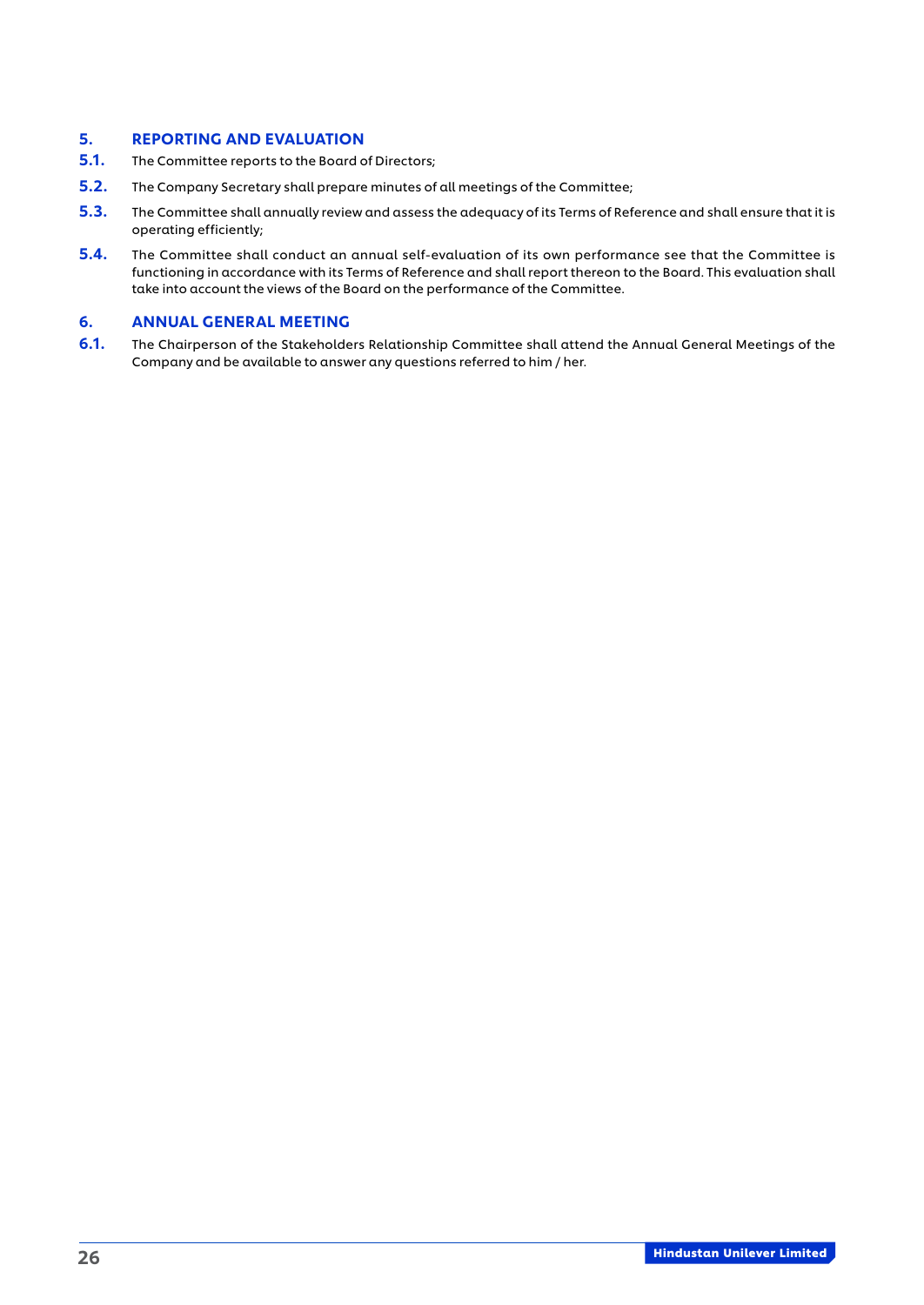# <span id="page-27-0"></span>Appendix 4: Terms of Reference: Corporate Social Responsibility Committee

### 1. PRIMARY RESPONSIBILITY OF THE COMMITTEE

- 1.1. The Committee shall assist the Board in fulfilling its oversight responsibilities in respect of Corporate Social Responsibility (CSR) by :
	- formulating and recommending to the Board, a Corporate Social Responsibility Policy which shall indicate the activities to be undertaken by the Company;
	- recommending the amount of expenditure to be incurred on the activities referred;
	- monitoring the CSR Policy of the Company from time to time.
- 1.2. The Committee shall be assisted by such experts in discharging its obligations as it may consider necessary including requisite internal team that looks after the CSR agenda of the Company.

#### 2. MEMBERSHIP

- 2.1. The members of the Committee shall be appointed by the Board and majority of the members shall be Independent Directors;
- 2.2. The Committee shall comprise atleast three Directors or such number of Directors may be prescribed under the law.
- 2.3. The Chairperson of the Committee shall be an Independent Director;
- 2.4. The Company Secretary shall act as the Secretary to the Committee.

#### 3. MEETINGS

- 3.1. The Committee shall meet at least twice in a year and has an authority to convene additional meetings, as may be required;
- 3.2. Meetings shall be convened by written notice served on each of the members of the Committee prior to the meeting;
- **3.3.** All members of the Committee are expected to attend each meeting;
- 3.4. The quorum for the meeting shall be, minimum of three members including two Independent Directors of the Company;
- 3.5. All or any members of the Committee may participate in a meeting by video / teleconference. A person so participating is deemed to be present at the meeting and shall be counted for the purpose of quorum;
- 3.6. The Committee may invite consultants and other external experts, if required;
- 3.7. Formal decisions shall be made by a simple majority vote, with the Chairperson of the meeting holding a casting vote; and
- 3.8. The Secretary to the Committee shall be responsible for compiling and circulating the agenda and papers for the meeting.

#### 4. ROLES AND RESPONSIBILITIES

The Roles and Responsibilities of the Committee shall inter-alia include:

- 4.1. Formulating and recommending to the Board the CSR Policy and activities to be undertaken by the Company;
- 4.2. Recommending the amount of expenditure to be incurred on CSR activities of the Company;
- 4.3. Formulating, recommending to the Board and reviewing the Annual Action Plan for CSR Expenditure.
- 4.4. Maintain the list of CSR Projects/ Programmes as approved; the manner of execution of such projects or programmes; the modalities of utilisation of funds and implementation schedules for the projects or programmes; details of need and impact assessment, if any, monitoring and reporting mechanism for the projects;
- 4.5. Reviewing the Annual Action Plan for CSR expenditure;
- 4.6. Recommendation of any alteration in the Annual Action Plan at any time during the year and update, if any, required to the CSR Policy;
- 4.7. Bring any relevant issue to the attention of the Board and make recommendations relating to such issues;
- 4.8. Institute a transparent monitoring mechanism for implementation of the CSR projects or programmes or activities undertaken by the Company.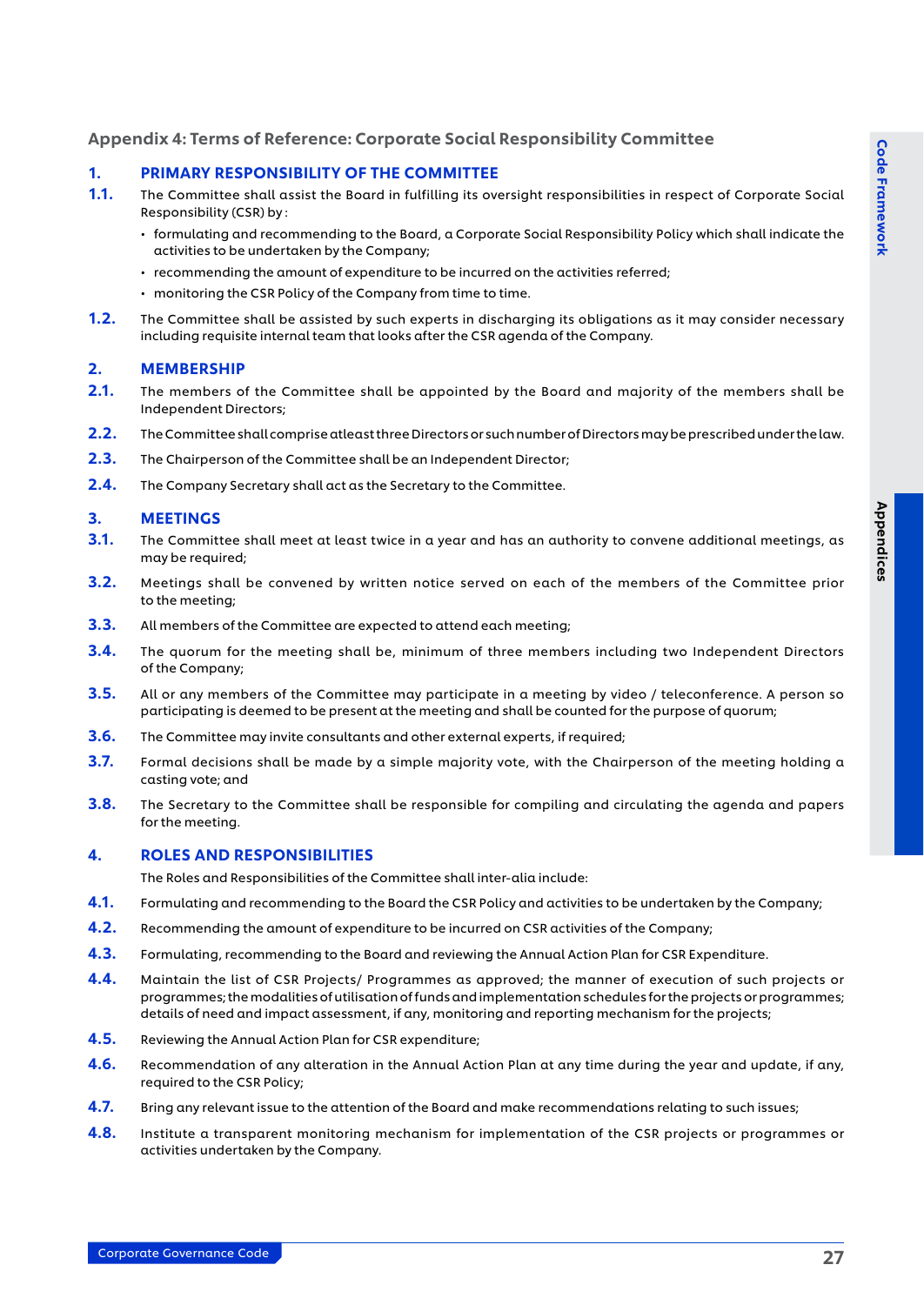- 4.9. Identification of the projects of the Company as 'Ongoing Projects' as per the provisions of the Act and recommendation of the same to the Board;
- 4.10. Ensure Impact assessment through third parties for CSR projects, whenever applicable;
- **4.11.** Reviewing the performance of the Company in the area of CSR;
- 4.12. Monitoring CSR Policy of the Company from time to time;
- **4.13.** Any other matter as may be prescribed.

#### 5. REPORTING AND PERFORMANCE EVALUATION

- 5.1. The Committee shall report to the Board of Directors;
- 5.2. The Company Secretary shall prepare minutes of all meetings of the Committee;
- 5.3. The Committee shall annually review and assess the adequacy of its Terms of Reference and shall ensure that it is operating efficiently;
- 5.4. The Committee shall conduct an annual self-evaluation of its own performance see that the Committee is functioning in accordance with its Terms of Reference and shall report the reonto the Board. This evaluations hall take into account the views of the Board on the performance of the Committee.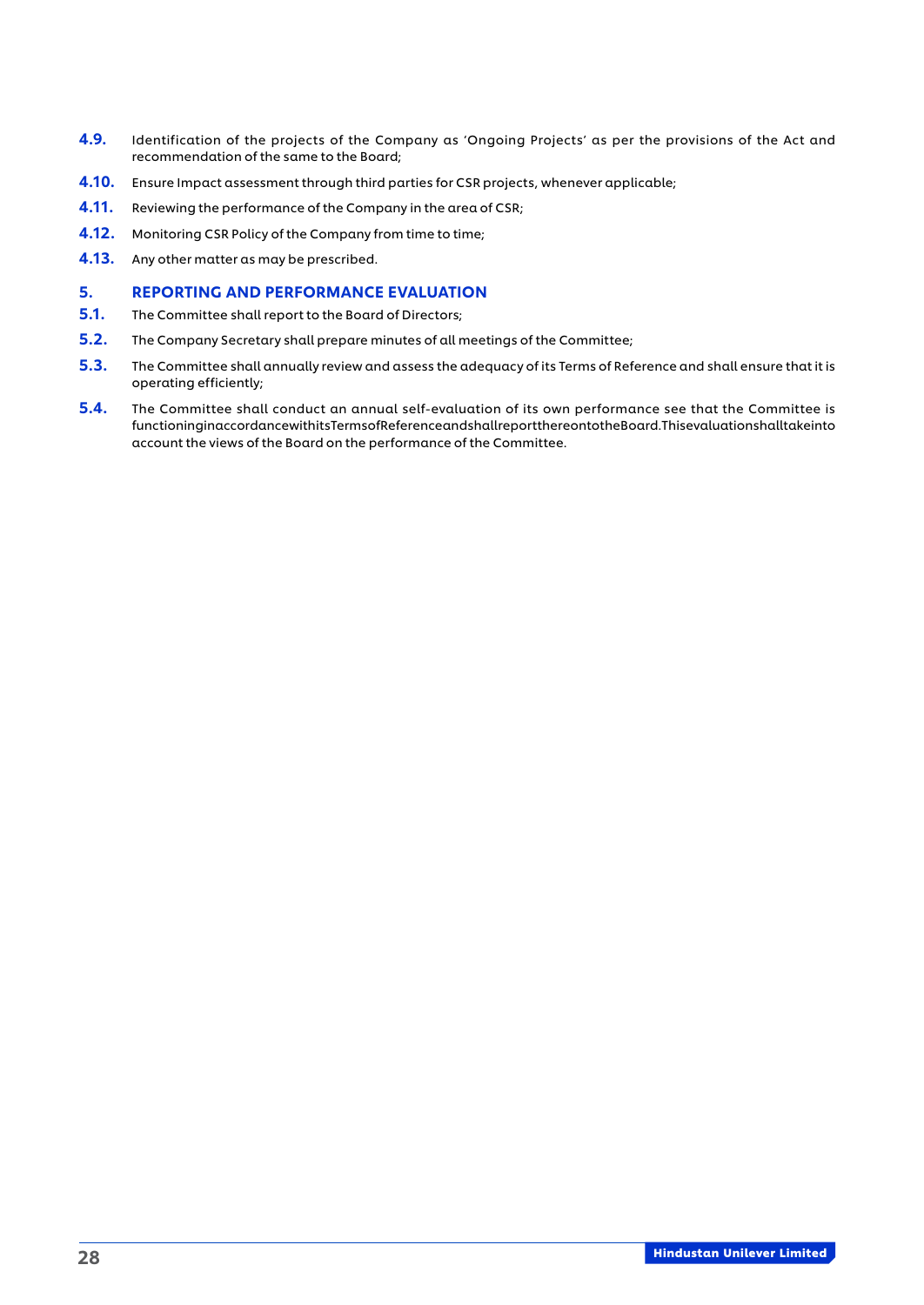# <span id="page-29-0"></span>Appendix 5: Terms of Reference: Risk Management Committee

#### 1. PRIMARY RESPONSIBILITY OF THE COMMITTEE

- 1.1. The Risk Management Committee shall assist the Board in:
	- monitoring and reviewing the risk management policy; and
	- implementation of the risk management framework.
- 1.2. The Committee shall have powers to seek information from any employee, obtain outside legal or other professional advice and secure attendance of outsiders with relevant expertise, if it considers necessary for the purpose of discharging its functions.

#### 2. MEMBERSHIP

- 2.1. The members of the Committee shall be appointed by the Board;
- 2.2. The senior executives of the Company may be appointed as members of the Committee;
- 2.3. The Committee shall comprise of a minimum of three members, majority of whom shall be members of the Board of Directors including at least one Independent Director;
- 2.4. The Chairperson of the Committee shall be a Director;
- 2.5. The Company Secretary shall act as the Secretary to the Committee;

#### 3. MEETINGS

- 3.1. The Committee shall meet atleast twice a year and in such a manner that on a continuous basis not more than 180 days shall elapse between two consecutive meetings and has an authority to convene additional meetings, as may be required;
- 3.2. Meetings shall be convened by written notice or through electronic means served on each of the members of the Committee;
- 3.3. The quorum for the meeting shall be either two members or one third of the members of the committee, whichever is higher, including at least one member of the Board of Directors in attendance;
- 3.4. All members of the Committee are expected to attend each meeting;
- 3.5. Meetings of the Committee may be attended by other executives as per the invitation of the Committee;
- 3.6. All or any members of the Committee may participate in a meeting by video / teleconference. A person so participating is deemed to be present at the meeting and shall be counted for the purpose of quorum.
- 3.7. Formal decisions shall be made by a simple majority vote, with the Chairperson of the meeting holding a casting vote; and
- 3.8. The Secretary shall be responsible, in conjunction with the Head of Control Assurance and the Chairperson of the Committee, for compiling and circulating the agenda and papers for the meeting.

#### 4. ROLES AND RESPONSIBILITIES

The Roles and Responsibilities of the Committee shall inter-alia include:

- 4.1. Formulation of risk management policy, including:
- 4.1.1. Framework for identification of internal and external risks, inter-alia, financial, operational, sectoral, sustainability/ESG, information, cyber security risks; legal and regulatory risks;
- 4.1.2. Measures for risk mitigation including systems and processes for internal control of identified risks;
- 4.1.3. Business continuity plans.
- **4.2.** Review the risk management policy, at least once in two years;
- 4.3. Risk Monitoring
- 4.3.1. Ensure that appropriate methodology, processes and systems are in place to monitor and evaluate risks;
- 4.3.2. Oversight on implementation of the risk management policy and the adequacy of risk management systems;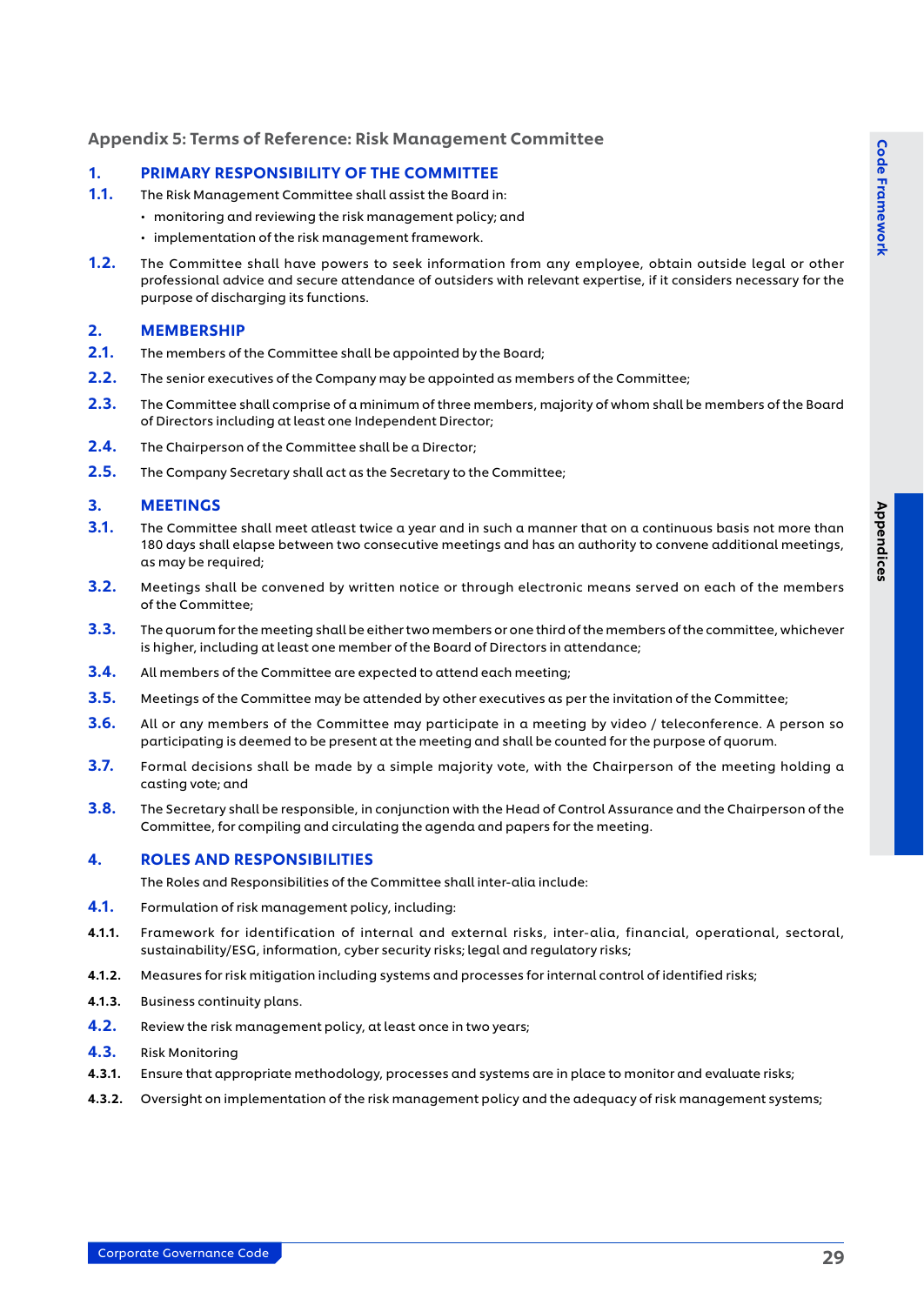#### 4.4. Risk Management Administration

- 4.4.1. Inform Board of Directors about the nature and content of its discussions, recommendations and actions to be taken;
- 4.4.2. Appointment, removal and terms of remuneration of the Chief Risk Officer (if any).
- 4.5. Co-ordinate its activities with other committees, in instances where there is any overlap with activities of other committees; and
- 4.6. Any other matters as may be prescribed.

- 5.1. The Committee shall report to the Board of Directors;
- 5.2. The Company Secretary shall, in consultation with Head of Control Assurance, prepare minutes of all meetings of the Committee;
- 5.3. The Committee shall annually review and assess the adequacy of its Terms of Reference, and shall ensure that it is operating efficiently;
- 5.4. The Committee shall conduct an annual self-evaluation of its own performance to see that the Committee is functioning in accordance with its Terms of Reference and shall report thereon to the Board. This evaluation shall take into account the views of the Board on the performance of the Committee.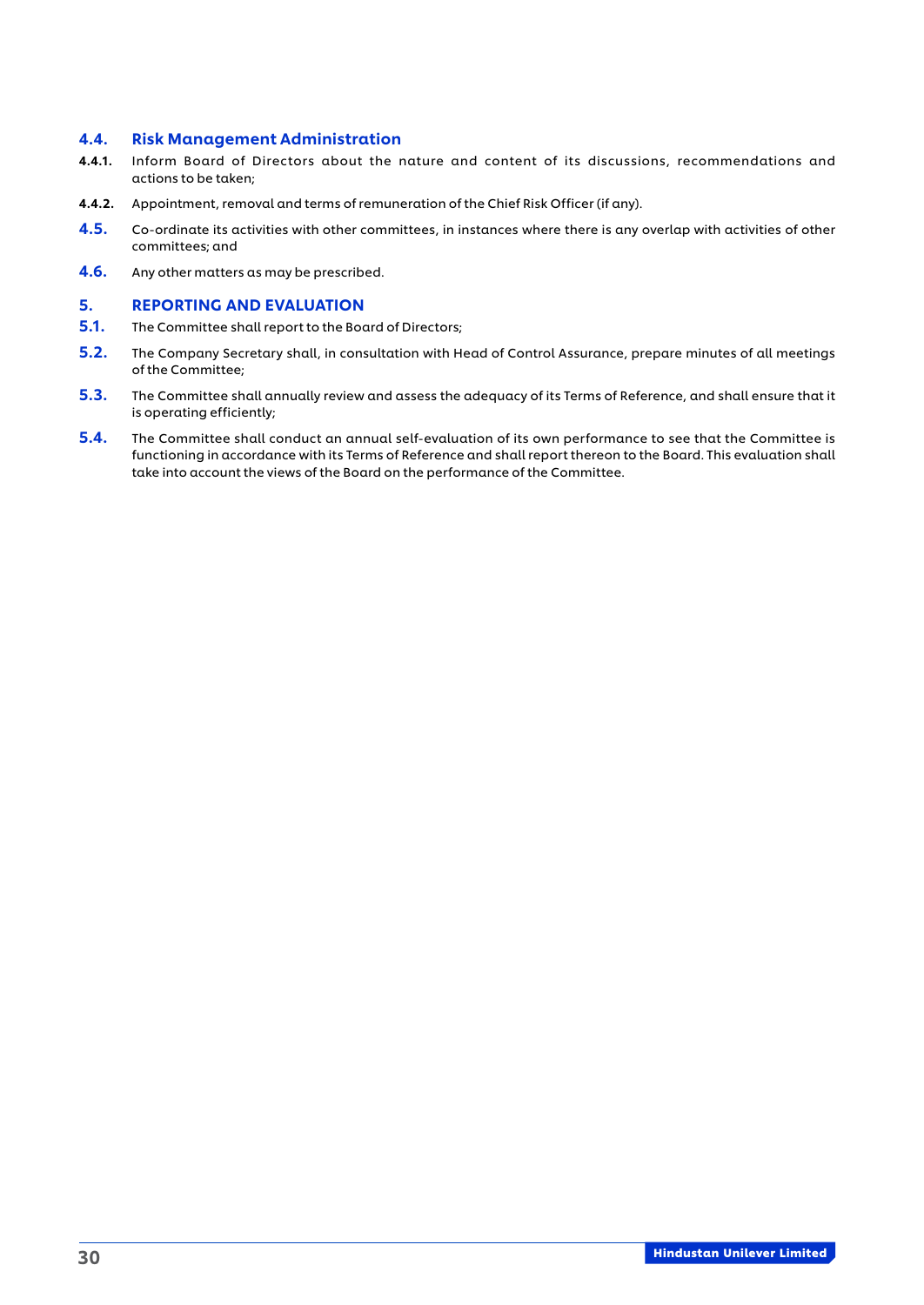# <span id="page-31-0"></span>Appendix 6: Terms of Reference: Share Transfer / Transmission Committee

#### 1. PRIMARY RESPONSIBILITY OF THE COMMITTEE

1.1. The Committee shall assist the Board in considering the applications for transfer, transmission, spilt, consolidation of the Company's shares.

# 2. MEMBERSHIP

- 2.1. The Committee shall comprise of any three Directors;
- 2.2. The Company Secretary shall act as the Secretary to the Committee.

#### 3. MEETINGS

- 3.1. The Committee has an authority to convene meetings, as may be required. However, the Committee shall meet at least once in every fortnight, excluding the period of book closure;
- **3.2.** The quorum for the meeting is two members of the Committee;
- 3.3. All or any members of the Committee may participate in a meeting by video / teleconference. A person so participating is deemed to be present at the meeting;
- 3.4. A person attending through video conference shall be counted in quorum for the meeting;
- 3.5. Formal decisions shall be made by a simple majority vote, with the Chairperson of the meeting holding a casting vote; and
- 3.6. The Secretary to the Committee shall be responsible for compiling and circulating the agenda and papers for the meeting.

#### 4. ROLES AND RESPONSIBILITIES

The Roles and Responsibilities of the Committee shall inter-alia include:

- 4.1. Consider applications for transfer / transmission of the Company's shares, splitting up or consolidating share certificates or dematerialization of the shares of the Company;
- 4.2. To consider issue of new share certificates and transmission of shares of Investor Education and Protection Fund (IEPF);
- 4.3. Order the names of approved transferees to be entered on the reverse of the Share Certificates and the names of the said transferees to be entered in the Register of Members;
- 4.4. Order the cancellation of any share certificate or the signing, sealing or issue of any new certificate either as a result of transfer, consolidation or splitting or in lieu of Share Certificates lost, defaced or destroyed; and
- 4.5. Authorize individuals to print share certificate stationery and to sign or endorse share certificates.
- **4.6.** Any other matter as may be prescribed.

- 5.1. The Committee shall report to the Board on a regular basis;
- 5.2. The Secretary shall prepare minutes of all meetings of the Committee and these shall be promptly circulated to the members of the Committee;
- 5.3. The Committee shall review and assess periodically the adequacy of these Terms of Reference, and confirm that all the responsibilities set out in the current Terms of Reference have been carried out;
- 5.4. The Committee shall conduct a self-evaluation of its own performance once every two years to ensure that the Committee is functioning in accordance with its Terms of Reference, and shall report thereon to the Board. This evaluation shall take into account the views of the Board on the performance of the Committee.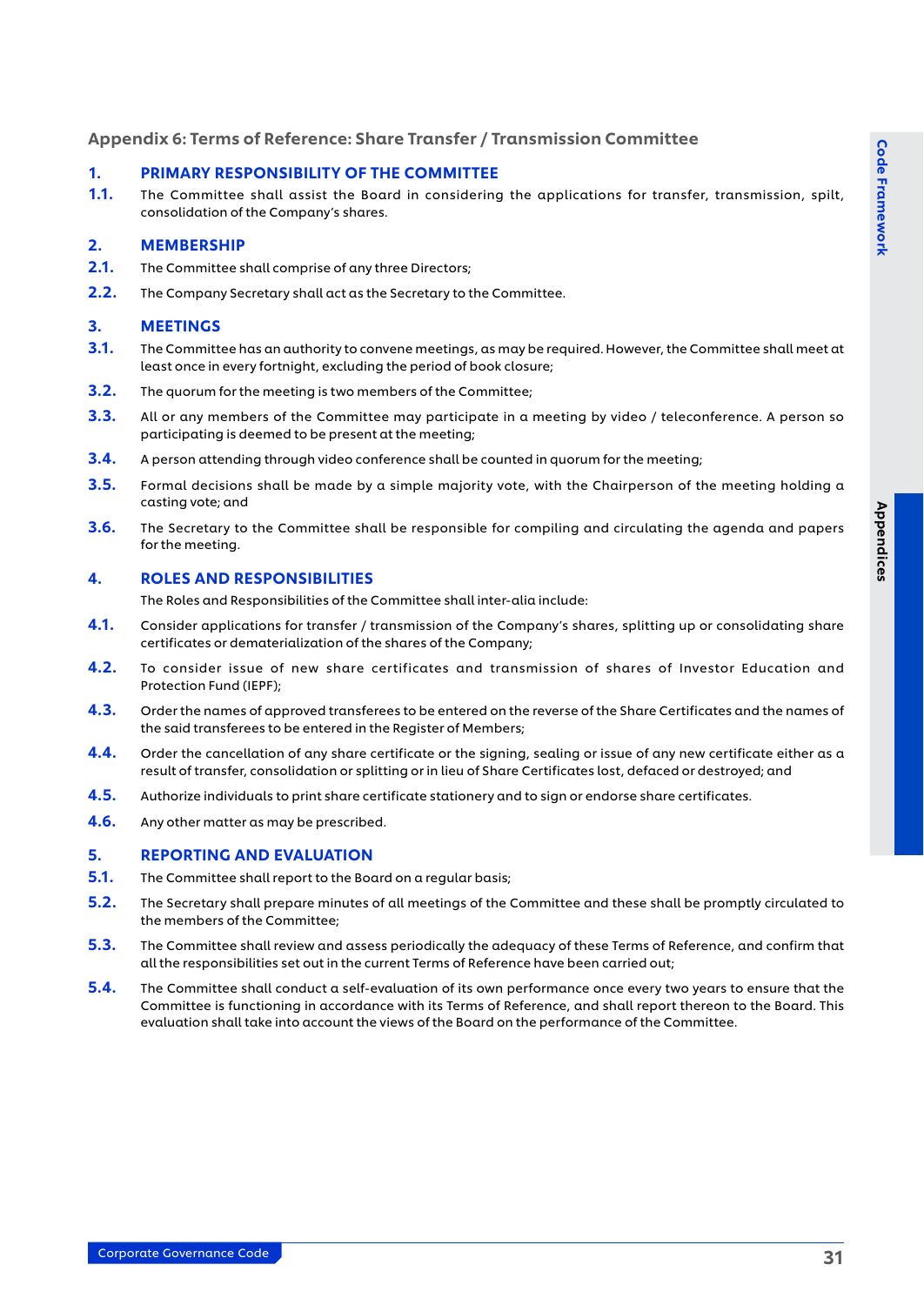# <span id="page-32-0"></span>Appendix 7: Terms of Reference: Committee for Allotment of Shares under ESOPs

#### 1. PRIMARY RESPONSIBILITY OF THE COMMITTEE

1.1. The Committee shall assist Board in the process of allotment and issue of eligible shares on an ongoing basis to the concerned employees of the Company under the Stock Option Plan of the Company.

# 2. MEMBERSHIP

- 2.1. The Committee shall comprise of any three Directors;
- 2.2. The Company Secretary shall act as the Secretary to the Committee.

#### 3. MEETINGS

- **3.1.** The Committee has an authority to convene meetings, as may be required;
- **3.2.** The quorum for the meeting is two members of the Company;
- 3.3. All or any of the members of the Committee may participate in a meeting by video / teleconference. A person so participating is deemed to be present at the meeting;
- 3.4. A person attending through video conference shall be counted in quorum for the meeting;
- **3.5.** Formal decisions shall be made by a simple majority vote, with the Chairperson of the meeting holding a casting vote; and
- 3.6. The Secretary of the Committee shall be responsible for compiling and circulating the agenda and papers for the meeting.

### 4. ROLES AND RESPONSIBILITIES

The Roles and Responsibilities of the Committee shall inter-alia include:

- 4.1. Approving issue and allotment of shares to eligible employees, pursuant to and in terms of Stock Option Plans of the Company;
- 4.2. Authorise individuals to take necessary steps for allotment of shares and other allied activities; and
- 4.3. Any other matter as may be prescribed.

- **5.1.** The Committee shall report to the Board on a regular basis;
- 5.2. The Company Secretary shall prepare minutes of all meetings of the Committee; and
- 5.3. The Committee shall annually review and assess the adequacy of its Terms of Reference and confirm that all the responsibilities set out in the current Terms of Reference have been carried out;
- 5.4. The Committee shall conduct a self-evaluation of its own performance once every two years to ensure that the Committee is functioning in accordance with its Terms of Reference, and shall report thereon to the Board. This evaluation shall take into account the views of the Board on the performance of the Committee.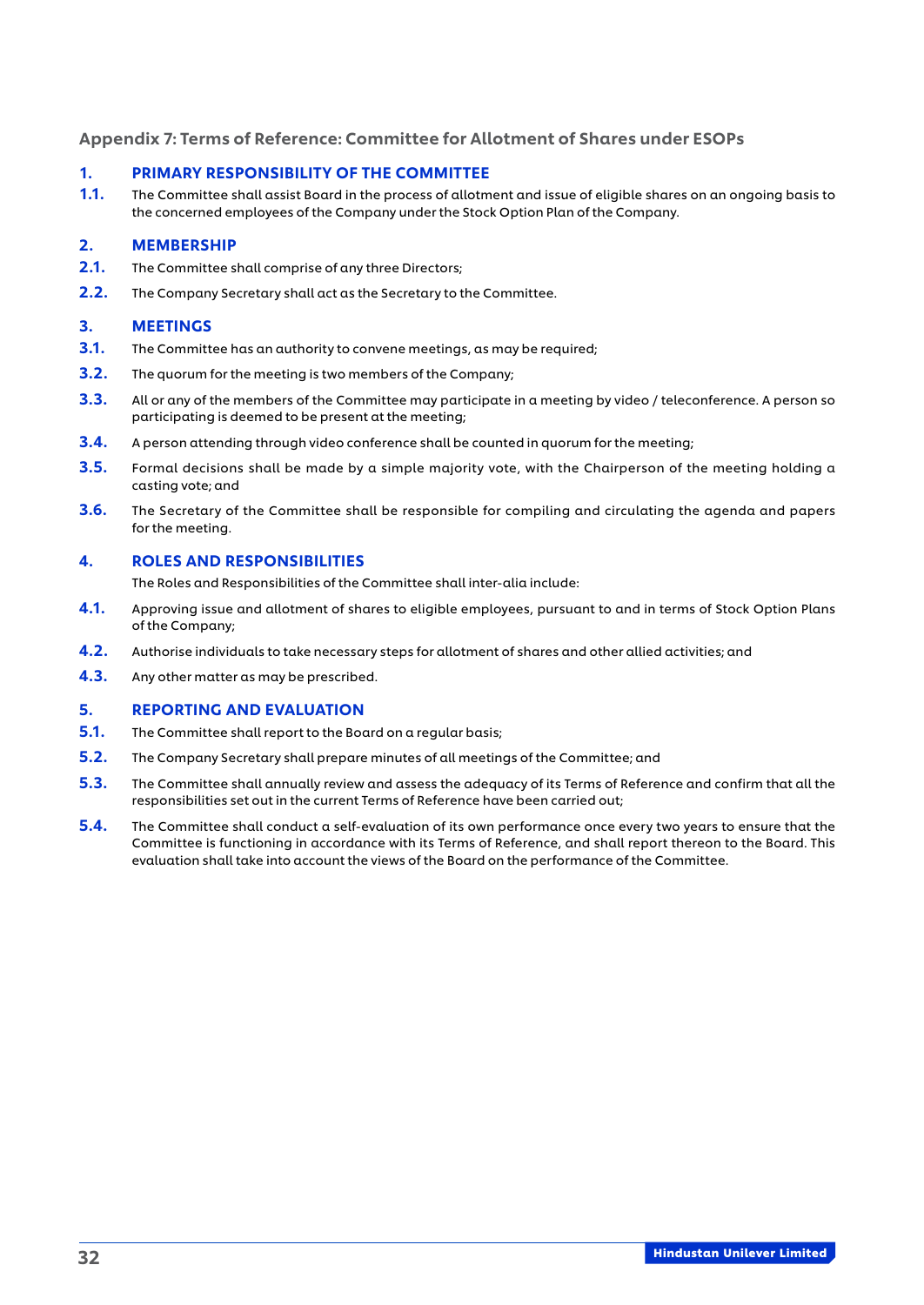# <span id="page-33-0"></span>Appendix 8: Terms of Reference: Administrative Matters Committee

#### 1. PRIMARY RESPONSIBILITY OF THE COMMITTEE

1.1. The Committee shall assist Board in considering and approving operational business requests that arise in the normal course of the business.

#### 2. MEMBERSHIP

- 2.1. The Committee shall comprise a minimum of any three Directors;
- 2.2. The Company Secretary shall act as the Secretary to the Committee.

#### 3. MEETINGS

- 3.1. The Committee has an authority to convene meetings, as may be required;
- **3.2.** The quorum for the meeting shall be two members of the Committee;
- 3.3. All or any members of the Committee may participate in a meeting by video / teleconference. A person so participating is deemed to be present at the meeting.
- 3.4. A person attending through video conference shall be counted in quorum for the meeting;
- **3.5.** Formal decisions shall be made by a simple majority vote, with the Chairperson of the meeting holding a casting vote; and
- 3.6. The Secretary to the Committee shall be responsible for compiling and circulating the agenda and papers for the meeting.

#### 4. ROLES AND RESPONSIBILITIES

The Roles and responsibilities shall inter-alia include:

- 4.1. Consider and approve the proposal(s) to enter into and / or exit from banking relationship with existing banks / any other banks to meet requirements of the Company;
- 4.2. Delegate powers to the various officers of the Company and its units for operating the banking accounts and vary the powers delegated within the limits as prescribed vide a resolution of the Board of Directors;
- 4.3. Approve the drafts of agreements, deeds, declarations, undertakings, and other papers and documents that may be required in the normal course of business and to authorise and delegate all or any of the powers in this regard to one or more of its members or officers of the Company and to execute such documents, if necessary, under the Common Seal of the Company in terms of Articles of Association of the Company;
- 4.4. Nominate or revoke nomination of a representative under Foods Safety and Standards Act, 2006 and any consequent amendment thereof;
- 4.5. Issue, approve, cancel or renew the power of attorney(ies) in favour of employees of the Company as and when required for business purposes;
- **4.6.** To take all necessary actions, which are incidental or consequential to the above functions; and
- 4.7. Any other matter as may be prescribed.

- 5.1. The Committee shall report to the Board on a regular basis;
- 5.2. The Company Secretary shall prepare minutes of all meetings of the Committee;
- 5.3. The Committee shall annually review and assess the adequacy of its Terms of Reference and confirm that all the responsibilities set out in the current Terms of Reference have been carried out;
- 5.4. The Committee shall conduct a self-evaluation of its own performance once every two years to ensure that the Committee is functioning in accordance with its Terms of Reference, and shall report thereon to the Board. This evaluation shall take into account the views of the Board on the performance of the Committee.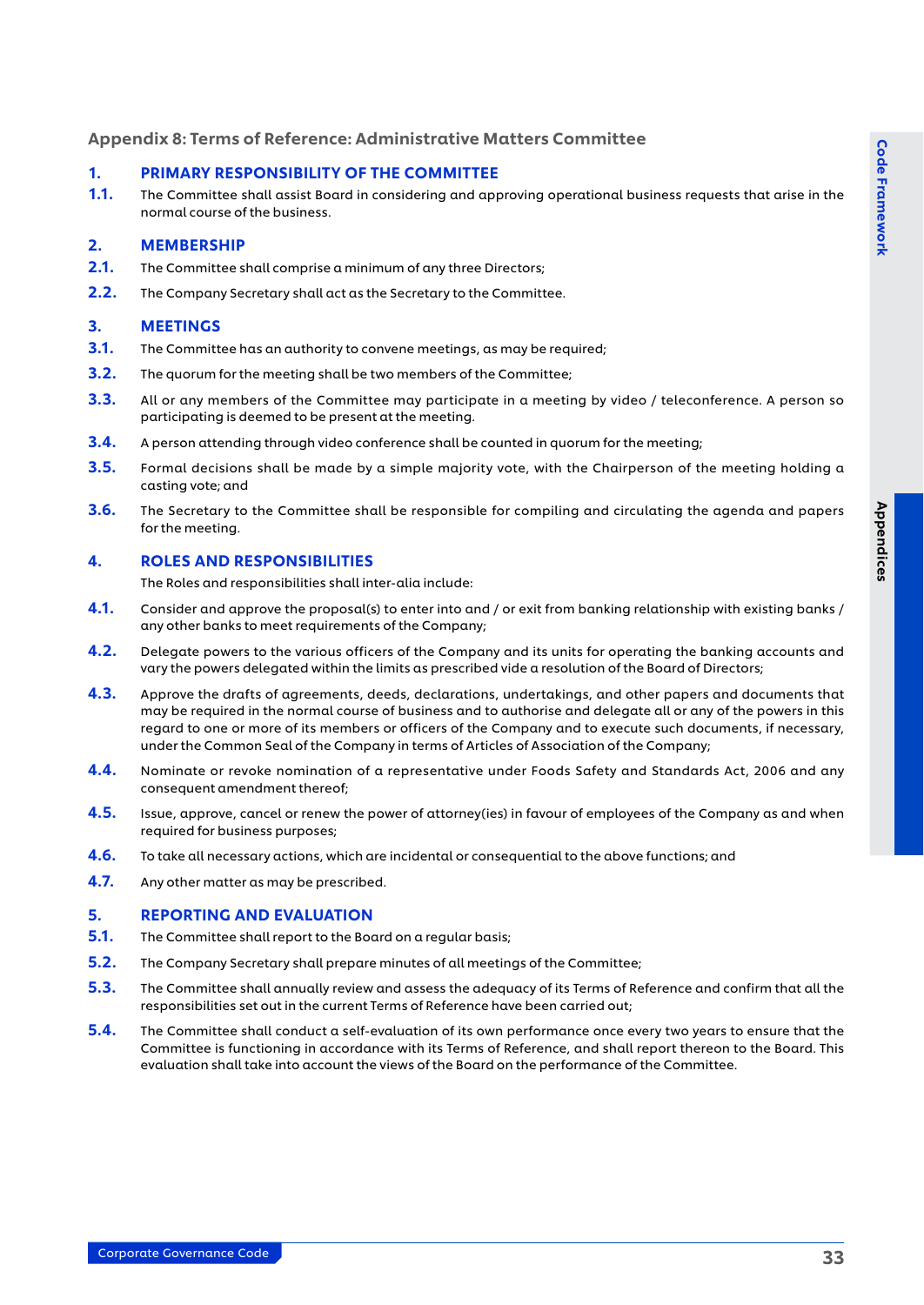# <span id="page-34-0"></span>Appendix 9: Terms of Reference: Committee for Disposal of Surplus Assets

#### 1. PRIMARY RESPONSIBILITY OF THE COMMITTEE

1.1. The Committee shall be responsible for identifying the surplus assets and evaluating and approving individual transactions with regard to sale or disposal of the property and to expedite the transfer process after ensuring due compliance with requisite formalities.

#### 2. MEMBERSHIP

- 2.1. The Committee shall comprise of any three Directors;
- 2.2. The Company Secretary shall act as the Secretary to the Committee.

#### 3. MEETINGS

- **3.1.** The Committee has an authority to convene meetings, as may be required;
- **3.2.** The quorum for the meeting shall be two members of the Committee;
- 3.3. All or any members of the Committee may participate in a meeting by video / teleconference. A person so participating is deemed to be present at the meeting;
- 3.4. A person attending through video conference shall be counted in quorum for the meeting;
- **3.5.** Formal decisions shall be made by a simple majority vote, with the Chairperson of the meeting holding a casting vote;
- 3.6. The Secretary to the Committee shall be responsible for compiling and circulating the agenda and papers for the meeting.

#### 4. ROLES AND RESPONSIBILITIES

The Roles and Responsibilities of the Committee shall inter-alia include:

- 4.1. Identifying surplus properties;
- **4.2.** Inviting bids from potential buyers and carrying out evaluation of bids received;
- **4.3.** Carrying out negotiation, agreeing on consideration, execution of requisite documents and taking all other steps involved in giving effect to sale and transfer of the ownership rights, interest and title in the identified property of the Company;
- 4.4. Authorising individuals to execute any of the above-mentioned responsibilities assigned to the Committee; and
- 4.5. Any other matter as may be prescribed

- 5.1. The Committee shall report to the Board on a regular basis;
- **5.2.** The Company Secretary shall prepare minutes of all meetings of the Committee;
- 5.3. The Committee shall annually review and assess the adequacy of its Terms of Reference and confirm that all the responsibilities set out in the current Terms of Reference have been carried out;.
- 5.4. The Committee shall conduct a self-evaluation of its own performance once in every two years to ensure that the Committee is functioning in accordance with its Terms of Reference, and shall report thereon to the Board. This evaluation shall take into account the views of the Board on the performance of the Committee.